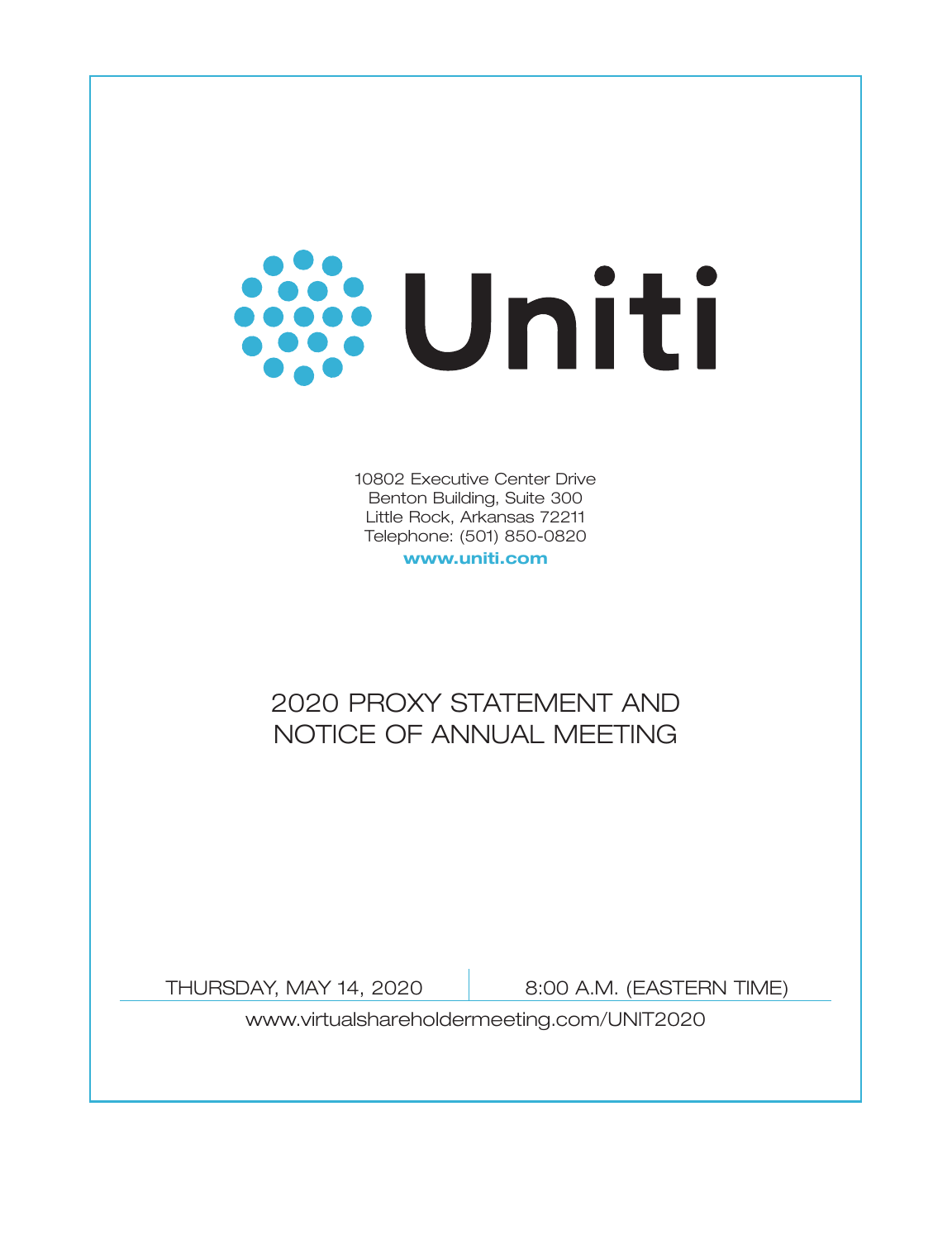# **NOTICE OF ANNUAL MEETING OF STOCKHOLDERS**

NOTICE IS HEREBY GIVEN that the Annual Meeting of Stockholders (the ''Annual Meeting'') of Uniti Group Inc., a Maryland corporation (the ''Company''), will be held on Thursday, May 14, 2020, at 8:00 a.m. (Eastern time). The Annual Meeting will be completely virtual, which means stockholders will be able to attend the Annual Meeting, vote and submit questions during the live webcast of the Annual Meeting by visiting . **www.virtualshareholdermeeting.com/UNIT2020**

### **Items of Business**

At the Annual Meeting, holders of our common stock will be asked to consider and vote upon the following proposals, all of which are discussed in greater detail in the accompanying proxy statement:

- 1. To elect the six director nominees named in the attached proxy statement to serve until the 2021 annual meeting of stockholders and until successors are duly elected or until the earliest of their removal, resignation or death;
- 2. To approve, on an advisory basis, the compensation of the Company's named executive officers;
- 3. To ratify the appointment of KPMG LLP as the Company's independent registered public accountant for the year ending December 31, 2020; and
- 4. To transact such other business as may properly come before the Annual Meeting or any postponement or adjournment thereof.

Only stockholders of record at the close of business on March 13, 2020, the record date for the Annual Meeting, will be entitled to vote at the Annual Meeting and any adjournments or postponements thereof.

We are pleased to take advantage of the rules of the U.S. Securities and Exchange Commission that allow companies to furnish their proxy materials over the Internet. As a result, beginning on April 2, 2020, we began mailing a Notice of Internet Availability of Proxy Materials to our stockholders rather than a full paper set of the proxy materials. The Notice of Internet Availability of Proxy Materials contains instructions on how to access our proxy materials over the Internet, as well as instructions on how stockholders may obtain a paper copy of our proxy materials.

To make it easier for you to vote, both Internet and telephone voting are available. The instructions on the Notice of Internet Availability of Proxy Materials or, if you received a paper copy of the proxy materials, the proxy card describe how to use these convenient services.

Your vote is important to us and to our business. Whether or not you plan to participate in the Annual Meeting, we encourage you to read the accompanying proxy statement and submit your proxy or voting instructions as soon as possible.

By Order of the Board of Directors,

Executive Vice President—General Counsel and **Secretary** Daniel L. Heard

Little Rock, Arkansas April 2, 2020

**Important notice regarding the availability of proxy materials for the 2020 Annual Meeting of Stockholders to be held on May 14, 2020: The Company's Proxy Statement and Annual Report on Form 10-K for the fiscal year ended December 31, 2019 are available electronically at http://investor.uniti.com and www.proxyvote.com.**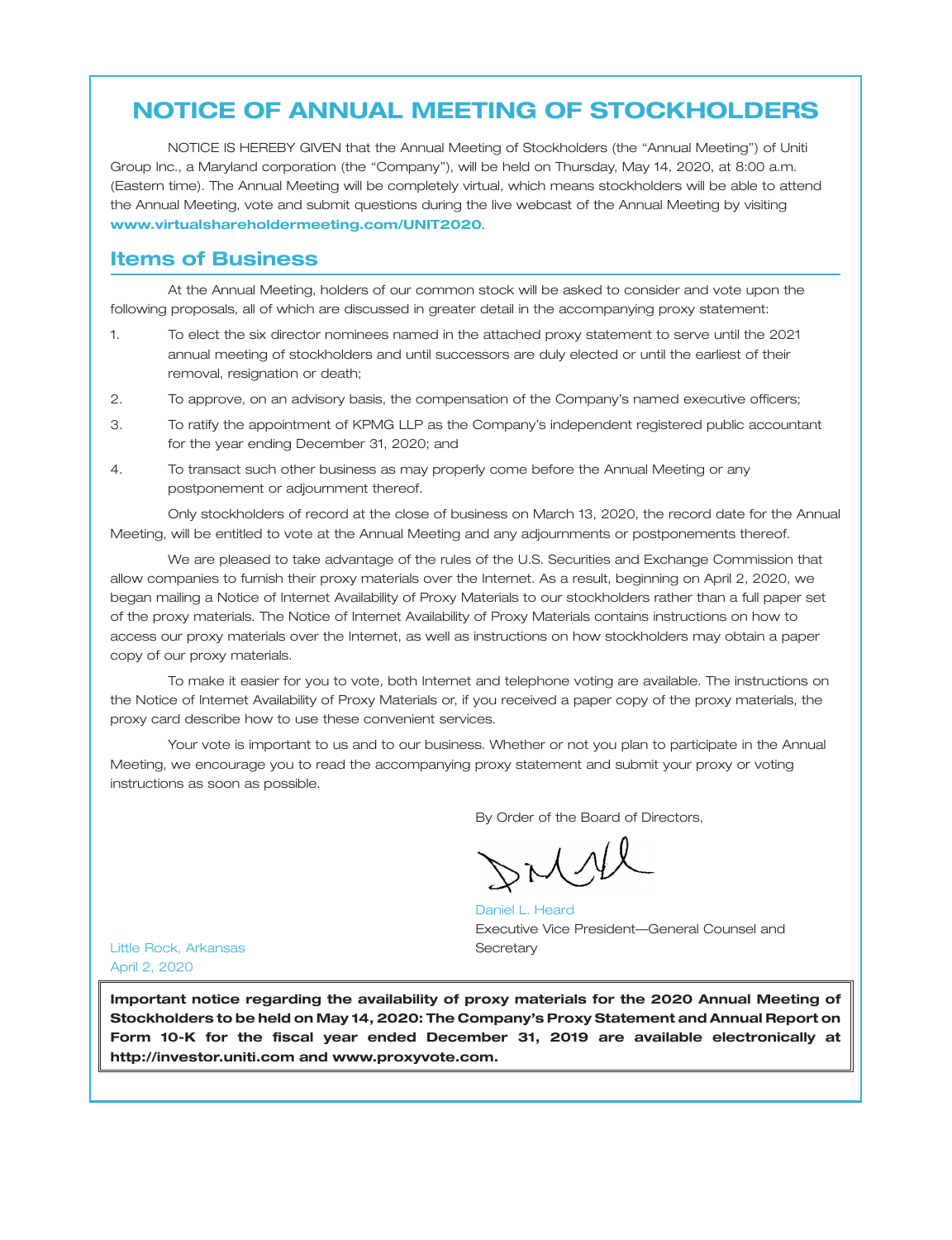# **PROXY SUMMARY**

This summary highlights certain information contained elsewhere in the accompanying proxy statement, but does not contain all of the information you should consider before voting your shares. For more complete information regarding the proposals to be voted upon at the Annual Meeting and our fiscal year 2019 performance, please review the entire proxy statement and our Annual Report on Form 10-K for the fiscal year ended December 31, 2019. We use the terms "Uniti," the "Company," "we," "our" and "us" in this summary to refer to Uniti Group Inc.

# **Annual Meeting**

| Date:               | May 14, 2020                                            |
|---------------------|---------------------------------------------------------|
| Time:               | 8:00 a.m. (Eastern time)                                |
| Location:           | Via the Internet:                                       |
|                     | www.virtualshareholdermeeting.com/UNIT2020              |
| <b>Record Date:</b> | Holders of our common stock at the close of business on |
|                     | March 13, 2020                                          |

# **Voting Matters**

| <b>Proposals</b>                                         | <b>Required</b><br><b>Approval</b>         | <b>Board</b><br><b>Recommendation Reference</b> | Page |
|----------------------------------------------------------|--------------------------------------------|-------------------------------------------------|------|
| 1. Election of directors                                 | Majority of Votes Cast<br>for Each Nominee | FOR each<br>nominee                             | 13   |
| Advisory vote to<br>2. approve executive<br>compensation | Majority of Votes Cast                     | FOR                                             | 52   |
| 3. Ratification of auditors                              | Majority of Votes Cast                     | FOR                                             | 53   |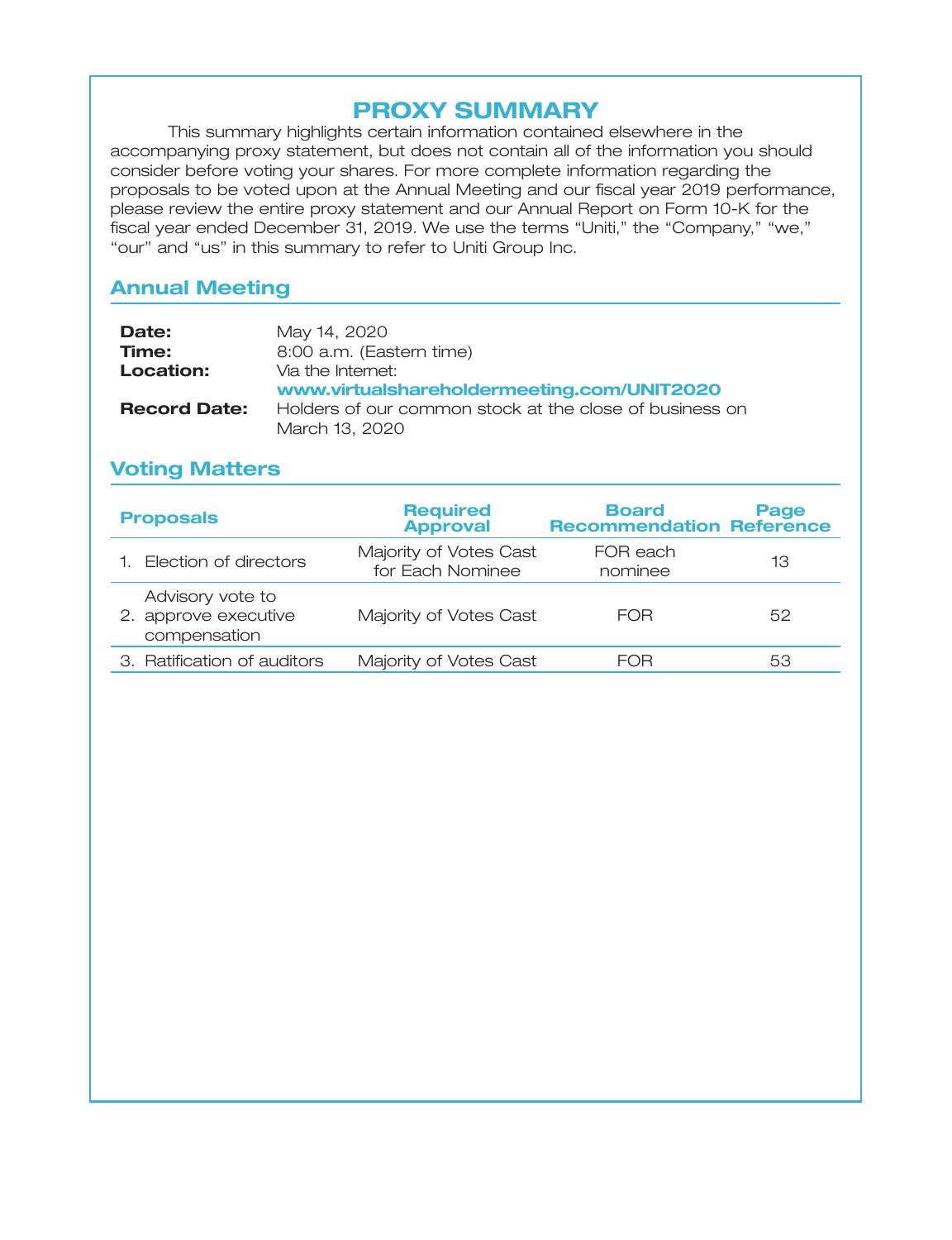# **Corporate Governance Highlights (see page 7)**

Uniti is committed to strong corporate governance practices and policies, which promote both the long-term interests of our stockholders and the accountability of the Board of Directors and management. The following table summarizes certain of our corporate governance practices and policies:

|  | Annual election of directors                                                                | Active stockholder engagement                                   |
|--|---------------------------------------------------------------------------------------------|-----------------------------------------------------------------|
|  | Majority voting and resignation policy<br>for director elections                            | Prohibit hedging and unapproved<br>pledging of our common stock |
|  | Independent directors regularly meet<br>without management present                          | Board is 83% independent (CEO is<br>only management director)   |
|  | Board regularly assesses its<br>performance through board and<br>committee self-evaluations | No poison pill                                                  |
|  | Independent Chairman                                                                        | Robust stock ownership guidelines                               |

We value an open and active dialogue with our stockholders and we believe that regular communication with our stockholders is vital to our long-term success. We strive to foster strong stockholder relationships that lead to a mutual understanding of issues and approaches. During 2019, members of our management team met and communicated with many of our stockholders to ensure that we fully understand our stockholders' concerns with respect to governance and other matters.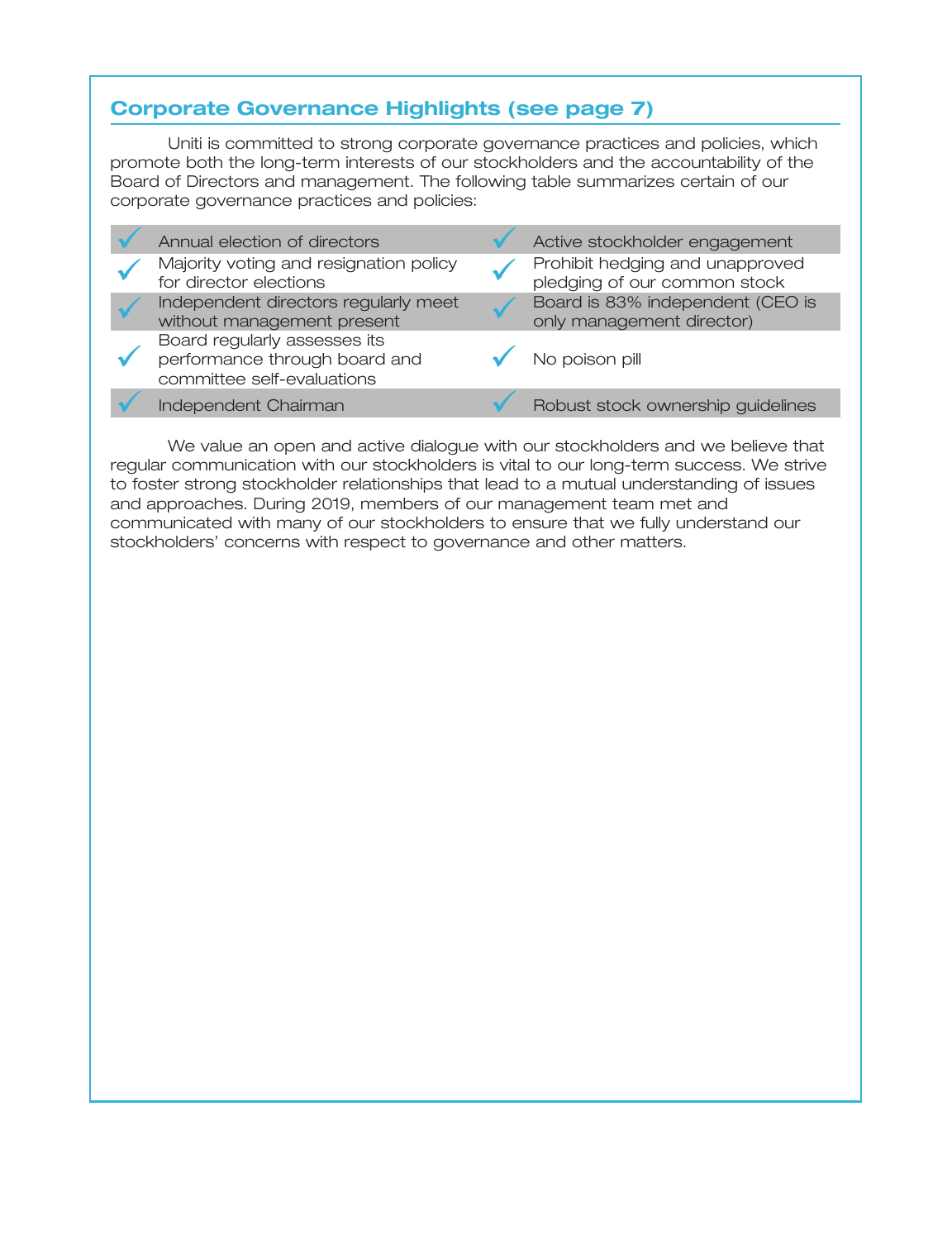# **Director Nominees (see page 13)**

The following table contains information about the six candidates who have been nominated for election to the Board of Directors of Uniti. Each nominee is currently a director of Uniti.

| Executive Director of<br>the University of<br>Tennessee Haslam<br>噩<br>Ă<br>60<br>2015<br>College of Business<br>Forum for Emerging<br>Enterprises and Private<br><b>Business</b><br>President of Digital<br>Landscape Group, Inc.<br>讍<br>2016<br>and Managing Director<br>58<br>M<br>of Associated<br>Partners, LP<br>Chairman of the Board<br>Ă<br>66<br>2015<br>of Uniti<br>Frantz<br>President and CEO<br>49<br>2015<br>Gunderman<br>of Uniti<br>Telecommunications<br>58<br>E<br>2019<br>$\blacksquare$<br>Carlton<br>Consultant<br>Founder and Managing<br>≗<br>畾<br>A<br>2015<br>60<br>Director of Meritage<br>M<br>Funds<br>$\bullet$<br>$\bullet$ |                       | <b>Age</b> | <b>Director</b><br><b>Since</b> | <b>Principal</b><br><b>Occupation</b> | <b>Financial</b><br><b>Expert</b> | <b>Audit Compensation Governance</b> |  |
|-------------------------------------------------------------------------------------------------------------------------------------------------------------------------------------------------------------------------------------------------------------------------------------------------------------------------------------------------------------------------------------------------------------------------------------------------------------------------------------------------------------------------------------------------------------------------------------------------------------------------------------------------------------|-----------------------|------------|---------------------------------|---------------------------------------|-----------------------------------|--------------------------------------|--|
| Scott G. Bruce<br>Francis X. ("Skip")<br>Kenneth A.<br>Carmen Perez-<br>David L. Solomon<br>Member Chairperson <b>ED</b> Financial Expert                                                                                                                                                                                                                                                                                                                                                                                                                                                                                                                   | Jennifer S.<br>Banner |            |                                 |                                       |                                   |                                      |  |
|                                                                                                                                                                                                                                                                                                                                                                                                                                                                                                                                                                                                                                                             |                       |            |                                 |                                       |                                   |                                      |  |
|                                                                                                                                                                                                                                                                                                                                                                                                                                                                                                                                                                                                                                                             |                       |            |                                 |                                       |                                   |                                      |  |
|                                                                                                                                                                                                                                                                                                                                                                                                                                                                                                                                                                                                                                                             |                       |            |                                 |                                       |                                   |                                      |  |
|                                                                                                                                                                                                                                                                                                                                                                                                                                                                                                                                                                                                                                                             |                       |            |                                 |                                       |                                   |                                      |  |
|                                                                                                                                                                                                                                                                                                                                                                                                                                                                                                                                                                                                                                                             |                       |            |                                 |                                       |                                   |                                      |  |
|                                                                                                                                                                                                                                                                                                                                                                                                                                                                                                                                                                                                                                                             |                       |            |                                 |                                       |                                   |                                      |  |
|                                                                                                                                                                                                                                                                                                                                                                                                                                                                                                                                                                                                                                                             |                       |            |                                 |                                       |                                   |                                      |  |
|                                                                                                                                                                                                                                                                                                                                                                                                                                                                                                                                                                                                                                                             |                       |            |                                 |                                       |                                   |                                      |  |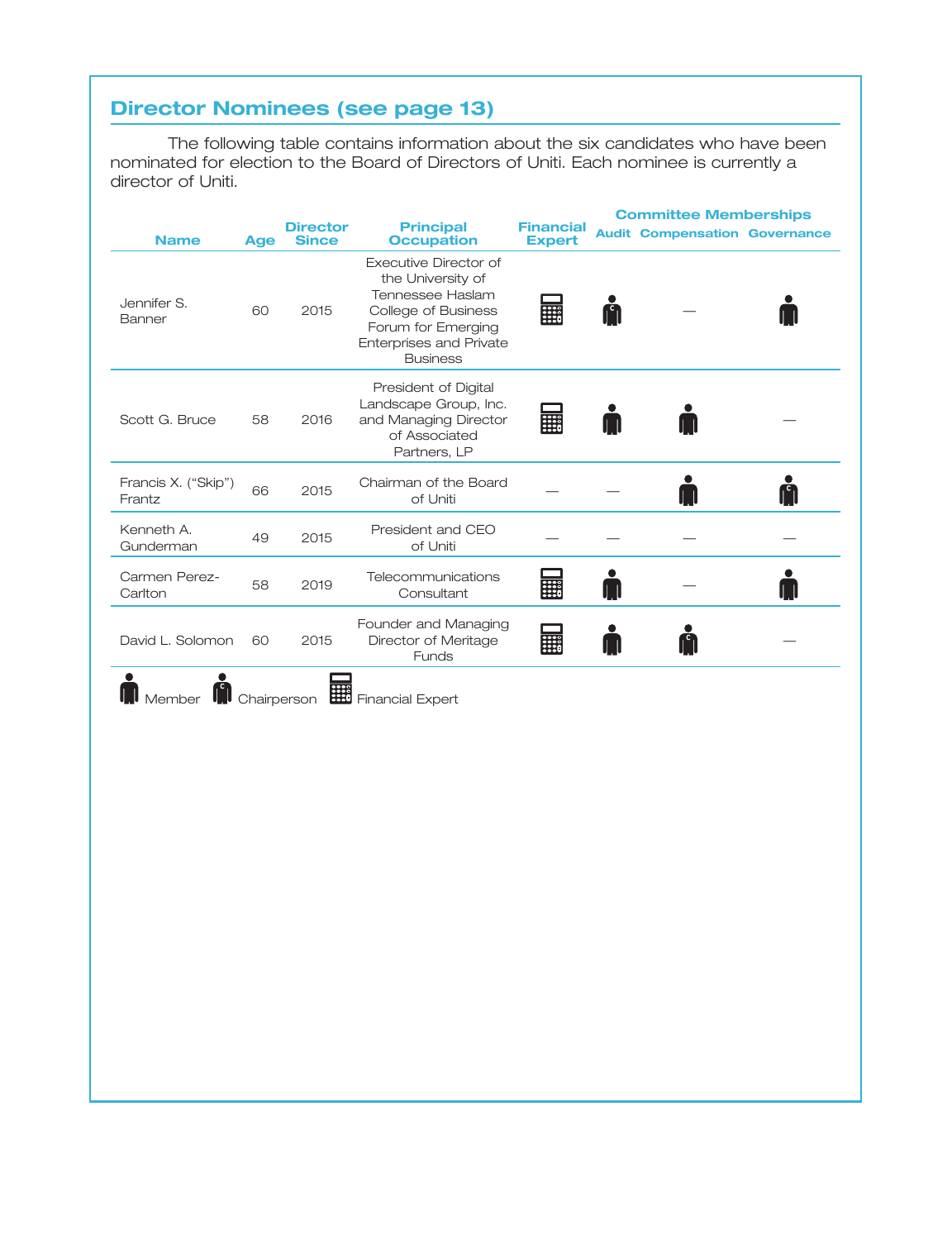# **2019 Executive Compensation (see page 22)**

Compensation decisions regarding executive compensation are made by the Compensation Committee. The Compensation Committee believes that a sensiblystructured, incentive-aligning compensation program is critical to the creation of long-term stockholder value. The following table summarizes certain highlights of our compensation practices:

| <b>What We Do:</b>                                                                                                                        | <b>What We Don't Do:</b> |                                                                                                                                |  |
|-------------------------------------------------------------------------------------------------------------------------------------------|--------------------------|--------------------------------------------------------------------------------------------------------------------------------|--|
| Align pay with performance by linking<br>a substantial portion of compensation<br>to the achievement of predefined<br>performance metrics |                          | Do NOT provide tax gross-ups in any<br>circumstance                                                                            |  |
| Retain an independent compensation<br>consultant                                                                                          |                          | Do NOT provide excessive<br>perquisites for executives                                                                         |  |
| Require compliance with stock<br>ownership guidelines for executives<br>and non-employee directors                                        |                          | Do NOT provide guaranteed bonuses                                                                                              |  |
| Include double-trigger<br>change-in-control provisions in equity<br>awards                                                                |                          | Do NOT provide discount stock<br>options or stock appreciation rights                                                          |  |
| Place caps on incentive award<br>opportunities and conduct annual risk<br>assessment                                                      |                          | Do NOT pay dividends on<br>performance-based restricted stock<br>units prior to vesting                                        |  |
| Maintain a clawback policy                                                                                                                |                          | Do NOT add back to our equity<br>compensation plan reserves any<br>shares tendered as payment for<br>shares withheld for taxes |  |

At the 2019 annual meeting of stockholders, approximately 96% of votes cast in the annual "say-on-pay" vote were in favor of the compensation of the Company's named executive officers (''NEOs''). In light of this strong support, the Compensation Committee decided to maintain the core design of our compensation program for 2020.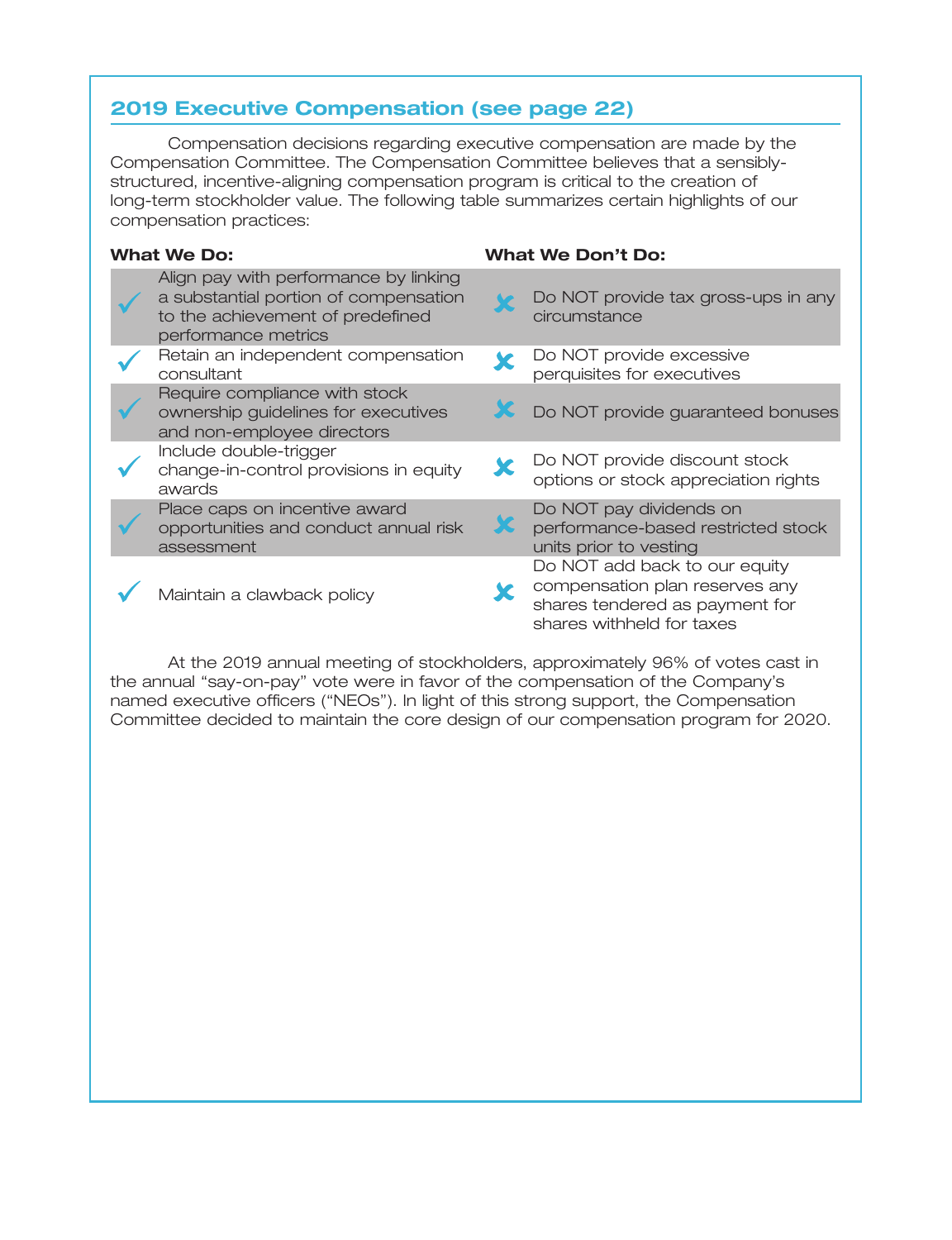## TABLE OF CONTENTS

| QUESTIONS AND ANSWERS ABOUT OUR ANNUAL MEETING<br>$\mathbf{1}$                  |
|---------------------------------------------------------------------------------|
| BOARD AND BOARD COMMITTEE MATTERS<br>7                                          |
| $\overline{7}$                                                                  |
| $\overline{7}$                                                                  |
| $\overline{7}$                                                                  |
| 9                                                                               |
| 10                                                                              |
| 10                                                                              |
| 11                                                                              |
| 11                                                                              |
| 11<br>Code of Business Conduct and Ethics & Whistleblower Policy                |
| 11                                                                              |
| 12                                                                              |
| 13                                                                              |
| SECURITY OWNERSHIP OF CERTAIN BENEFICIAL OWNERS AND MANAGEMENT<br>18            |
| 20                                                                              |
| 21                                                                              |
| 22                                                                              |
| 22                                                                              |
| 38<br>Compensation Committee Report on Executive Compensation                   |
| 39                                                                              |
| 41                                                                              |
| 42<br>Outstanding Equity Awards at Fiscal Year-End                              |
| 43                                                                              |
| 44                                                                              |
| 45                                                                              |
| Potential Payments upon Termination or Change in Control<br>47                  |
| PROPOSAL NO. 2 Advisory Vote to Approve Compensation of the Company's<br>52     |
| PROPOSAL NO. 3 Ratification of Selection of Independent Registered Public<br>53 |
| 56                                                                              |
| Stockholder Proposals for the 2021 Annual Meeting<br>56                         |
| Stockholder Communications with the Board of Directors<br>56                    |
| Relationships and Certain Related Transactions<br>56                            |
| 57                                                                              |
| 58                                                                              |
| 58                                                                              |

Appendix A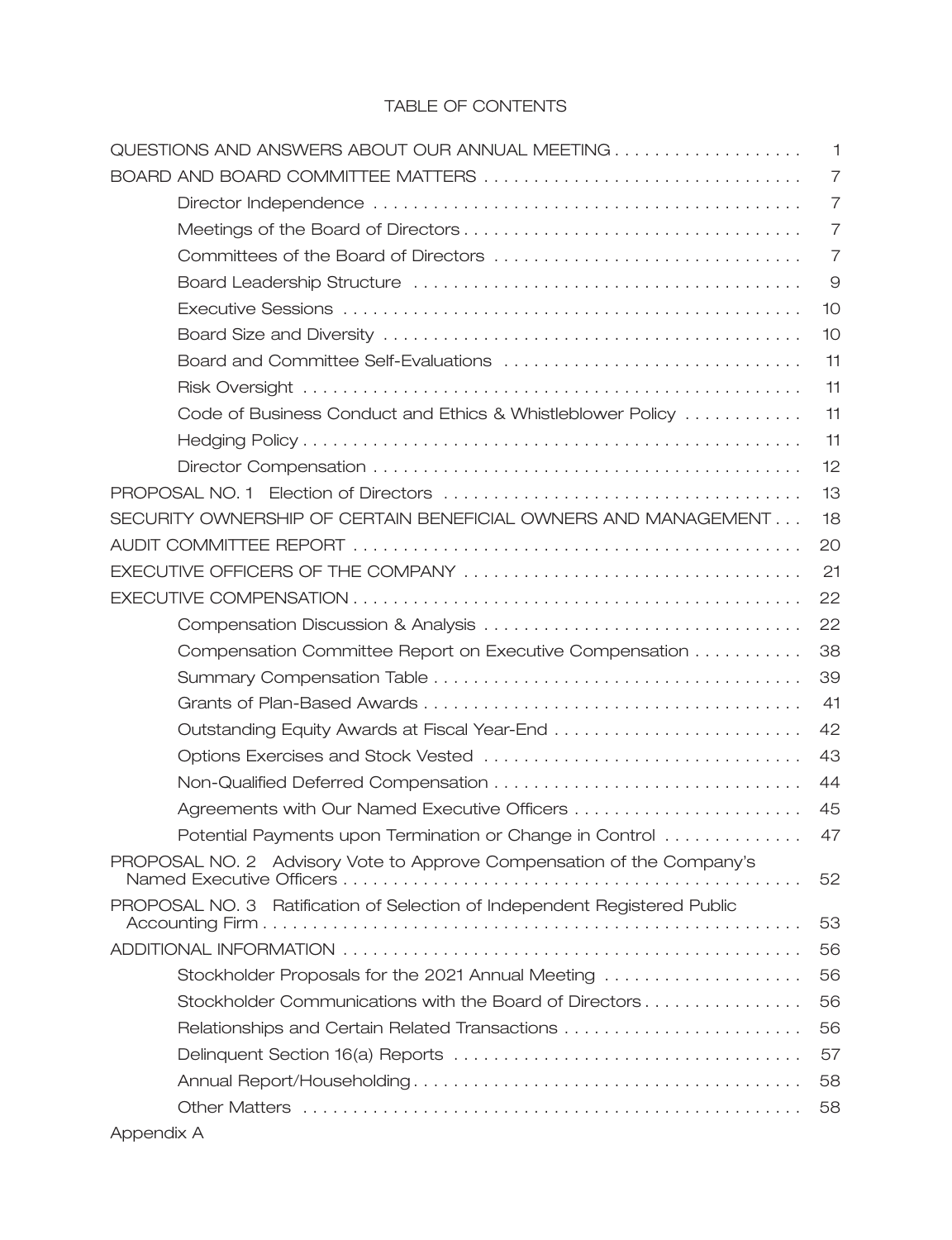

10802 Executive Center Drive Benton Building, Suite 300 Little Rock, Arkansas 72211 Telephone: (501) 850-0820 **www.uniti.com**

# **PROXY STATEMENT**

This proxy statement (this ''Proxy Statement'') is being furnished to stockholders beginning on April 2, 2020 in connection with the solicitation of proxies by the Board of Directors (the "Board") of Uniti Group Inc. ("Uniti," "the Company," "we," "our" and "us") to be used at its 2020 annual meeting of stockholders (the ''Annual Meeting'') to be held on May 14, 2020 at 8:00 a.m. (Eastern time), and at any postponement or adjournment thereof.

We are excited to once again offer our stockholders a completely ''virtual'' Annual Meeting. We believe a virtual Annual Meeting provides our stockholders expanded access to participate in the meeting, improves communication between stockholders and management and results in cost savings for the Company and our stockholders. Hosting a virtual meeting enables increased stockholder attendance and participation, because more stockholders can attend and participate in the Annual Meeting, including the ability to vote and ask questions, from almost any location around the world. In addition, hosting a virtual Annual Meeting this year will assist us in protecting the health and well-being of our stockholders, directors and employees in light of the coronavirus (COVID-19). You will be able to attend the Annual Meeting as well as vote and submit your questions during the live webcast of the meeting by visiting **www.virtualshareholdermeeting.com/UNIT2020**and entering the control number included in your Notice of Internet Availability of Proxy Materials, on your proxy card or in the instructions that accompanied your proxy materials. **Because the Annual Meeting is entirely virtual and being webcast live over the Internet, stockholders will not be able to attend the Annual Meeting in person.**

Please read this Proxy Statement carefully and then vote your shares promptly by telephone, by Internet or by signing, dating and returning your proxy card.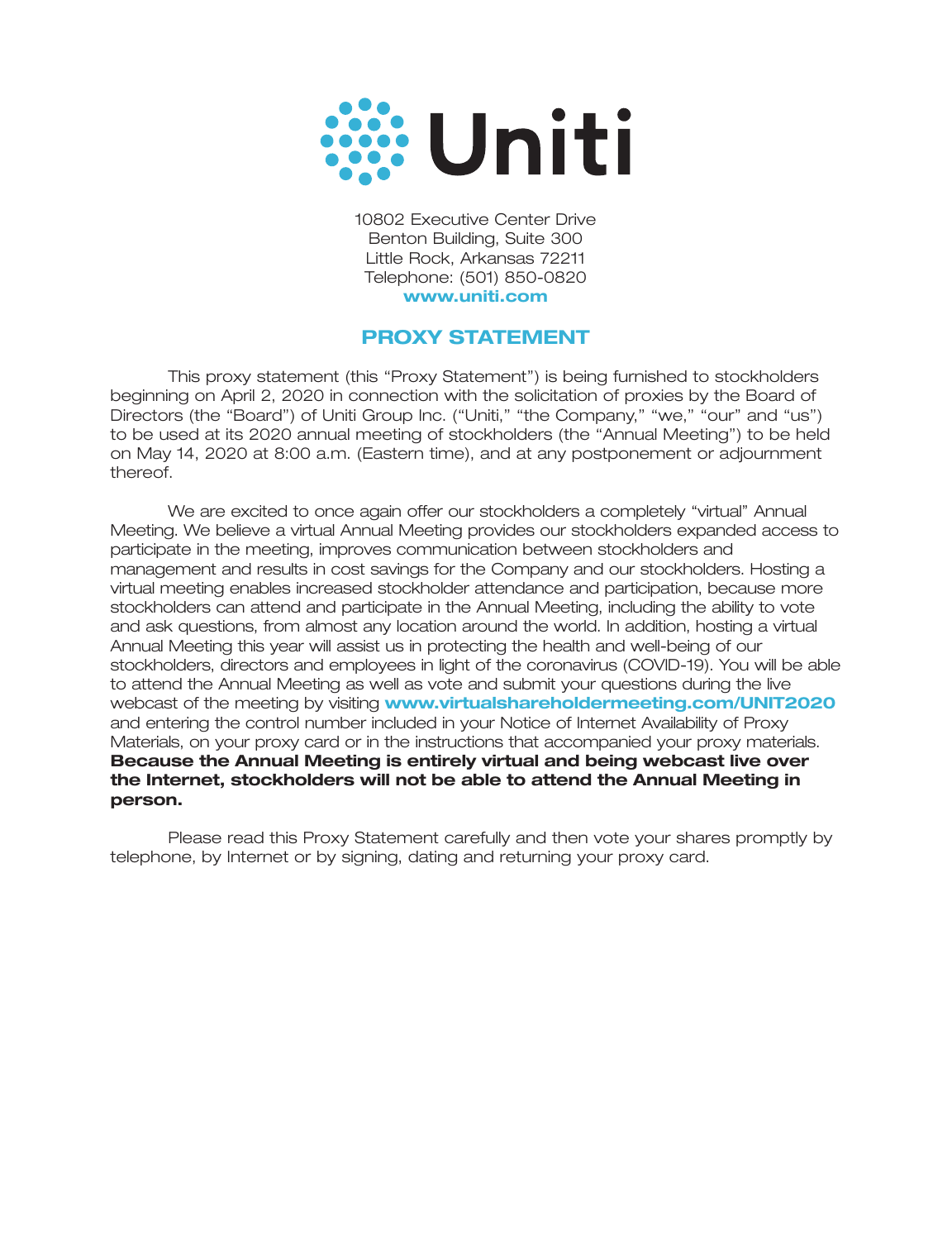# **QUESTIONS AND ANSWERS ABOUT OUR ANNUAL MEETING**

### **Q: What is included in the proxy materials?**

- A: The internet version of the proxy materials includes:
	- This Proxy Statement for the Annual Meeting; and
	- Our 2019 annual report to stockholders, which includes our Annual Report on Form 10-K for the fiscal year ended December 31, 2019 (the "Annual Report").

If you received a printed copy of these materials by mail, the proxy materials also include a proxy card or a voting instruction form for the Annual Meeting.

### **Q: What items of business will be conducted at the Annual Meeting?**

- A: The following matters will be presented for stockholder consideration and voting at the Annual Meeting:
	- The election of six nominees to serve as directors of the Company until the 2021 annual meeting of stockholders and until successors are duly elected or until the earliest of their removal, resignation or death (Proposal No. 1);
	- An advisory vote to approve the compensation of the Company's NEOs (Proposal No. 2); and
	- The ratification of the appointment of KPMG LLP (''KPMG'') as our independent public accounting firm for the year ending December 31, 2020 (Proposal No. 3).

### **Q: How does the Board of Directors recommend that I vote?**

- A: The Board of Directors of Uniti recommends you vote:
	- "FOR" the election of each of the six nominees to serve as directors of the Company (Proposal No. 1);
	- "FOR" approval of the resolution regarding compensation of the Company's NEOs (Proposal No. 2); and
	- "FOR" the ratification of the appointment of KPMG as our independent public accounting firm for the year ending December 31, 2020 (Proposal No. 3).

### **Q: Who is entitled to vote at the Annual Meeting?**

A: Each share of Uniti common stock is entitled to one vote on each proposal presented at the Annual Meeting. Holders of record of our common stock at the close of business on March 13, 2020 (the ''Record Date'' for the Annual Meeting) are entitled to receive notice of the Annual Meeting and to vote their shares of common stock held on that date at the Annual Meeting or any postponements or adjournments of the Annual Meeting. On the Record Date, 194,175,378 shares of common stock of Uniti were outstanding.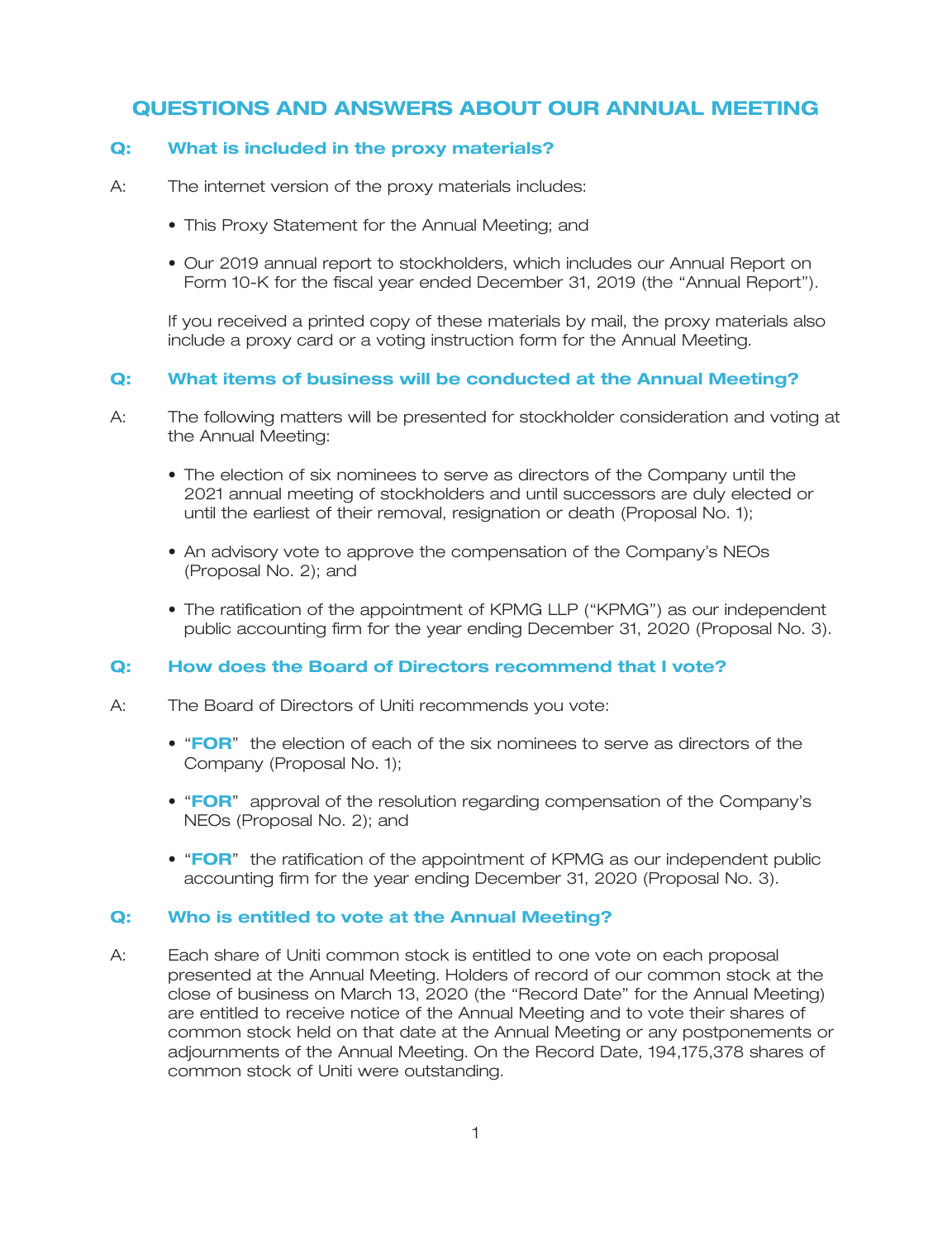#### **Q: How can I attend and participate in the Annual Meeting?**

A: Stockholders may attend and participate in the Annual Meeting online by visiting **www.virtualshareholdermeeting.com/UNIT2020**. The Annual Meeting will begin promptly at 8:00 a.m. (Eastern time). We encourage you to access the Annual Meeting prior to the start time. Online check-in will begin at 7:50 a.m. (Eastern time), and you should allow ample time for the check-in procedures.

While all Uniti stockholders will be permitted to attend the Annual Meeting, only stockholders of record and beneficial owners as of the close of business on the Record Date, March 13, 2020, may vote and ask questions during the Annual Meeting. Stockholders logging into the Annual Meeting with their control number will receive the same rights and opportunities to participate in the Annual Meeting as they would if the Annual Meeting was an in-person meeting, including the ability to vote or ask questions throughout the Annual Meeting. In order to vote or submit a question during the meeting, you will need to follow the instructions **posted at www.virtualshareholdermeeting.com/UNIT2020** and will also need the control number included on your Notice of Internet Availability of Proxy Materials or proxy card.

At the end of the meeting, we will allot time for a question and answer session during which we intend to answer questions submitted during the Annual Meeting that are pertinent to the business conducted at the Annual Meeting. We will prioritize questions that relate to the proposals considered at the Annual Meeting, and questions on similar topics may be combined and answered together. Stockholders logging into the Annual Meeting with their control number will be able to ask questions at any time during the Annual Meeting. If you would like to submit a question, you must type the question in the dialog box provided at www.virtualshareholdermeeting.com/UNIT2020 during the Annual Meeting.

Broadridge Financial Solutions, Inc. is hosting the Annual Meeting and, on the date of the Annual Meeting, will be available via telephone at 800-586-1548 (US) or 303-562-9288 (International) to answer your questions regarding how to attend and participate in the Annual Meeting virtually via the Internet.

### **Q: What is the difference between a stockholder of record and a beneficial owner of shares held in street name?**

#### A: *Stockholder of record.*

If your shares are registered directly in your name with our transfer agent, EQ Shareowner Services, you are considered the stockholder of record with respect to those shares, and we sent a Notice of Internet Availability of Proxy Materials or a printed set of the proxy materials, together with a proxy card, directly to you.

### *Beneficial owner of shares held in street name.*

If your shares are held in an account at a broker, bank or other nominee, then you are the beneficial owner of those shares held in ''street name,'' and a Notice of Internet Availability of Proxy Materials or a printed set of the proxy materials,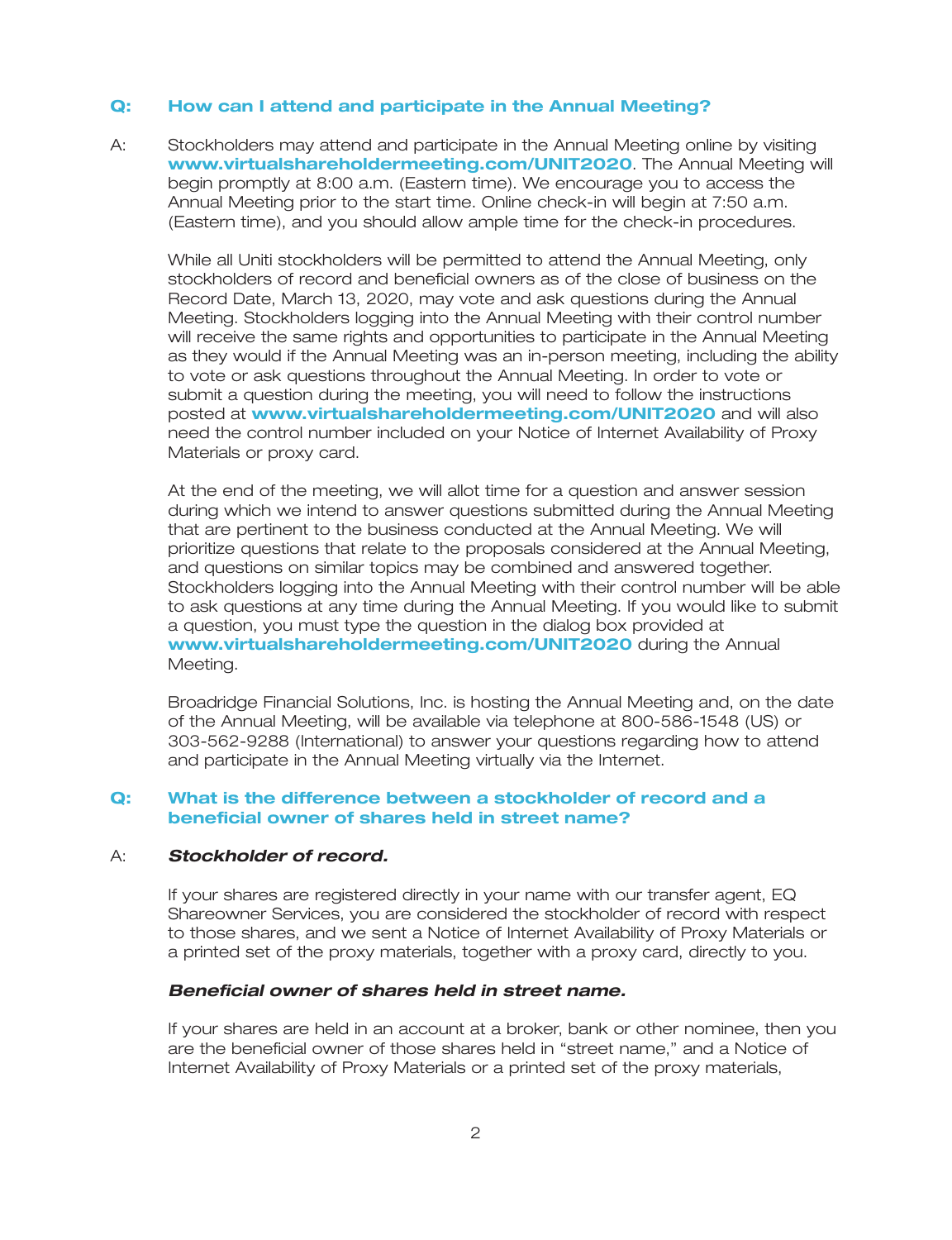together with a voting instruction form, was forwarded to you by your broker, bank or other nominee who is considered the stockholder of record with respect to those shares. As a beneficial owner, you have the right to instruct your broker, bank or other nominee on how to vote the shares held in your account by following the instructions in the Notice of Internet Availability of Proxy Materials or on the voting instruction form you received.

### **Q: How can I vote my shares?**

A: The process for voting your shares depends on how your shares are held. Generally, as discussed above, you may hold shares as a ''record holder'' (that is, in your own name) or in ''street name'' (that is, through a nominee, such as a broker or bank). As explained above, if you hold shares in ''street name,'' you are considered to be the ''beneficial owner'' of those shares.

**Voting by record holders.** If you are a record holder, you may vote by proxy prior to the Annual Meeting or you may vote during the Annual Meeting by joining the live webcast and following the instructions at

www.virtualshareholdermeeting.com/UNIT2020. If you are a record holder and would like to vote your shares by proxy prior to the Annual Meeting, you have three ways to vote:



go to the website **www.proxyvote.com** and follow the instructions at that website;



call 1-800-690-6903 and follow the instructions provided on the call; or



if you received a proxy card in the mail, complete, sign, date and mail the proxy card in the return envelope provided to you.

Please note that telephone and internet proxy voting will close at 11:59 p.m. (Eastern time) on May 13, 2020. If you received a proxy card in the mail and wish to vote by completing and returning the proxy card via mail, please note that your completed proxy card must be received before the polls close for voting at the Annual Meeting.

**Voting by beneficial owners of shares held in "street name."** If your shares are held in the name of a broker, bank or other nominee (that is, your shares are held in ''street name''), you should receive separate instructions from your broker, bank or other nominee describing how to vote.

### **Q: What constitutes a quorum?**

A: The presence at the Annual Meeting, virtually or by proxy, of stockholders entitled to cast a majority of all the votes entitled to be cast at the Annual Meeting constitutes a quorum. If a quorum is established, each holder of common stock will be entitled to one vote on each matter to be voted on at the Annual Meeting for each issued and outstanding share of common stock owned on the Record Date. Proxies received but marked as abstentions and broker ''non-votes'' will be included in the calculation of the number of votes considered to be present at the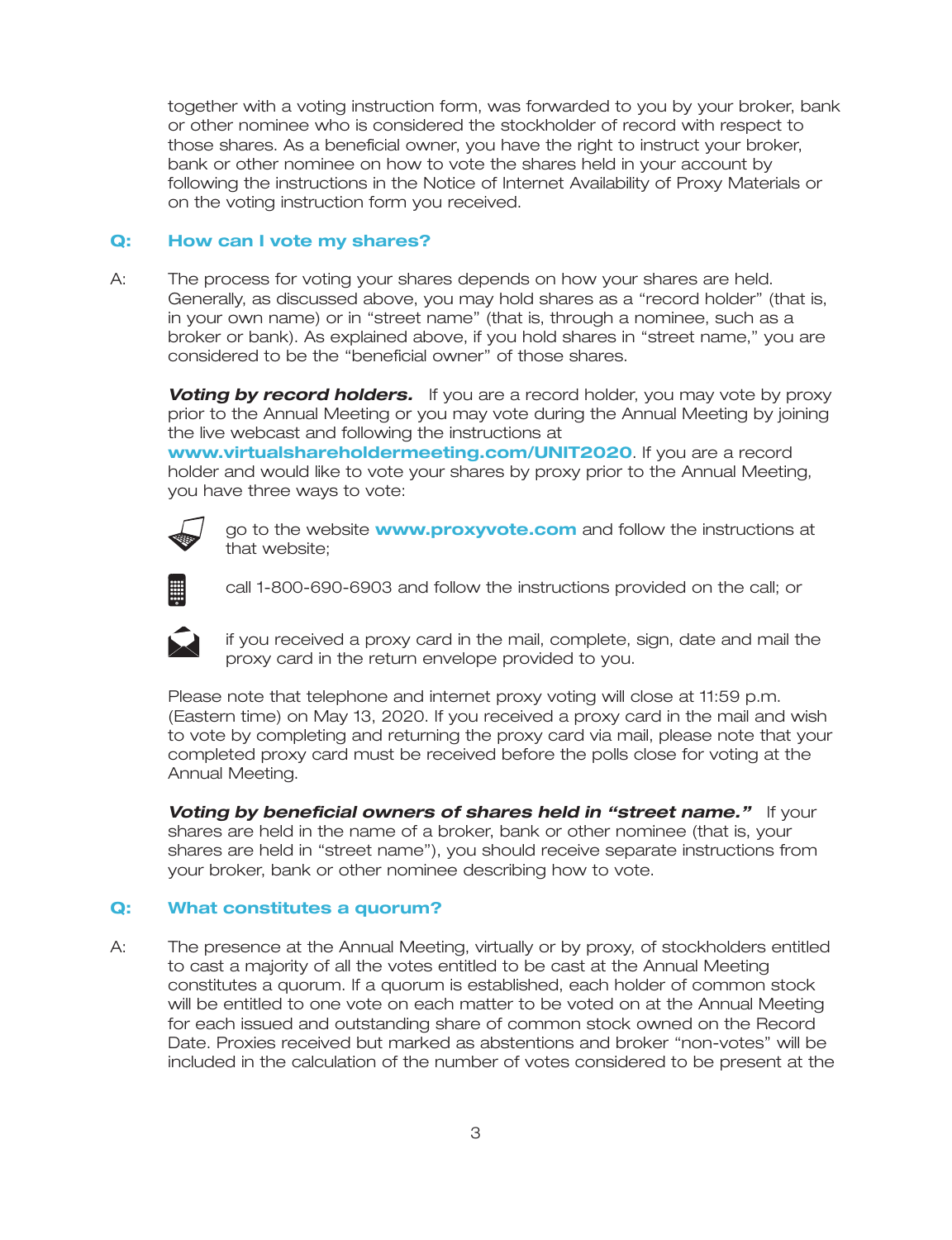Annual Meeting and will be counted for quorum purposes. If a quorum is not present, the Annual Meeting may be adjourned until a quorum is obtained.

### **Q: How many votes are needed to approve each proposal?**

A: The stockholder vote required to approve each proposal is set forth below:

| <b>Proposals</b>                                   | <b>Required</b><br><b>Approval</b>         |
|----------------------------------------------------|--------------------------------------------|
| 1. Election of directors                           | Majority of Votes Cast<br>for Each Nominee |
| Advisory vote to approve executive<br>compensation | Majority of Votes Cast                     |
| 3. Ratification of auditors                        | Majority of Votes Cast                     |

**Director Resignation Policy.** In accordance with our bylaws with respect to an uncontested election of directors, a director nominee must receive more votes cast ''for'' than ''against'' his or her election in order to be elected to the Board. Pursuant to our bylaws and Corporate Governance Guidelines, each director promptly following his or her failure to receive a majority of votes cast for his or her election is required to tender a contingent, irrevocable resignation. If this occurs, the Governance Committee will consider such resignation and make a recommendation to the Board regarding whether to accept or reject such resignation. The Board will act on the Governance Committee's recommendation within 90 days of the date the election results are certified and publicly disclose its decision.

**Advisory Vote on Executive Compensation.** As noted above, approval of the compensation of our NEOs (Proposal No. 2) requires the affirmative vote of a majority of votes cast. This proposal, however, is merely advisory and is not binding on the Company, the Board or its Compensation Committee. Despite the fact it is non-binding, the Board and the Compensation Committee will take the proposal's voting results under advisement when making future decisions regarding the Company's executive compensation program.

### **Q: How are proxies voted?**

A: All shares represented by valid proxies received prior to the Annual Meeting will be voted, and where a stockholder specifies by means of the proxy a choice with respect to any matter to be acted upon, the shares will be voted in accordance with the stockholder's instructions.

### **Q: What happens if I do not give specific voting instructions?**

### A: *Stockholders of record.*

If you are a stockholder of record and you sign and return a proxy card without giving specific voting instructions or you indicate when voting on the Internet or by telephone that you wish to vote as recommended by the Board, then the proxy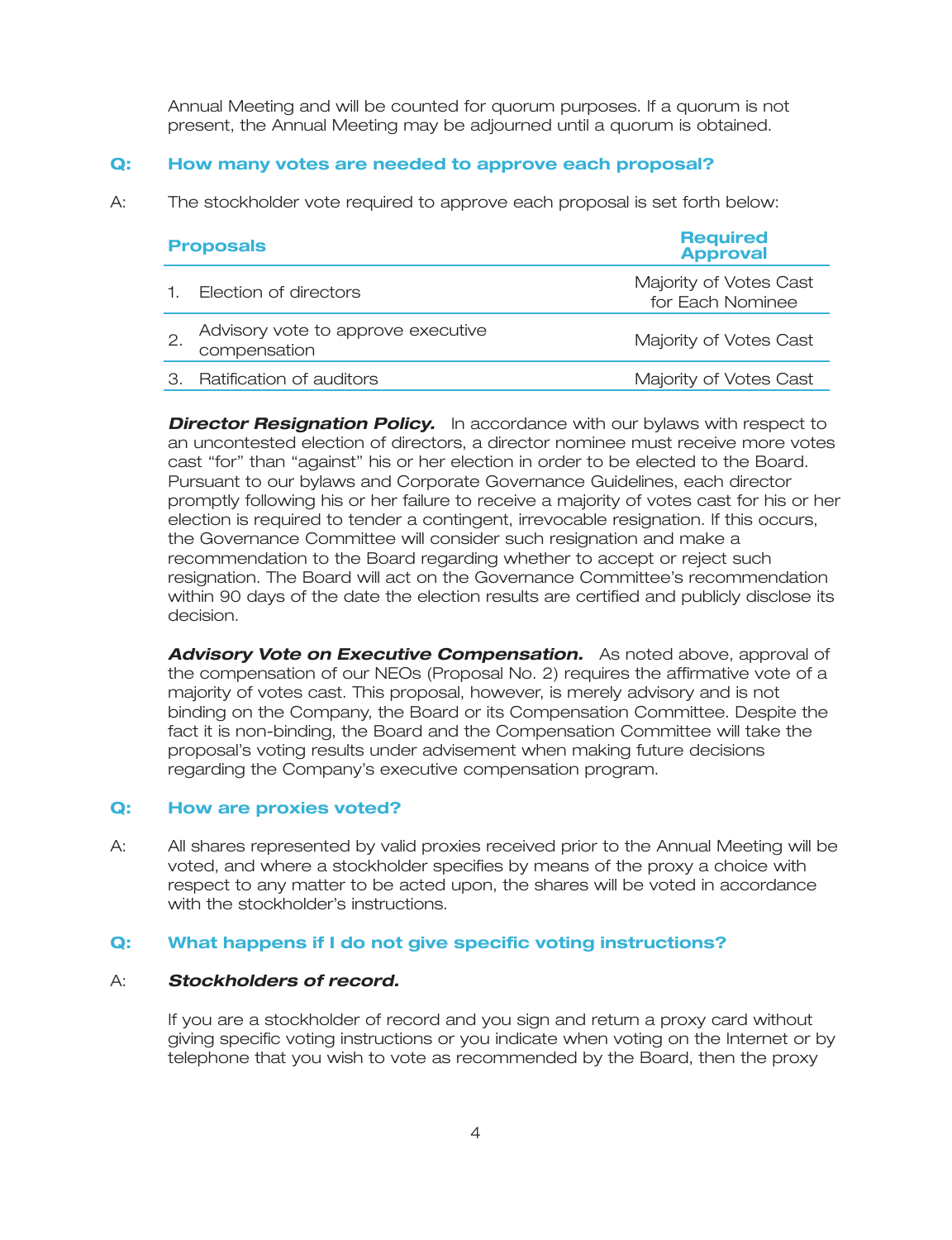holders will vote your shares in the manner recommended by the Board on all matters presented in this Proxy Statement and as the proxy holders may determine in their discretion with respect to any other matters properly presented for a vote at the Annual Meeting.

### *Beneficial owners of shares held in street name.*

If you are a beneficial owner of shares held in street name and do not join and vote at the Annual Meeting or provide the broker, bank or other nominee that holds your shares with specific voting instructions, under the rules of various national and regional securities exchanges, the broker, bank or other nominee that holds your shares may generally vote on routine matters but cannot vote on non-routine matters. If the broker, bank or other nominee that holds your shares does not receive instructions from you on how to vote your shares on a non-routine matter, the broker, bank or other nominee that holds your shares will inform the inspector of election that it does not have the authority to vote on such matter with respect to your shares. This is generally referred to as a ''broker non-vote.''

### **Q: Which ballot measures are considered ''routine'' or ''non-routine''?**

A: The ratification of KPMG as our independent registered public accounting firm for the year ending December 31, 2020 (Proposal No. 3) is considered a routine matter under applicable rules, and no broker non-votes will occur in connection with Proposal No. 3. The election of directors (Proposal No. 1) and the approval of the compensation of our NEOs (Proposal No. 2) are considered non-routine matters under applicable rules, and therefore broker non-votes may exist in connection with these proposals.

### **Q: How are abstentions and broker non-votes counted?**

A: Abstentions and broker non-votes will be counted to determine whether there is a quorum present at the Annual Meeting. With respect to each of the proposals presented in this Proxy Statement, abstentions and broker non-votes will not be considered votes cast for voting purposes and will have no effect on such proposals. The effect of abstentions and broker non-votes on each of the proposals presented in this Proxy Statement is as follows:

| <b>Proposals</b>                                   | <b>Abstentions</b> | <b>Broker Non-Votes</b> |
|----------------------------------------------------|--------------------|-------------------------|
| Election of directors                              | No Effect          | No Effect               |
| Advisory vote to approve<br>executive compensation | No Effect          | No Effect               |
| 3. Ratification of auditors                        | No Effect          | Not Applicable          |

### **Q: Can I change my vote after I have voted?**

A: Yes. You may revoke your proxy and change your vote at any time before the final vote at the Annual Meeting. After you submit your proxy, you may change your vote via the Internet or by telephone (in which case only your latest Internet or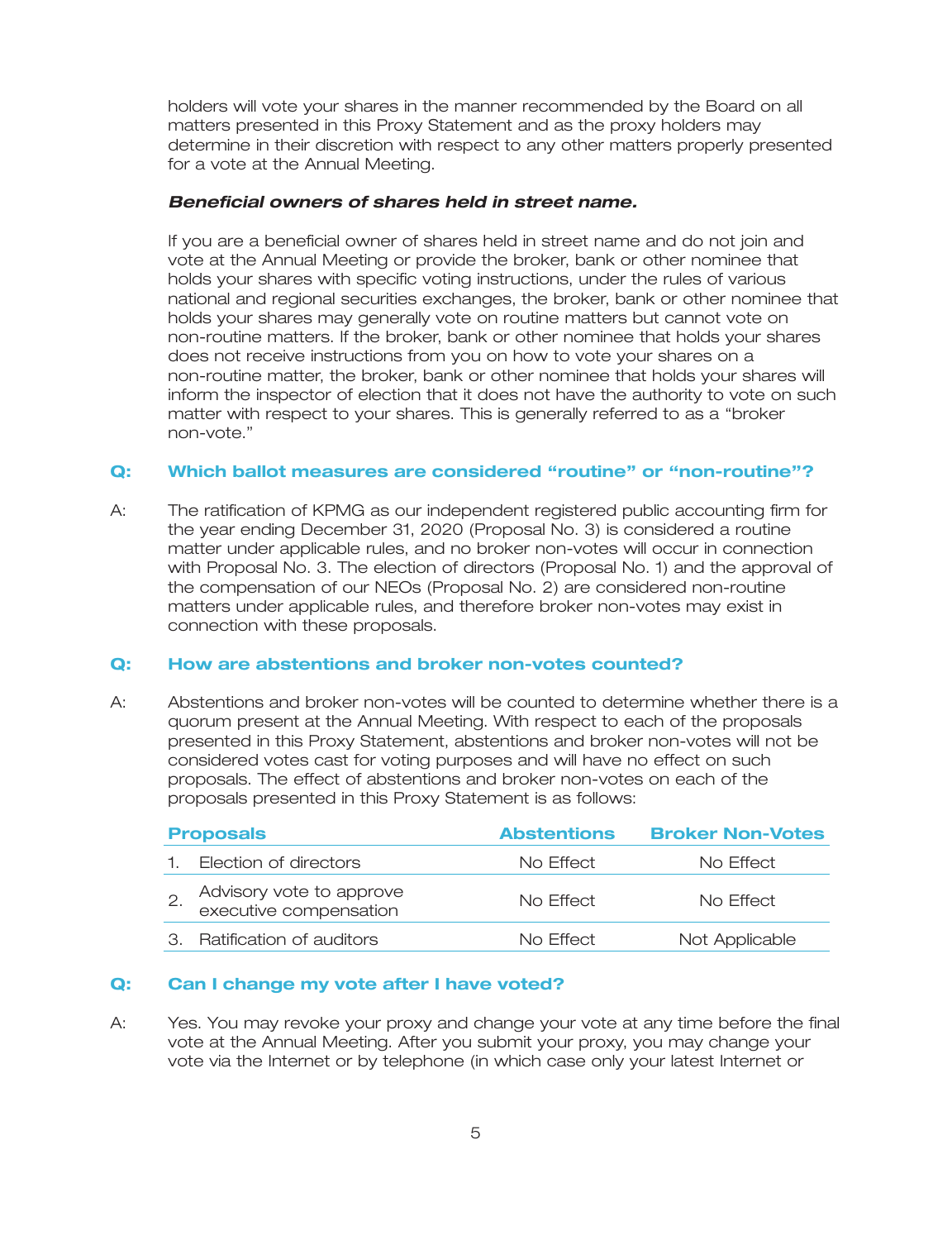telephone proxy submitted prior to the Annual Meeting will be counted), by signing and returning a new proxy card or voting instruction form with a later date, or by attending the Annual Meeting and voting. However, your virtual attendance at the Annual Meeting will not automatically revoke your proxy unless you properly vote during the Annual Meeting or specifically request that your prior proxy be revoked by delivering written notice to Uniti's Secretary prior to the Annual Meeting at 10802 Executive Center Drive, Benton Building, Suite 300, Little Rock, Arkansas 72211.

### **Q: What does it mean if I receive more than one proxy card or voting instruction form?**

A: If your shares are registered differently, or if they are held in more than one account, you will receive more than one proxy card or voting instruction form. Please follow the instructions on each proxy card or voting instruction form to ensure that all of your shares are voted. Please sign each proxy card exactly as your name appears on the card. For joint accounts, each owner must sign the proxy card. When signing as executor, administrator, attorney, trustee, guardian, etc., please print your full title on the proxy card.

### **Q: Where can I find the voting results of the Annual Meeting?**

A: Uniti will announce preliminary voting results at the Annual Meeting and disclose final results in a Current Report on Form 8-K filed with the U.S. Securities and Exchange Commission (the ''SEC'') within four business days after the Annual Meeting.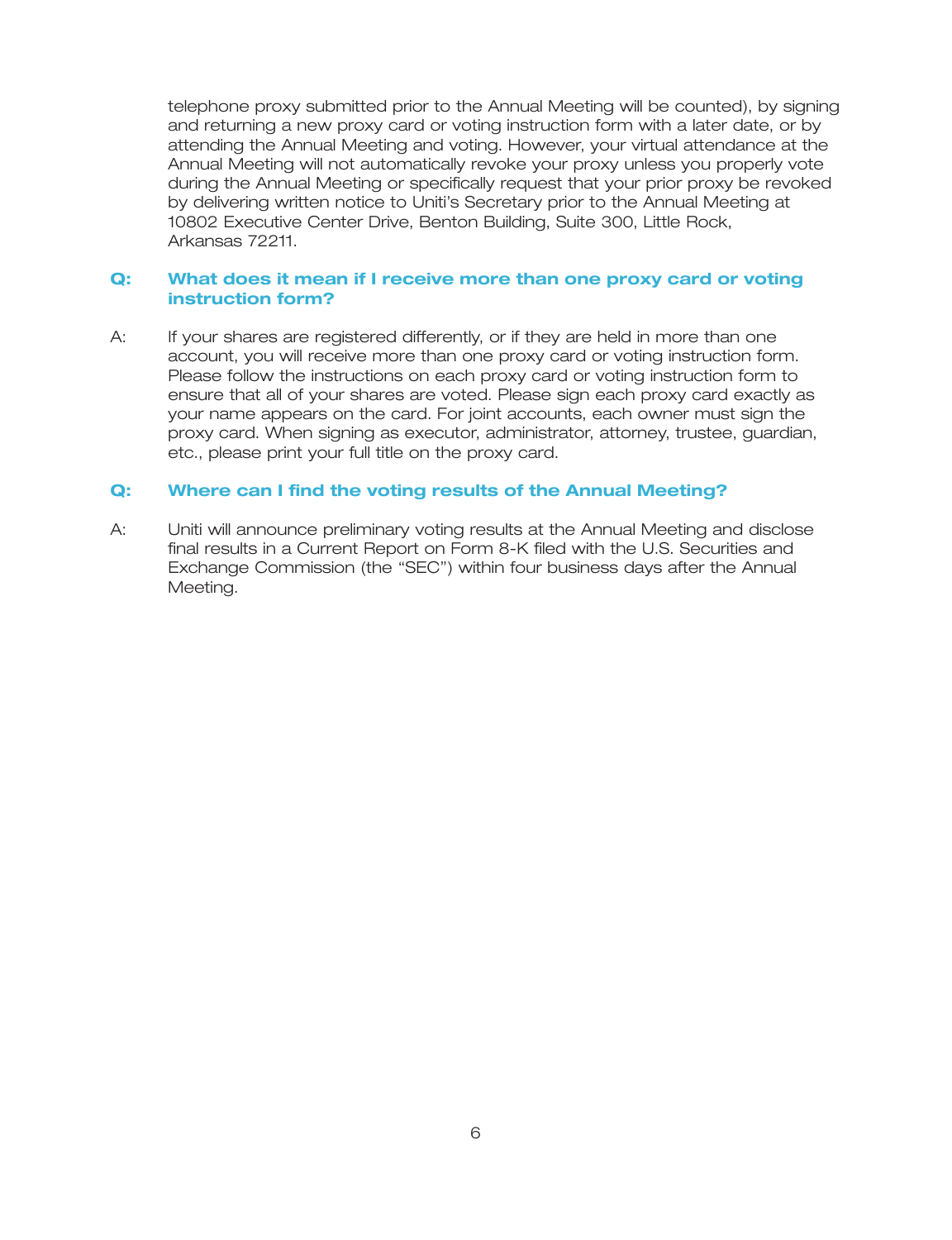### **BOARD AND BOARD COMMITTEE MATTERS**

Our governing documents provide that our Board of Directors must consist of not less than two nor more than nine directors. The number of directors who serve on the Board is currently set at six and may be fixed from time to time by the Board in the manner provided in the Company's bylaws. The current members of our Board are: Jennifer S. Banner, Scott G. Bruce, Francis X. (''Skip'') Frantz (Chairman), Kenneth A. Gunderman, Carmen Perez-Carlton and David L. Solomon. Biographical information regarding each of the current directors is available below under ''Proposal No. 1—Election of Directors.''

#### **Director Independence**

Our Board has affirmatively determined that all of our directors except Mr. Gunderman qualify as independent directors under applicable NASDAQ listing standards and SEC rules. In making this determination, the Board reviewed each of the director's relationships, if any, with Uniti and determined that there are no relationships that would impair any director's ability to exercise independent judgment in carrying out his or her responsibilities as a director.

### **Meetings of the Board of Directors**

During 2019, the Board met seven times and acted by unanimous written consent five times. All of the directors, with the exception of Mr. Frey, attended at least 75% of the meetings of the Board and Board committees on which they served during the periods in which they served. Directors are expected to attend each annual meeting of stockholders, and all of the directors then serving on the Board joined the 2019 annual meeting of stockholders, with the exception of Mr. Frey, whose term as a director ended at the meeting.

#### **Committees of the Board of Directors**

The Board has three standing committees: the Audit Committee, the Compensation Committee and the Governance Committee. Each committee has a written charter that is available on our website at **www.uniti.com** under the "About Us—Corporate Governance'' tab and is comprised entirely of directors whom the Board has determined are independent under applicable NASDAQ listing standards and SEC rules. A brief description of the function of each committee is set forth below. Currently the members of each committee are as follows: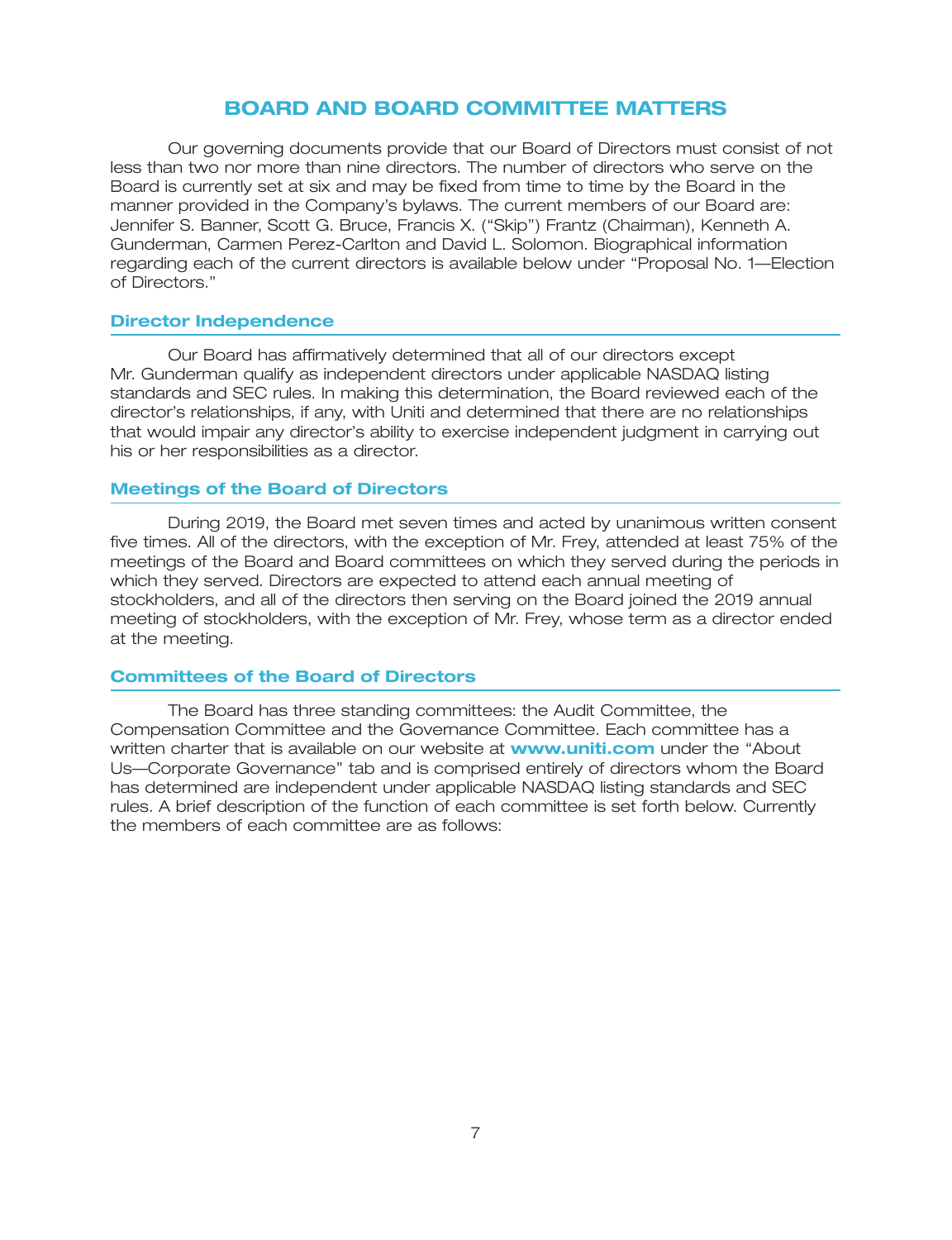|                                        |              | <b>Committee Memberships</b>   |   |
|----------------------------------------|--------------|--------------------------------|---|
| <b>Board Member</b>                    | <b>Audit</b> | <b>Compensation Governance</b> |   |
| Jennifer S. Banner                     |              |                                |   |
| Scott G. Bruce                         |              |                                |   |
| Francis X. ("Skip") Frantz             |              |                                |   |
| Kenneth A. Gunderman                   |              |                                |   |
| Carmen Perez-Carlton                   |              |                                |   |
| David L. Solomon                       |              |                                |   |
| Number Of Meetings Held In Fiscal 2019 |              |                                | 5 |
|                                        |              |                                |   |

### Audit Committee

**M** Chairperson

 $\blacksquare$  Member

Our Audit Committee consists of Ms. Banner (Chair), Ms. Perez-Carlton and Messrs. Bruce and Solomon. Our Board has determined that each member of the Audit Committee is an ''audit committee financial expert,'' as defined by the rules of the SEC. The primary duties of the Audit Committee include, among other things: (i) overseeing both the external and internal audit processes; (ii) establishing procedures for the receipt of complaints regarding accounting, internal accounting controls or auditing matters; (iii) overseeing and interacting with our independent auditors regarding the auditor's engagement and/or dismissal, duties, compensation, qualifications and performance; (iv) reviewing and discussing with our independent auditors the scope of audits and our accounting principles, policies and practices; (v) reviewing and discussing our financial statements with our independent auditors and management; (vi) monitoring the ongoing review of the Company's systems of disclosure controls and procedures and internal control over financial reporting; and (vii) reviewing and approving (or disapproving) related party transactions.

#### Compensation Committee

Our Compensation Committee consists of Messrs. Solomon (Chair), Bruce and Frantz. The Compensation Committee assists the Board in fulfilling its oversight responsibility related to the compensation programs, plans and awards for Uniti's directors and executive officers. For more information regarding the Compensation Committee, see ''Compensation Discussion & Analysis'' below in this Proxy Statement.

#### Compensation Committee Interlocks and Insider Participation

No member of the Compensation Committee serving during 2019 had any relationship requiring disclosure under the section titled ''Relationships and Certain Related Transactions'' in this Proxy Statement. During 2019, none of our executive officers served on the compensation committee (or its equivalent) or board of directors of another entity whose executive officer served on either our Compensation Committee or our Board of Directors.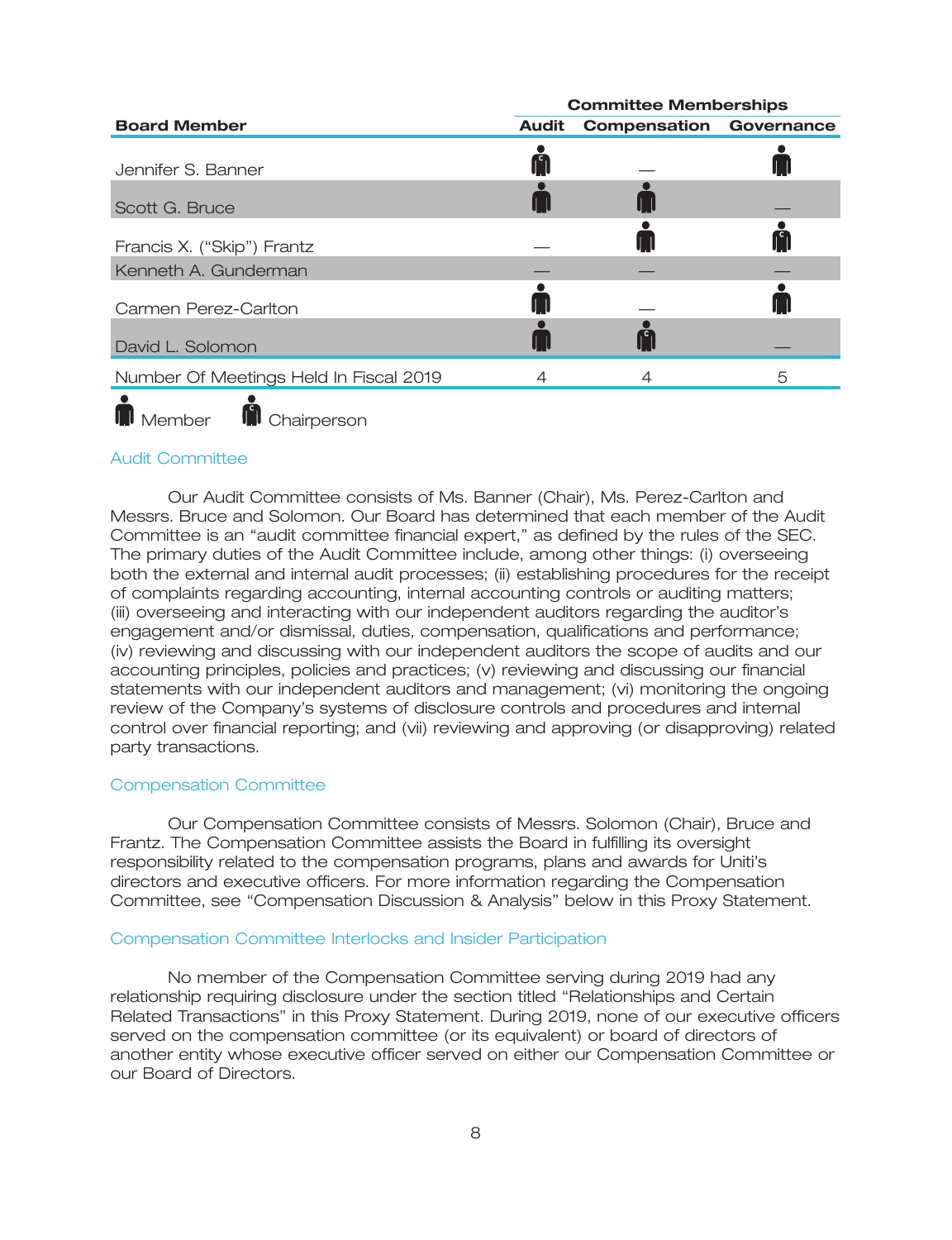#### Governance Committee

Our Governance Committee consists of Mr. Frantz (Chair), Ms. Banner and Ms. Perez-Carlton. The Governance Committee's primary duties include, among other things: (i) establishing and reviewing the criteria for the skills and characteristics required of Board members; (ii) identifying individuals qualified to become directors consistent with the Governance Committee's membership criteria; (iii) recommending director nominees to the Board for election at each annual meeting of stockholders and to fill vacancies; (iv) reviewing Uniti's Corporate Governance Guidelines; (v) assisting the Chairman of the Board with an annual evaluation of the Board and its committees; and (vi) annually, in consultation with the Chairman of the Board and our Chief Executive Officer, reviewing management succession plans.

The Governance Committee identifies potential Board candidates through various methods, including recommendations from directors, management and stockholders, and has the sole authority to retain, compensate and terminate search firms to be used to identify director candidates. The Governance Committee periodically reviews, in consultation with our President and Chief Executive Officer, the appropriate skills and characteristics required of Board members in the context of the composition and needs of the Board from time to time. In reviewing potential candidates, the Governance Committee considers applicable Board and Board committee independence requirements imposed by Uniti's Corporate Governance Guidelines, NASDAQ listing standards and applicable law. The Governance Committee actively seeks candidates with an inquisitive and objective perspective, practical wisdom and mature judgment, who possess high personal and professional ethics, character, integrity and values and who will be committed to representing the long-term interests of the Company's stockholders. Among the various criteria for selection as a Board member are the level of a potential candidate's relevant career experience, training and experience at the policy-making level in business, leadership and communication skills, and willingness to devote sufficient time and effort to Board duties. The Governance Committee also seeks candidates who demonstrate a willingness to evaluate management's performance objectively and who have no activities or interests that could conflict with their responsibilities to Uniti.

The Governance Committee will consider director candidates recommended by stockholders. To qualify for such consideration, stockholder recommendations must be submitted to the Governance Committee at the address provided below in the section of this Proxy Statement titled ''Stockholder Communications with the Board of Directors'' and received by the Company's Secretary no later than 120 calendar days prior to the first anniversary of the mailing date of the proxy statement for the preceding year's annual meeting. The Governance Committee does not have a specific policy regarding the consideration of stockholder recommendations for director candidates because the Governance Committee intends to evaluate stockholder recommendations in the same manner as it evaluates director candidates recommended by other sources.

### **Board Leadership Structure**

The roles of the Chairman of the Board of Directors and Chief Executive Officer are performed by separate individuals. The Board of Directors believes this leadership structure improves the ability of the Board of Directors to exercise its oversight role over management and ensures a significant role for independent directors in the leadership of Uniti. Having an independent Chairman also strengthens Uniti's corporate governance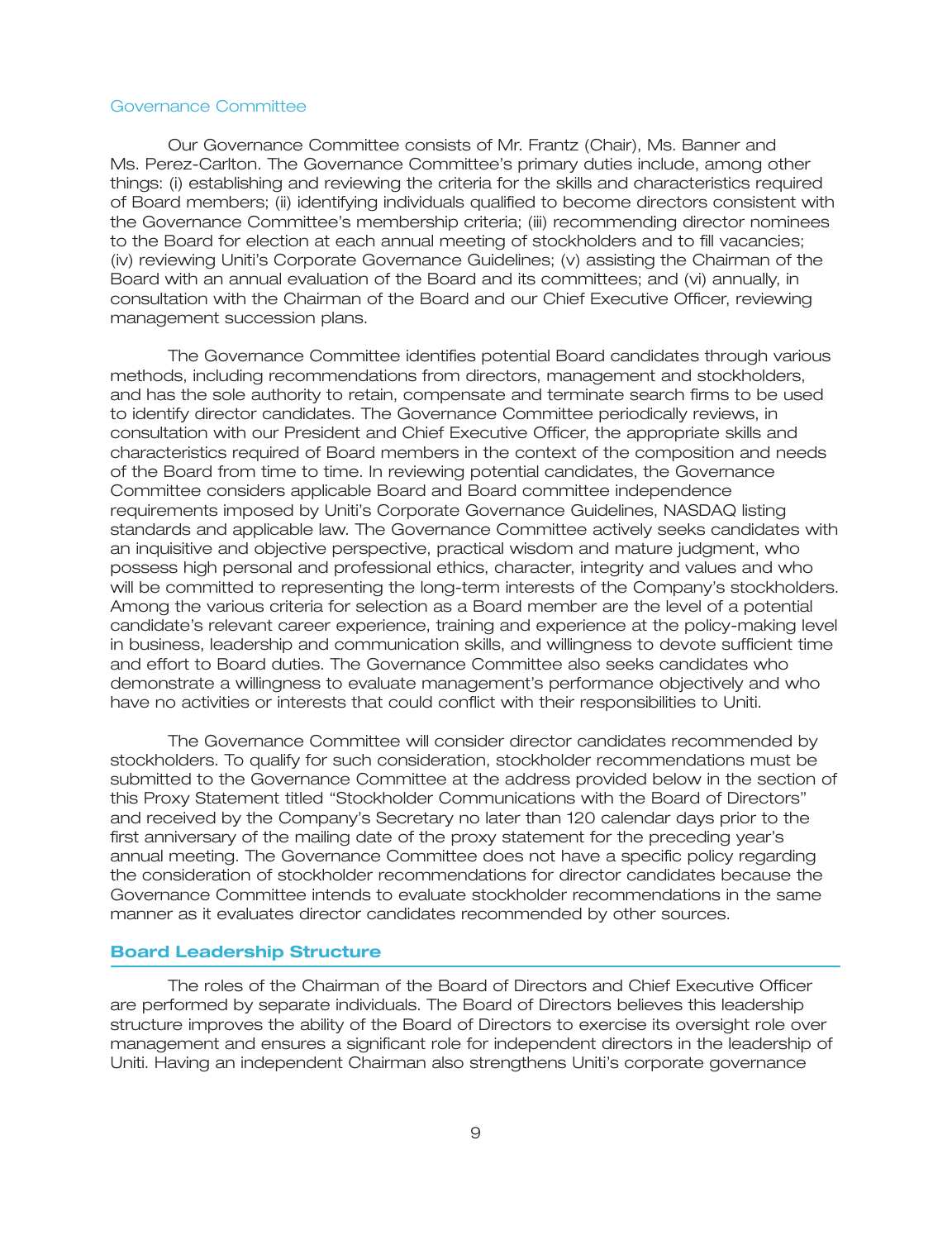structure by allowing the Chairman to convene executive sessions with independent directors.

### **Executive Sessions**

Uniti's Corporate Governance Guidelines specify that the independent directors of the Board of Directors must meet at regularly scheduled executive sessions without management and that the Chairman of the Board of Directors shall preside at executive sessions of independent directors. During 2019, executive sessions of the independent directors generally occurred at the end of each regular meeting of the Board.

#### **Board Size and Diversity**

As set forth in Uniti's Corporate Governance Guidelines, the Board believes that our Board of Directors should be comprised of four to seven members depending upon the relevant circumstances prevailing from time to time. Six directors currently serve on the Board.

We believe our Board is most effective when it embodies a diverse range of views, backgrounds and experience. Diversity is considered in the broadest sense, including, among other attributes, age, leadership, experience, skills, perspectives, gender, ethnicity and geography. While the Governance Committee does not have a formal policy on diversity with regard to consideration of director nominees, the Governance Committee considers diversity in its selection of nominees and proactively seeks diverse director candidates to ensure a representation of varied perspectives and experience in the boardroom.

We presently have two female directors which, given the small size of our board, represents 33% of our full Board and 40% of our non-employee directors. Our current Board members' ages range from 49 to 66. In addition, our current Board members represent a broad range of skills and experience:



Based on the foregoing, the Governance Committee concluded that our current Board members represent a broad range of viewpoints, backgrounds and relevant expertise that aligns with Uniti's long-term strategy.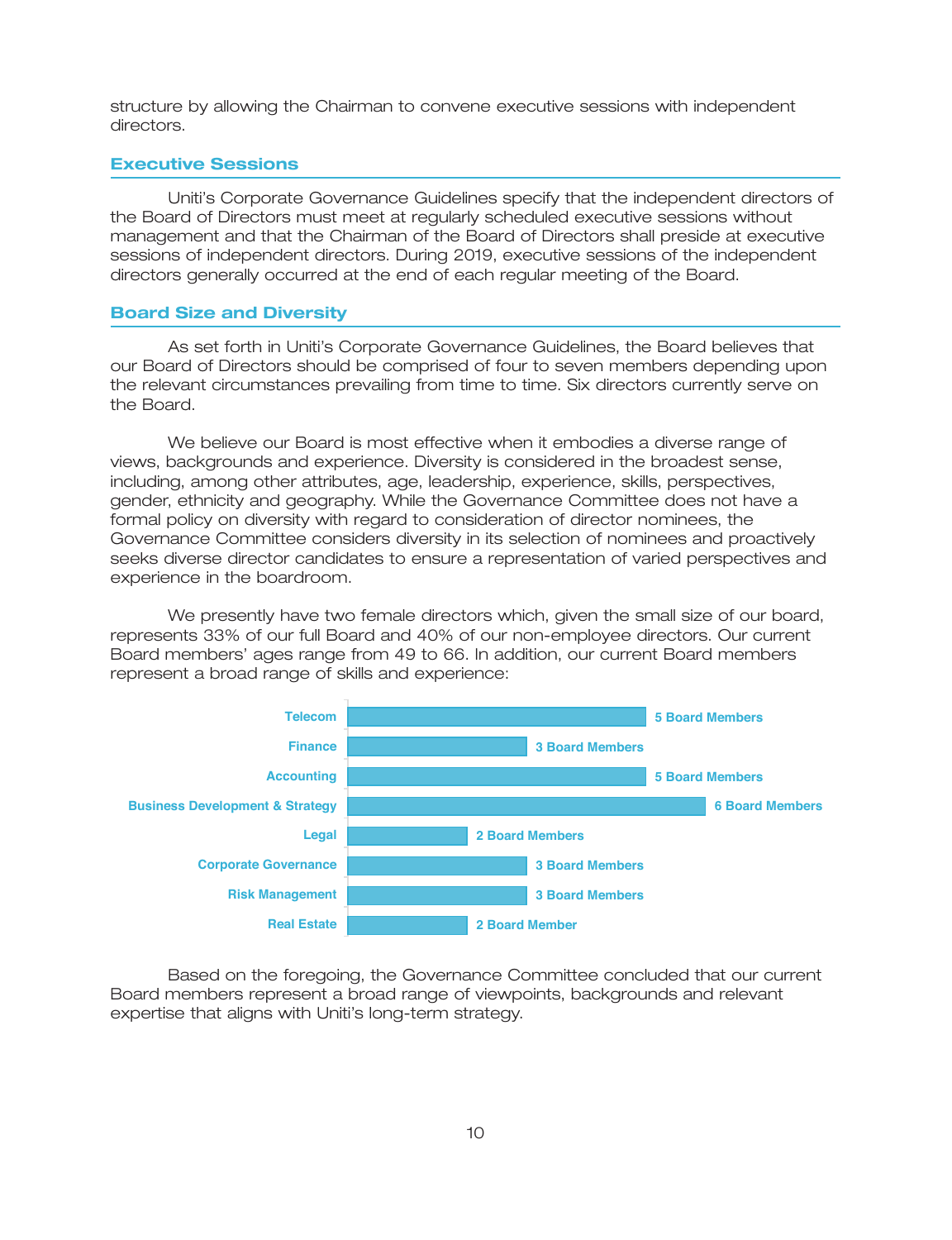### **Board and Committee Self-Evaluations**

As set forth in Uniti's Corporate Governance Guidelines, the Board and its committees conduct annual self-evaluations to determine whether they are functioning effectively. Each self-evaluation is coordinated by the chairperson of the Board or committee, as applicable, in executive sessions during the last regular meeting of the year. The Board believes that this self-evaluation process is fundamental in supporting continued improvement through thoughtful and comprehensive discussions.

#### **Risk Oversight**

The Board maintains an active role, including at the committee level, in overseeing management of the Company's various risk exposures. While the Board is ultimately responsible for overall risk oversight for the Company, certain of the Board's committees assist the Board of Directors in fulfilling its oversight responsibilities in certain areas of risk. The Audit Committee oversees the Company's enterprise risk management and periodically reviews with management and the Company's auditors major financial and auditing risks. Additionally, the Audit Committee oversees the Company's risks related to cybersecurity and data privacy matters and, for that purpose, regularly receives reports from management regarding those risks and countermeasures being undertaken or considered by the Company. The Compensation Committee oversees risks relating to the design and implementation of the Company's compensation policies and procedures.

The Board's discharge of its risk oversight role has not specifically affected its leadership structure discussed above. Rather, in establishing the current leadership structure, risk oversight was one factor among many considered. The Board will regularly review its leadership structure and evaluate whether it, and the Board as a whole, is functioning effectively. If in the future the Board believes that a change in its leadership structure is required to, or potentially could, improve the Board's risk oversight role, it may make any change it deems appropriate.

#### **Code of Business Conduct and Ethics & Whistleblower Policy**

Our Code of Business Conduct and Ethics & Whistleblower Policy confirms our commitment to conduct our affairs in compliance with all applicable laws and regulations and observe the highest standards of business ethics and seeks to identify and mitigate conflicts of interest between our directors, officers and employees, on the one hand, and Uniti on the other hand. The Code of Business Conduct and Ethics & Whistleblower Policy applies to ensure compliance with stock exchange requirements and to ensure accountability at a senior management level for that compliance. We intend that the spirit, as well as the letter, of the Code of Business Conduct and Ethics & Whistleblower Policy be followed by all of our directors, officers, employees and subsidiaries. This is communicated to each new officer, director and employee. Any waiver of our Code of Business Conduct and Ethics & Whistleblower Policy with respect to our executive officers and directors may only be authorized by our Board of Directors. Our Code of Business Conduct and Ethics & Whistleblower Policy is available on our website, www.uniti.com, under the "About Us-Corporate Governance" tab.

### **Hedging Policy**

All employees, officers and directors of the Company are prohibited from engaging in any transaction in derivative securities that reflects speculation about the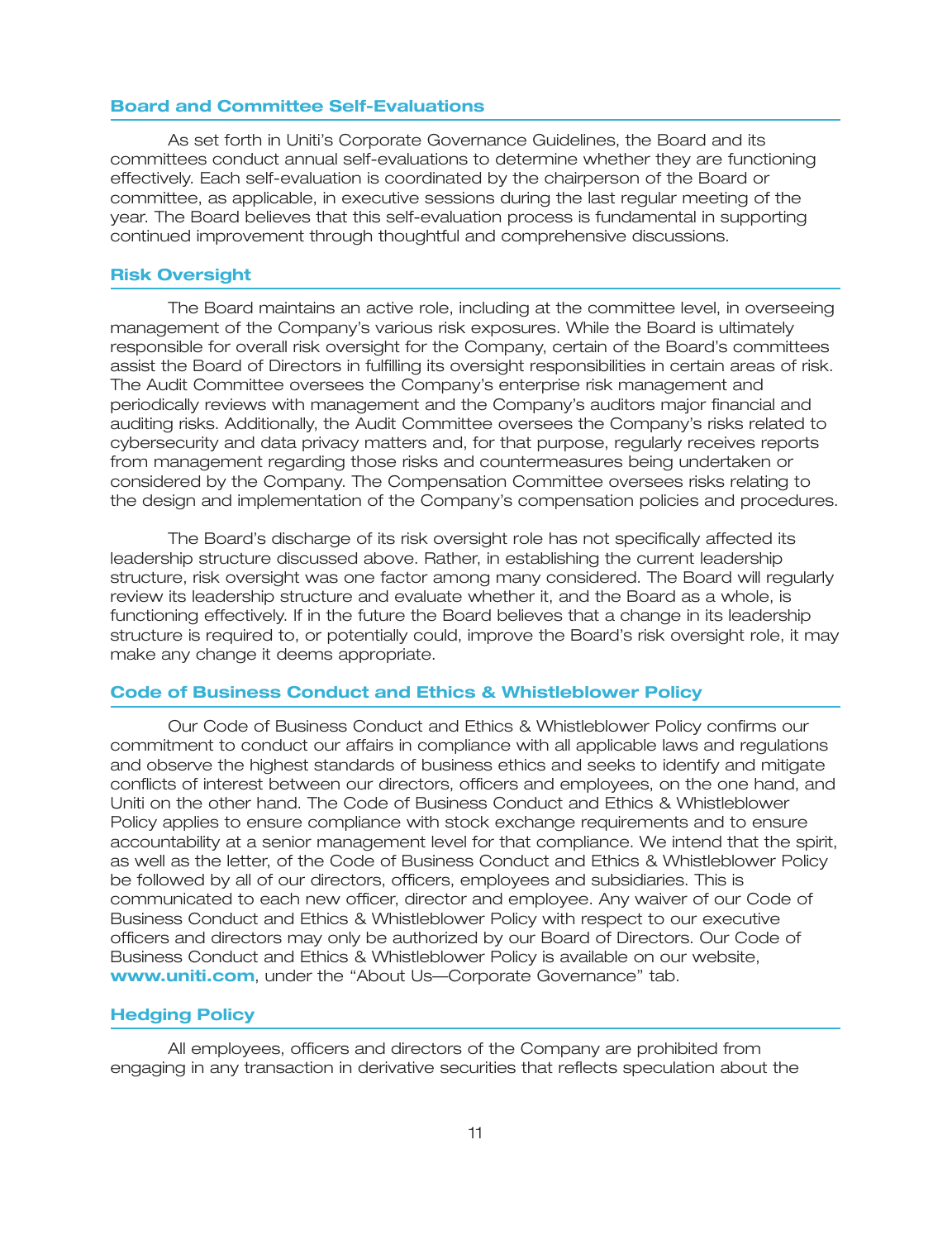price of Company securities (i.e., exchange traded options, whether puts or calls) or any transaction in Company securities that may place their financial interests against the financial interests of the Company. For instance, employees, officers and directors may not sell Company securities ''short,'' which would allow them to profit from a decline in the price of the Company stock.

### **Director Compensation**

The current non-employee director compensation program consists of: (i) an annual cash retainer of \$75,000; (ii) a one-time, at-election restricted stock grant of \$100,000 that vests ratably in equal installments over four years; (iii) an annual restricted stock grant of \$100,000 subject to one-year vesting; (iv) an additional annual cash retainer of \$75,000 for the Chair of the Board of Directors; (v) annual restricted stock grants of \$20,000, \$15,000 and \$10,000 for the Chairs of the Audit, Compensation and Governance Committees, respectively, each subject to one-year vesting; and (vi) annual restricted stock grants of \$10,000, \$7,500 and \$5,000 for non-chair members of the Audit, Compensation and Governance Committees, respectively, each subject to one-year vesting. During 2019, the Board of Directors granted additional compensation to Mr. Frantz and Ms. Banner in recognition of their heightened level of board service following the bankruptcy of Windstream Holdings, Inc. (''Windstream'') that consisted of (i) a one-time award of \$60,000 payable at their election in either cash or time-based restricted stock subject to one-year vesting and (ii) an additional one-time cash award of up to \$60,000 (of which Mr. Frantz and Ms. Banner were paid \$50,000 and \$15,000, respectively). The number of time-based restricted shares granted to the non-employee directors during 2019 was based on the average closing price of our common stock as reported on NASDAQ for the 20 trading days prior to the grant date.

The following table shows the compensation paid to our non-employee directors during 2019:

| <b>Name</b>                | <b>Fees Earned or</b><br><b>Paid in Cash</b><br>(\$) | <b>Stock</b><br><b>Awards</b><br>(\$)(1) | <b>All Other</b><br>Compensation<br>(\$) | Total (\$) |
|----------------------------|------------------------------------------------------|------------------------------------------|------------------------------------------|------------|
| Jennifer S. Banner         | 150,000                                              | 162,138                                  |                                          | 312,138    |
| Scott G. Bruce             | 75,000                                               | 134,603                                  |                                          | 209,603    |
| Francis X. ("Skip") Frantz | 200,000                                              | 200.795                                  |                                          | 400,795    |
| Andrey Frey(2)             | 37,000                                               | 134,603                                  |                                          | 171,603    |
| Carmen Perez-Carlton(3)    | 18,750                                               | 140,211                                  |                                          | 158,961    |
| David L. Solomon           | 75,000                                               | 159,076                                  |                                          | 234.076    |

(1) All stock award amounts in the table above reflect the aggregate fair value on the grant date based on the closing per share price of the Company's common stock on the date of grant of the restricted stock, computed in accordance with FASB ASC Topic 718. At December 31, 2019, non-employee directors serving on the Board held the following number of unvested shares of restricted stock: Ms. Banner, 13,290; Mr. Bruce, 11,033; Mr. Frantz, 17,310; Ms. Perez-Carlton 19,393; and Mr. Solomon, 13,039.

(2) Mr. Frey's service as a director on the board ended at the 2019 annual meeting of stockholders. As a result, Mr. Frey forfeited the stock award granted to him during 2019.

(3) Ms. Perez-Carlton was appointed to serve as a director on October 1, 2019.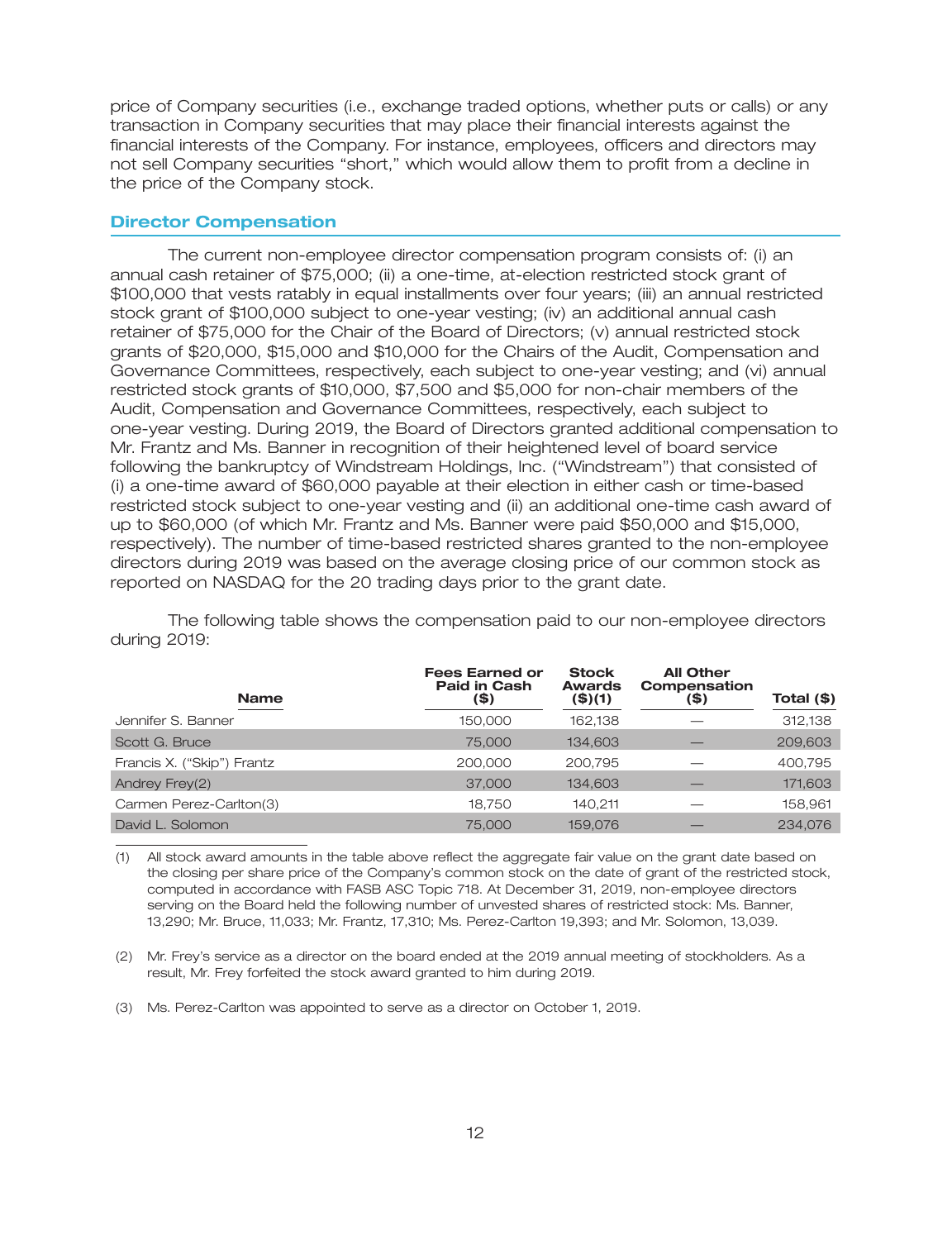## **PROPOSAL NO. 1**

## **Election of Directors**

There are currently six directors serving on the Board, all of whose terms expire at the Annual Meeting. In accordance with the Company's bylaws and Maryland law, each nominee elected will serve until the 2021 annual meeting of stockholders and until their successors are duly elected and qualified or until the earliest of their removal, resignation or death. There is no arrangement or understanding between any of the six nominees and any other person, including officers, pursuant to which the director was nominated for election to the Board.

Each of the current Board members, with the exception of Ms. Perez-Carlton, was elected at the 2019 annual meeting of stockholders. Based on a recommendation from the Governance Committee, the Board appointed Ms. Perez-Carlton to the Board on October 1, 2019. Prior to her appointment, Ms. Perez-Carlton was recommended to the Governance Committee as a potential Board candidate by the Board's independent directors based upon her reputation and professional experience in the telecom industry.

Holders of proxies solicited by this Proxy Statement will vote the proxies they receive as directed on the proxy card, or, if no direction is made, for the election of the Board's six nominees. If any nominee is unable or declines to serve as a director at the time of the Annual Meeting, the proxy holders will vote for a nominee designated by the present Board to fill the vacancy or, in the event no such designation is made, proxies will be voted for a lesser number of nominees.

Set forth below is biographical information for each nominee, including age, a brief listing of principal occupations for at least the past five years, other major affiliations, and the specific experience, qualifications, attributes and skills that qualify each candidate to serve on the Board.

**Jennifer S. Banner**, age 60, was appointed to the Board of Directors on June 1, 2015. Ms. Banner is the Executive Director of the University of Tennessee Haslam College of Business Forum for Emerging Enterprises and Private Business (since June 2019). Previously, she served as CEO of Schaad Source, LLC, a strategic and managerial shared services company from 2006 until April 1, 2019; as CEO of Schaad Companies, LLC from 2008 through 2018; and as CEO of the Schaad Family Office from 2012 through 2018. Schaad Companies is a 109-year-old privately held real estate holding company with related businesses in residential and commercial construction, development, property management and leasing, real estate brokerage and land investments. Previously, Ms. Banner spent 22 years in public accounting, practicing in the tax area with Ernst & Whinney (now Ernst & Young LLP) in Florida and Pershing Yoakley & Associates in Tennessee. Ms. Banner has been a director of BB&T, now Truist Financial Corporation (NYSE: TFC), since 2003 (presently serving as a member of the executive committee, chair of the compensation committee, and a member of the technology committee). She has been a member of the board of directors of Branch Banking and Trust Company, now Truist Bank, since 2013. Ms. Banner is also a member of the board of directors and chair of the audit committee of CDM Smith, Inc., a global engineering and design build construction company that is privately held. She is a past director of the Federal Reserve Bank of Atlanta (Nashville Branch), First Virginia Banks, Inc., and First Vantage Bank. In 2019, she was named an honorary Fellow of MIT Center for Information Systems Research. Ms. Banner maintains an active license as a Certified Public Accountant in the State of Tennessee, and she holds a Master of Accountancy and Bachelor of Science in Business Administration from the University of Tennessee.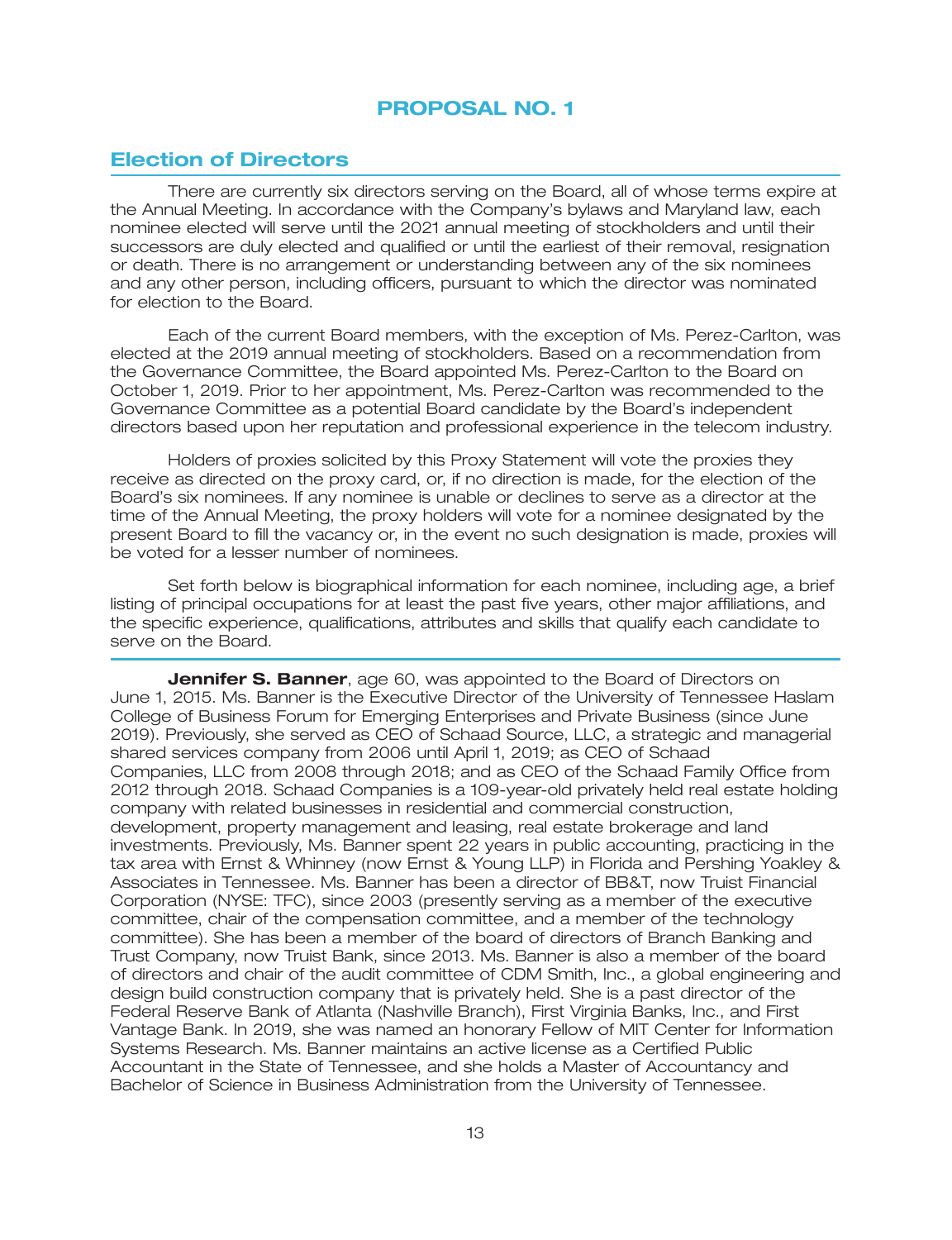Ms. Banner's accounting expertise as a Certified Public Accountant, her management experience as Chief Executive Officer of a diversified real estate holding company, her experience in public company board service in the financial services industry, her technological experience at the board level and her experience in the construction and engineering industry qualify her to serve on our Board of Directors and to serve as Chair of the Audit Committee. As a result of this expertise and experience, Ms. Banner is uniquely qualified to advise not only on general accounting and financial matters but on various technical accounting, corporate governance, risk management and real estate matters that the Board of Directors may address from time to time.

**Scott G. Bruce**, age 58, was appointed to the Board of Directors on June 29, 2016. Mr. Bruce has served as President of Digital Landscape Group, Inc., a publicly listed company engaged in the aggregation of rental streams underlying wireless sites and related businesses, since February 2020. Mr. Bruce also has served as Managing Director of Associated Partners, LP, a private investment partnership focusing on creating, operating and investing in wireless communications companies, since its inception in 2007. In addition, Mr. Bruce has served as Managing Director and General Counsel of Liberty Associated Partners, LP, a predecessor investment vehicle, since 2000. He is also the Chief Executive Officer and a Director of AP WIP Investments, LLC and AP Tower Investments, LLC, both wireless infrastructure holding companies. Previously, Mr. Bruce was General Counsel and Secretary of Associated Group, Inc., a publicly traded company that owned various communications businesses, from 1994 to 2000, when it was sold to AT&T/Liberty Media. He also served as Vice President and General Counsel of Associated Communications Corporation, a publicly traded predecessor company to Associated Group, from 1992 to 1994, when the company sold its cellular telephone businesses to SBC/AT&T. Prior to joining Associated, Mr. Bruce practiced corporate law at Wolf, Block, Schorr and Solis-Cohen in Philadelphia, Pennsylvania from 1987 to 1992. Prior to that, he worked as an auditor in the New York office of Touche Ross & Co. (predecessor to Deloitte) from 1983 to 1985. In connection with Mr. Bruce's responsibilities at Associated, he has held various board memberships at private companies. Mr. Bruce holds an A.B. in History from Colgate University, an M.S. (Accounting) from the New York University Stern School of Business and a J.D. from the Villanova University School of Law.

Mr. Bruce's operational, management and investment expertise gained through years of experience as both an executive and lawyer in the telecommunications and communications infrastructure industries qualifies him to serve on our Board. The Board believes that Mr. Bruce has a valuable understanding of, and is equipped to assist the Board in navigating, the challenges of the segment of the communications industry in which Uniti competes.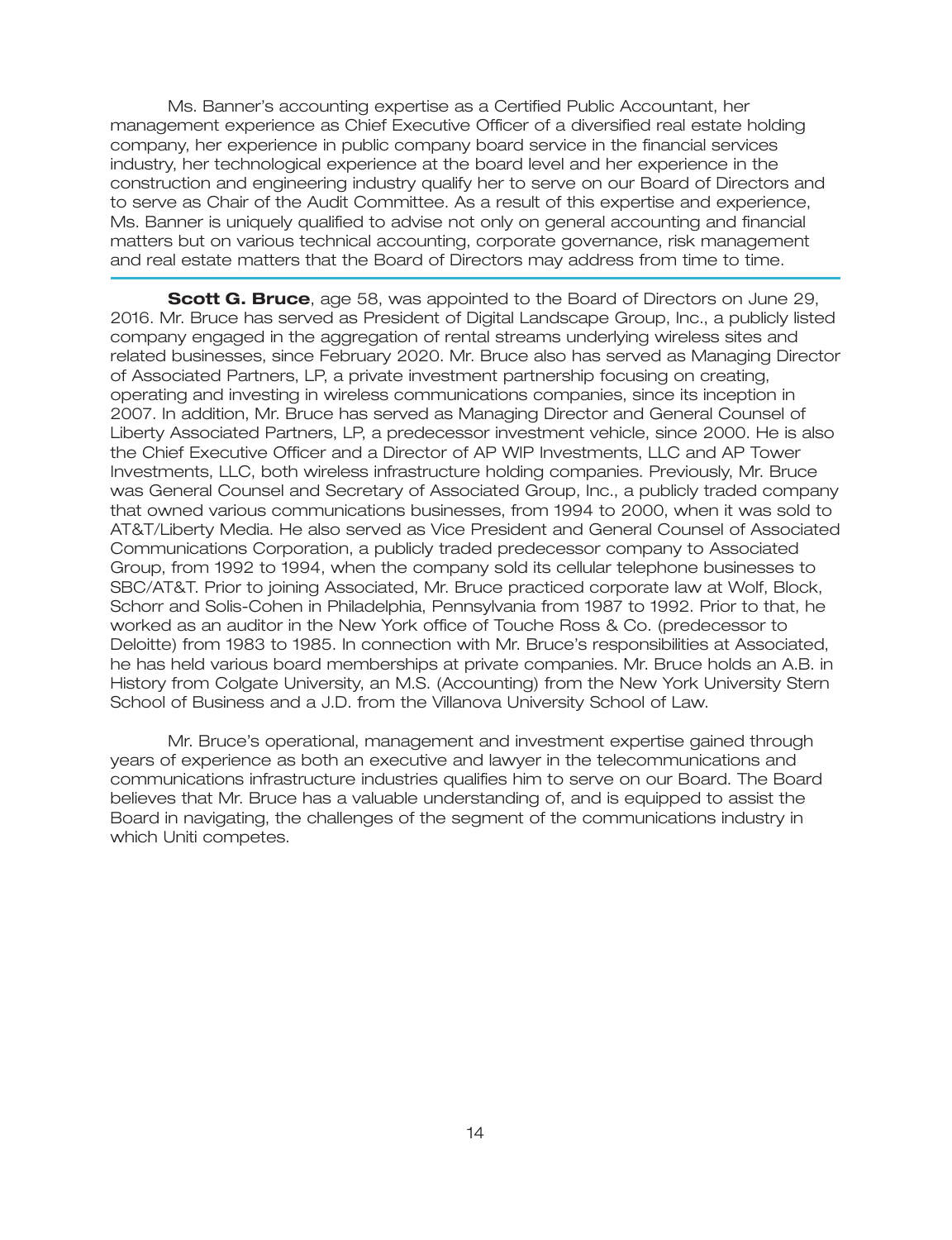**Francis X. (''Skip'') Frantz**, age 66, has served as Chairman of the Board of Directors since our spin-off from Windstream. He previously served as a director of Windstream from 2006 until the spin-off, serving as Chairman of its Audit Committee at the time of his resignation from the Windstream board of directors. From July 2006 to February 2010, he served as Chairman of the Windstream board. Mr. Frantz served as the 2006 and 2007 Chairman of the Board and of the Executive Committee of the United States Telecom Association. Mr. Frantz served as Chairman of a community bank in Little Rock, Arkansas from February 2007 until May 2014 and serves as a director of a number of other privately held companies. Prior to January 2006, Mr. Frantz was Executive Vice President—External Affairs, General Counsel and Secretary of Alltel Corporation (''Alltel''). Mr. Frantz joined Alltel in 1990 as Senior Vice President and General Counsel and was appointed Secretary in January 1992 and Executive Vice President in July 1998. While with Alltel, he was responsible for Alltel's merger and acquisition negotiations, wholesale services group, federal and state government and external affairs, corporate communications, administrative services and corporate governance, in addition to serving as Alltel's chief legal officer.

Mr. Frantz's qualifications for election to the Board and to serve as Chair of the Governance Committee include his ability to provide insight and perspective on a wide range of issues facing business enterprises based on his long tenure as a senior executive in the telecommunications industry. Mr. Frantz's over-15-year career as a senior telecom executive in various capacities provides him with a thorough understanding of all aspects of Uniti's target market, and his service as a director and chairman of the United States Telecom Association provides Mr. Frantz with additional experience and insight in communications policy and regulation. Through his current involvement with a number of private companies and his prior role as Chairman of Windstream and, before that, as a senior executive of Alltel, Mr. Frantz has extensive experience in corporate governance, mergers and acquisitions, risk management, government policy and regulation, and capital markets transactions, in addition to the specific aspects of the telecommunications industry.

**Kenneth A. Gunderman**, age 49, was appointed to the Board of Directors and has served as President and Chief Executive Officer (or CEO) since March 2, 2015. Mr. Gunderman has 17 years of investment banking experience in the telecommunications industry. Prior to his appointment as President and Chief Executive Officer of Uniti, he served as the co-head of investment banking at Stephens Inc., where he was responsible for the strategic direction of the investment banking department and advised on many of the firm's notable investment banking transactions. From July 2014 to August 2017, Mr. Gunderman served on the board of America's Car-Mart, Inc. Prior to joining Stephens Inc., Mr. Gunderman was a member of the telecom investment banking group at Lehman Brothers, where he advised on various transactions and financings totaling more than \$125 billion. He also worked as a Certified Public Accountant at KPMG and holds an MBA from Yale and a Bachelor of Arts from Hendrix College.

The Board believes it is important that Uniti's Chief Executive Officer serve on the Board of Directors, as the position of Chief Executive Officer puts Mr. Gunderman in a unique position to understand the challenges and issues facing the Company. Mr. Gunderman's qualifications for service on our Board of Directors include the same demonstrated skills and experience that qualify him to serve as Chief Executive Officer of Uniti.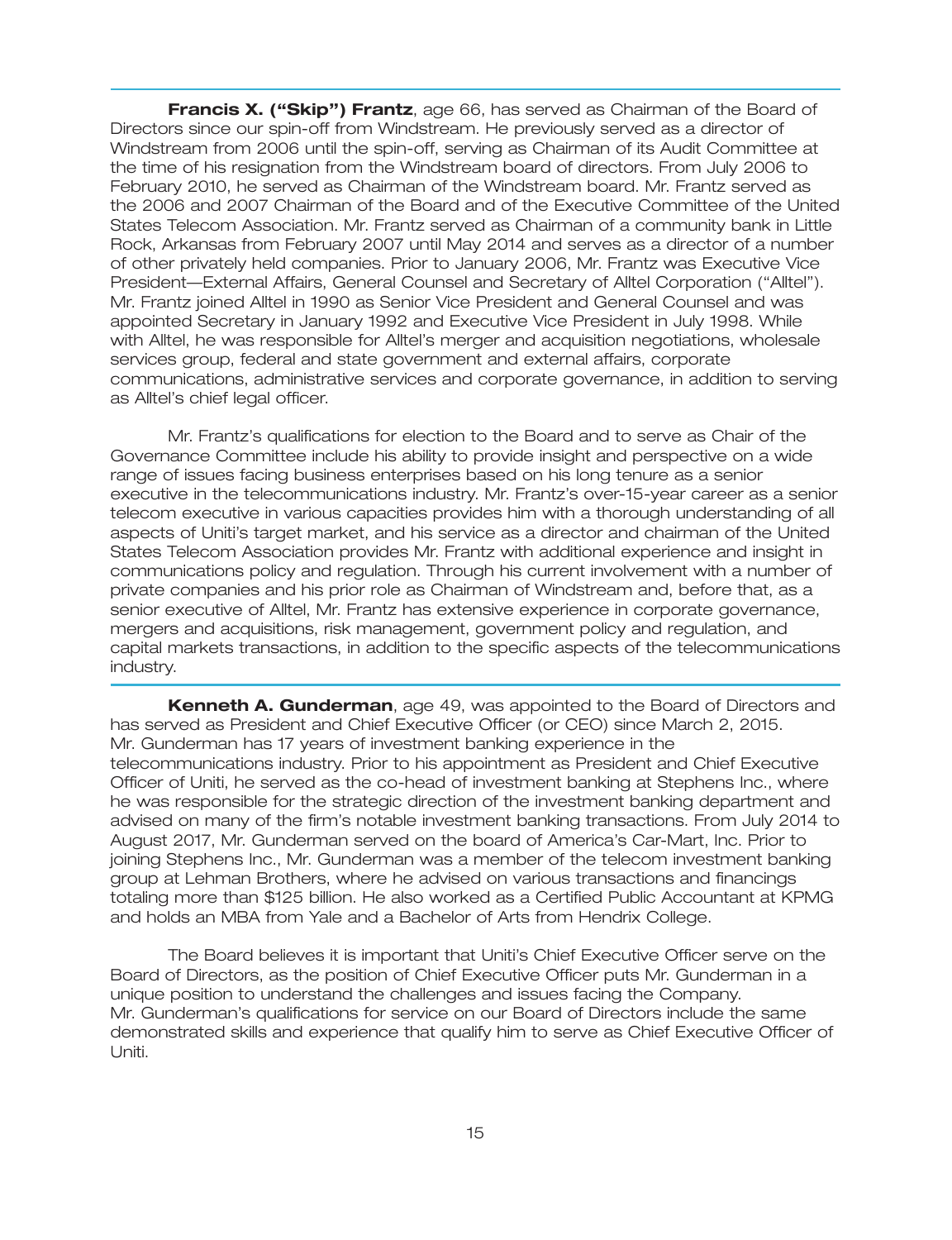**Carmen Perez-Carlton**, age 58, was appointed to the Board of Directors on October 1, 2019. From January 2017 to July 2019, Ms. Perez-Carlton served as an independent advisor for Crown Castle, Inc. (NYSE: CCI), a publicly-traded fiber infrastructure REIT, providing input and strategic guidance on matters related to mergers and acquisitions, strategy and business development opportunities. Previously, she served as President of FPL FiberNet, LLC from 2007 until it was acquired by Crown Castle in January, 2017. Ms. Perez-Carlton also served as Vice President, Sales and Marketing and Director, Finance & Accounting with FPL FiberNet, LLC from March 2004 to January 2007. Prior to FPL FiberNet, LLC, Ms. Perez-Carlton served as Assistant Controller and Director, Revenue and Recovery for Florida Power & Light, Co., where she led all credit and collections strategies and processes. Ms. Perez-Carlton began her career as an Audit Manager with Deloitte and holds a Bachelor of Arts in Accounting from Florida International University and is a Certified Public Accountant (inactive status). Ms. Perez-Carlton has served on multiple non-profit organization's boards and was recognized in 2013 by Capacity Media as one of the top ten women in the telecommunications industry.

Ms. Perez-Carlton's qualifications for election to the Board include her operational, management, financial and accounting expertise gained through her long tenure as a senior executive in the telecommunications industry. As a result of this expertise and experience, especially as president of FPL FiberNet, LLC until its sale in January 2017, Ms. Perez-Carlton is uniquely qualified to advise on Uniti's growth strategies and M&A activites, and the Board believes that Ms. Perez-Carlton has a valuable understanding of, and is equipped to assist the Board in navigating, the challenges of the segment of the communications industry in which Uniti competes.

**David L. Solomon**, age 60, was appointed to the Board of Directors on June 1, 2015. Mr. Solomon is a founder and Managing Director of Meritage Funds, a Denverbased manager of private investment funds. Previously, he served as Chief Executive Officer and Executive Chairman of NuVox Communications, Inc. until it was acquired by Windstream in 2010. A Certified Public Accountant (inactive status) with a strong operational and financial background, Mr. Solomon served as Executive Vice President and Chief Financial Officer at Brooks Fiber Properties (''Brooks'') immediately following its formation in 1993 until its sale to MCI/WorldCom in 1998. As Chief Financial Officer at Brooks, Mr. Solomon led numerous private and public debt and equity transactions, including Brooks' initial public offering. Mr. Solomon worked in the audit practice of KPMG from 1981 until he joined Brooks. When Mr. Solomon departed KPMG, he was a Partner in the audit practice. In connection with Mr. Solomon's responsibilities at Meritage Funds, he currently serves as a board member of several private companies. Mr. Solomon is a member of the American Institute and Tennessee Society of CPAs and serves on the board of trustees for his alma mater, Lipscomb University in Nashville, Tennessee.

Mr. Solomon's financial, accounting and management expertise gained through his long tenure as a senior executive in the telecommunications industry qualifies him to serve on our Board of Directors and to serve as Chair of the Compensation Committee. As a result of his extensive management experience, Mr. Solomon has a deep understanding of corporate planning, risk management, executive compensation and capital markets, which is an invaluable asset to our Board of Directors.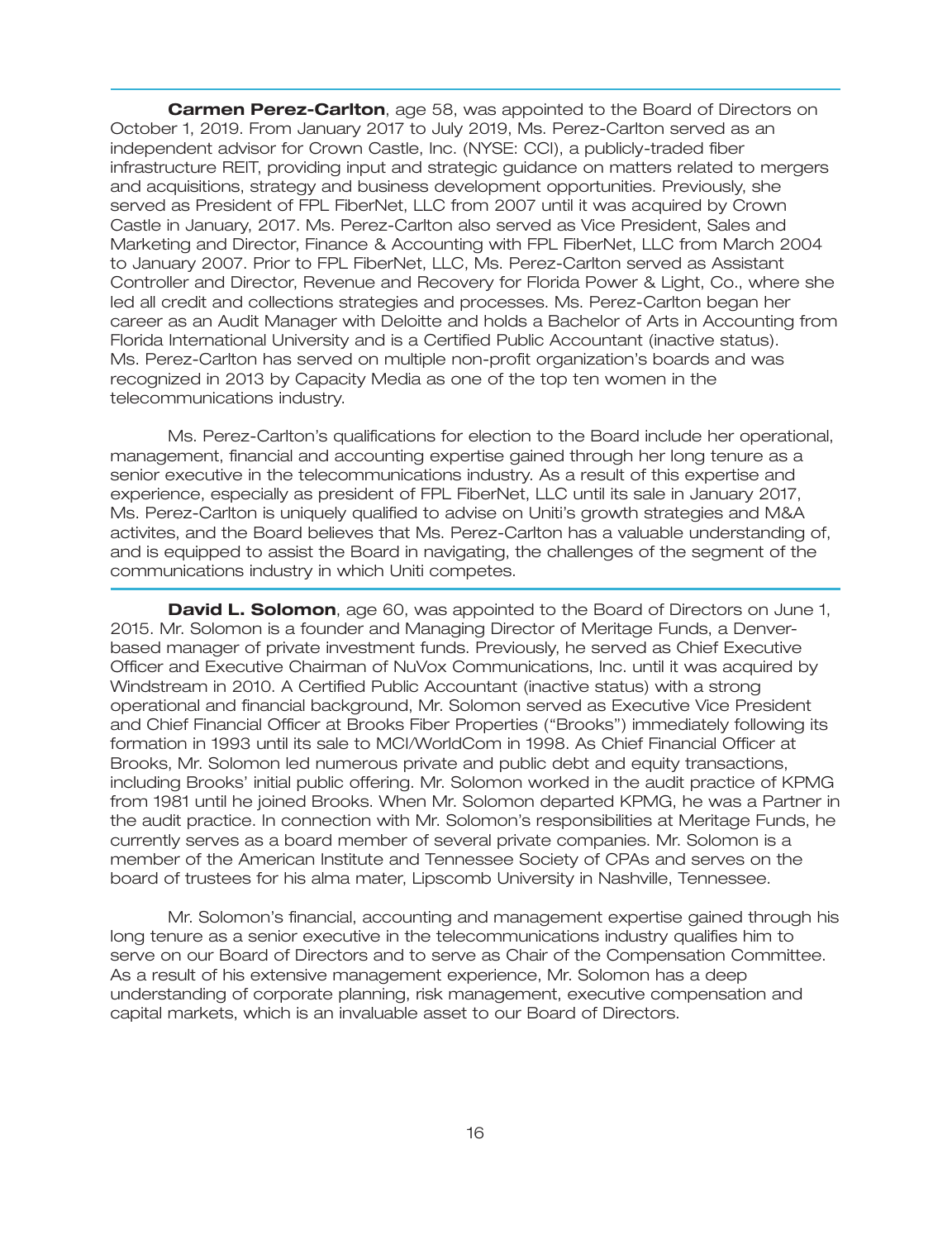### **BOARD RECOMMENDATION**

THE BOARD OF DIRECTORS UNANIMOUSLY RECOMMENDS THAT STOCKHOLDERS VOTE "**FOR**" EACH OF THE FOREGOING NOMINEES.

PROXIES SOLICITED BY THE BOARD OF DIRECTORS WILL BE VOTED "**FOR**" EACH OF THE FOREGOING NOMINEES UNLESS STOCKHOLDERS SPECIFY A CONTRARY VOTE.

27MAR202007503892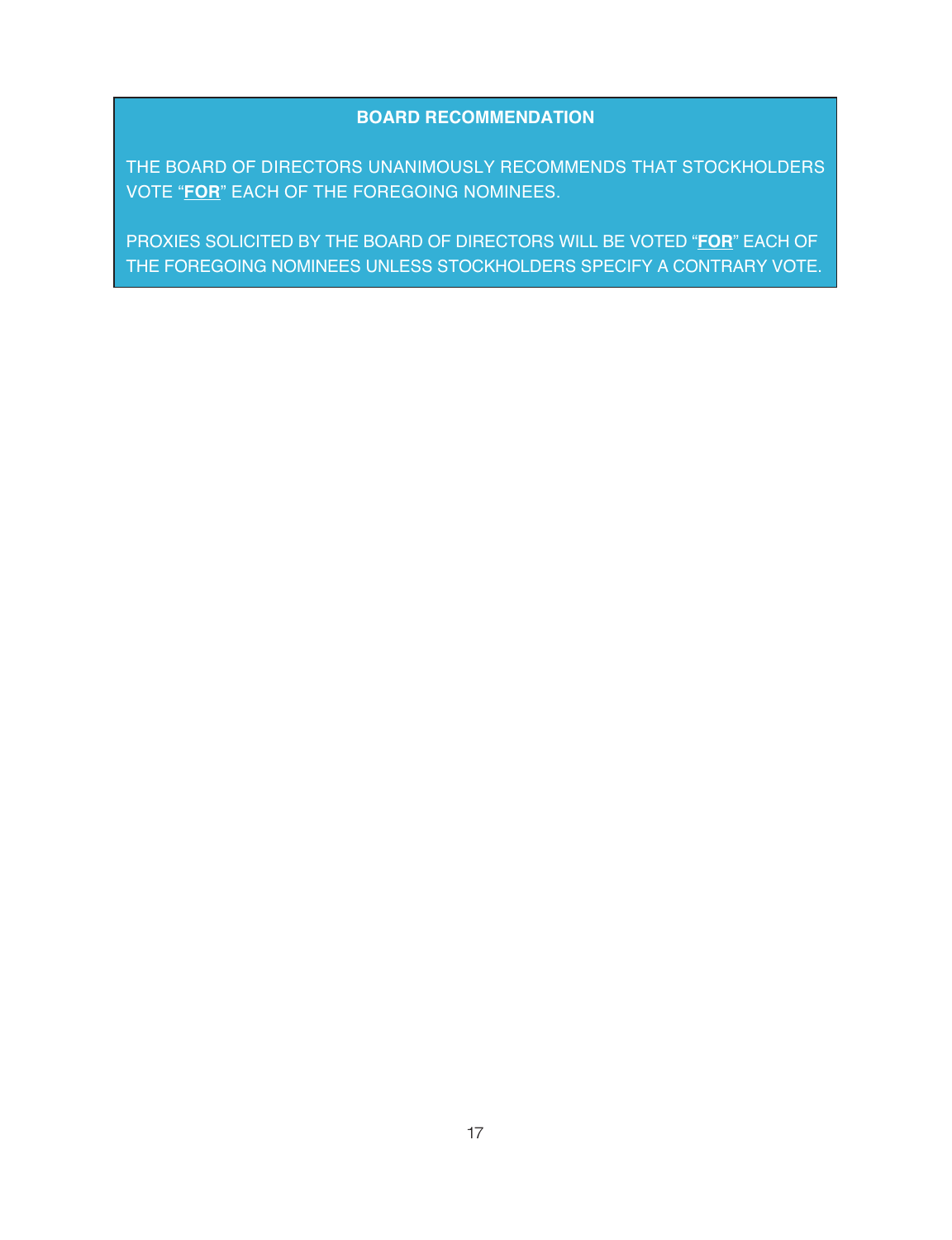## **SECURITY OWNERSHIP OF CERTAIN BENEFICIAL OWNERS AND MANAGEMENT**

The following table sets forth information with respect to the beneficial ownership of our common stock, as of March 13, 2020, by:

- our directors (all of whom are director nominees);
- our named executive officers;
- all of our current directors and executive officers as a group; and
- each other person, or group of affiliated persons, who is known by us to beneficially own more than 5% of our common stock.

The percentages in the tables below are based on 194,175,378 shares of common stock outstanding as of March 13, 2020.

The amounts and percentages of common stock beneficially owned are reported on the basis of regulations of the SEC governing the determination of beneficial ownership of securities. Under the rules of the SEC, a person is deemed to be a ''beneficial owner'' of a security if that person has or shares ''voting power,'' which includes the power to vote or to direct the voting of the security, or ''investment power,'' which includes the power to dispose of or to direct the disposition of the security. A person is also deemed to be a beneficial owner of any securities of which that person has a right to acquire beneficial ownership within 60 days. Under these rules, more than one person may be deemed a beneficial owner of the same securities and a person may be deemed to be a beneficial owner of securities as to which that person has no economic interest. Except as otherwise noted, the persons and entities listed in the table below have sole voting and investing power with respect to all of the shares of our common stock they beneficially own, subject to community property laws where applicable. Except as otherwise set forth below, the address of the beneficial owner is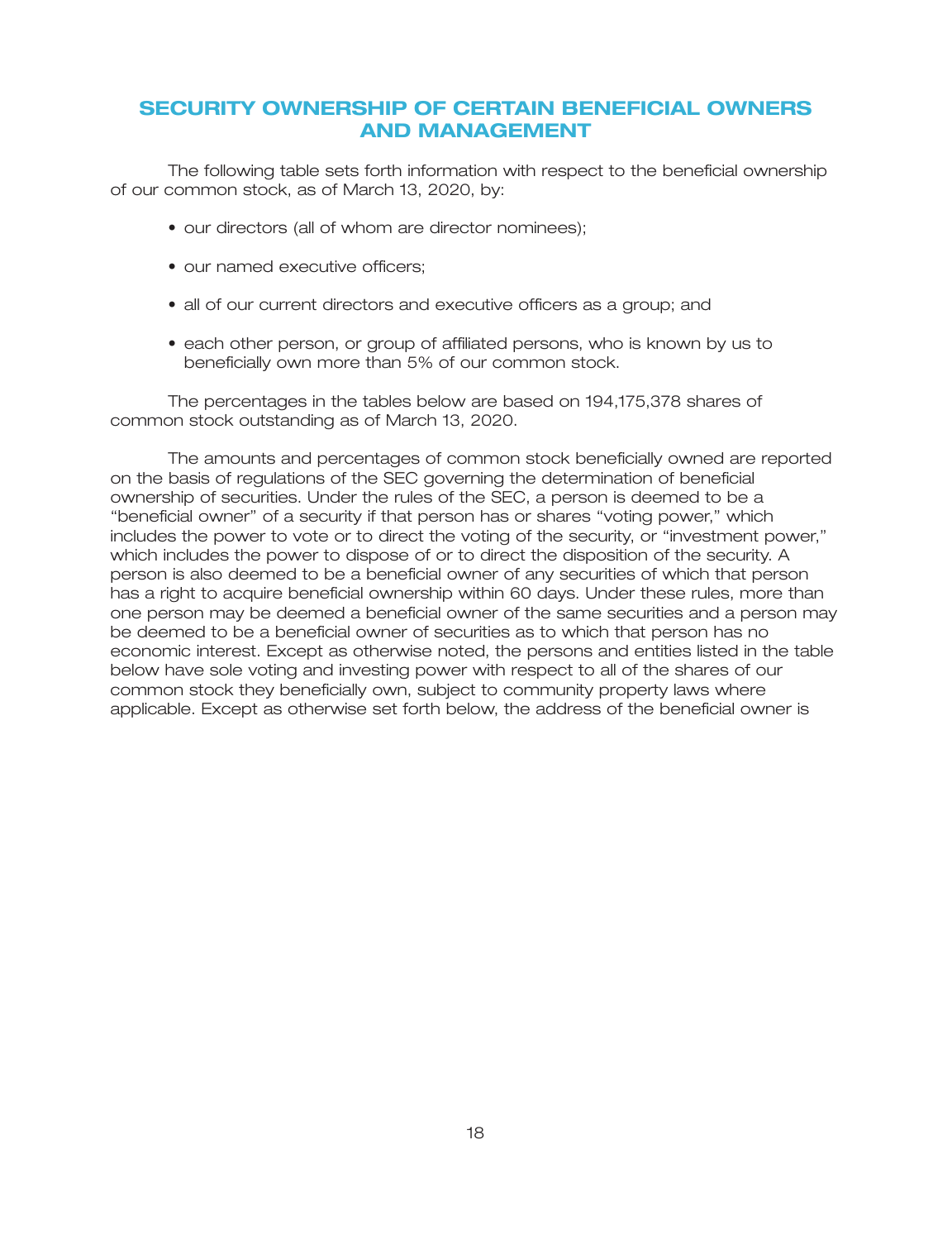c/o Uniti Group Inc., 10802 Executive Center Drive, Benton Building, Suite 300, Little Rock, Arkansas 72211.

| Name and Address of<br><b>Beneficial Owner</b>                               | <b>Amount and Nature</b><br>of Beneficial<br>Ownership | <b>Percentage of Shares</b><br>of Common Stock<br><b>Beneficially Owned</b> |
|------------------------------------------------------------------------------|--------------------------------------------------------|-----------------------------------------------------------------------------|
| Jennifer S. Banner                                                           | 57,863                                                 | $\star$                                                                     |
| Scott G. Bruce                                                               | 615,589 (1)                                            | $\star$                                                                     |
| Francis X. ("Skip") Frantz                                                   | 208,941 (2)                                            | $\star$                                                                     |
| Kenneth A. Gunderman                                                         | 571,487                                                | $\star$                                                                     |
| Daniel L. Heard                                                              | 116,287                                                | $\star$                                                                     |
| Carmen Perez-Carlton                                                         | 35,233                                                 | $\star$                                                                     |
| David L. Solomon                                                             | 58,464                                                 | $\star$                                                                     |
| Mark A. Wallace                                                              | 159,817                                                | $^{\star}$                                                                  |
| All current directors and executive officers<br>as a group (eight persons)   | 1,823,681                                              | $\star$                                                                     |
| The Vanguard Group<br>100 Vanguard Blvd.<br>Malvern, PA 19255                | 28,541,194 (3)                                         | 14.70%                                                                      |
| BlackRock, Inc.<br>55 East 52nd Street<br>New York, NY 10055                 | 29,221,902 (4)                                         | 15.05%                                                                      |
| Nomura Holdings, Inc.<br>1-9-1 Nihonbashi, Chuo-ku,<br>Tokyo 103 8645, Japan | 13,625,000 (5)                                         | 7.02%                                                                       |

Indicates less than 1%.

- (1) Includes 535,208 shares held by JNB Group, LLC, an entity of which Mr. Bruce is the manager. Mr. Bruce is deemed to have voting and dispositive power over the shares held by such entity but disclaims any pecuniary interest in the shares.
- (2) Includes 140 shares held in trust for the benefit of Mr. Frantz's spouse and children. Mr. Frantz's spouse is the trustee of the trust. These shares are deemed beneficially owned under SEC rules, but Mr. Frantz disclaims beneficial ownership.
- (3) Based solely upon the information contained in a Schedule 13G/A filed on February 11, 2020. According to that Schedule 13G/A, The Vanguard Group has sole voting power over 436,539 of the reported shares, shared voting power over 75,085 of the reported shares, sole dispositive power over 28,100,391 of the reported shares, and shared dispositive power over 440,803 of the reported shares.
- (4) Based solely upon the information contained in a Schedule 13G/A filed on February 10, 2020. According to that Schedule 13G/A, Blackrock, Inc. has sole voting power over 28,875,302 of the reported shares, no shared voting power or shared dispositive power with respect to any reported shares, and sole dispositive power over 29,221,902 shares.
- (5) Based solely upon the information contained in a Schedule 13G filed on February 14, 2020. According to that Schedule 13G, Nomura Holdings, Inc. has shared voting and dispositive power over all reported shares.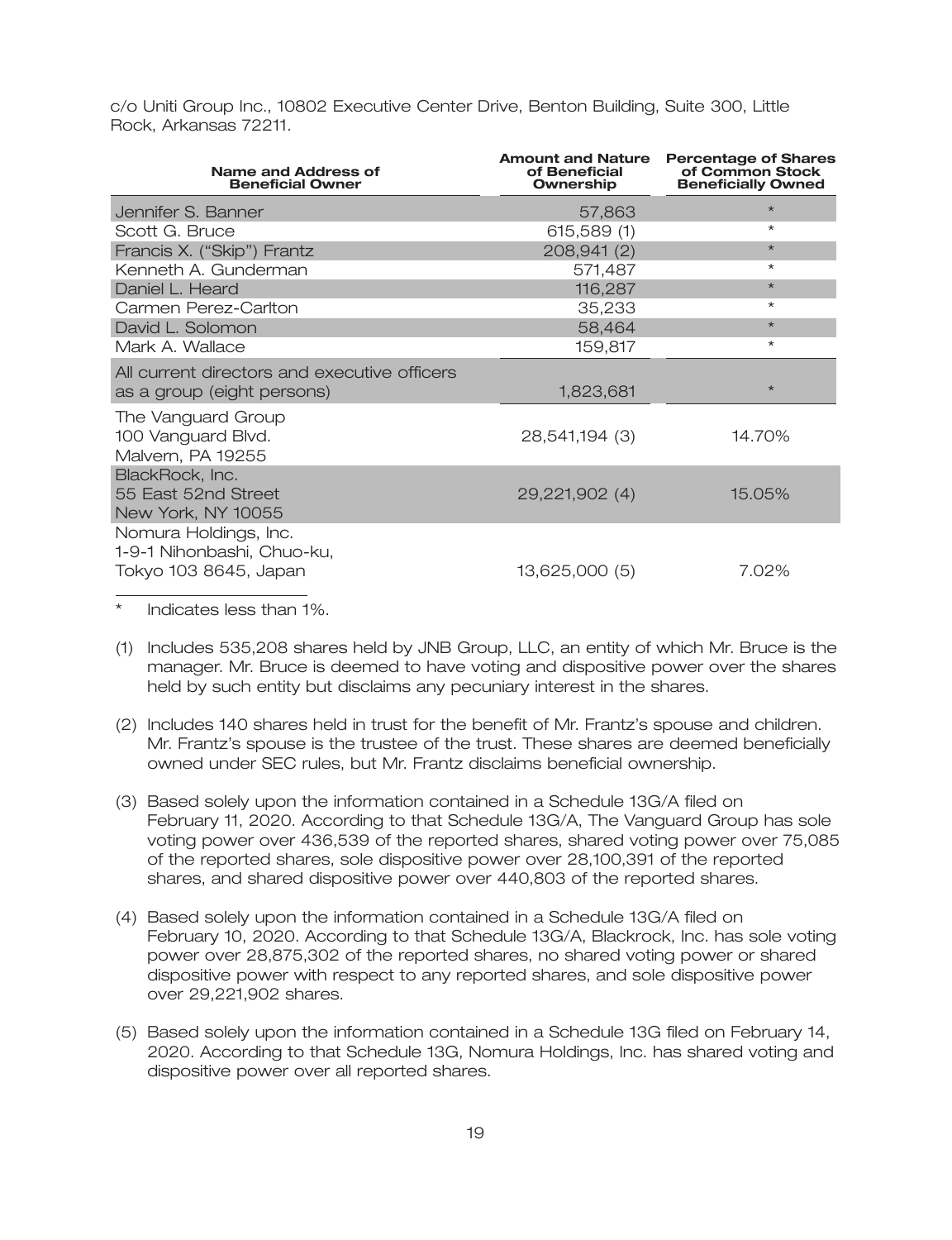### **AUDIT COMMITTEE REPORT**

The primary purposes of the Audit Committee are to oversee on behalf of the Board: (i) the Company's accounting and financial reporting processes and the integrity of its financial statements; (ii) the audits of the Company's financial statements and the appointment, compensation, qualifications, independence and performance of the Company's independent auditors; (iii) the Company's compliance with legal and regulatory requirements; and (iv) the performance of the Company's internal audit function, if any, internal accounting controls, disclosure controls and procedures and internal control over financial reporting. The Audit Committee also manages the Company's relationship with its independent registered public accounting firm (which reports directly to the Audit Committee). The Audit Committee has the authority to obtain advice and assistance from outside legal, accounting or other advisors as the Audit Committee deems necessary to carry out its duties and receives appropriate funding, as determined by the Audit Committee, from the Company for such advice and assistance.

The Company's independent registered public accounting firm for the year ended December 31, 2019, PricewaterhouseCoopers LLP (''PwC''), was responsible for performing an independent audit of the Company's financial statements and issuing opinions on the conformity of those audited financial statements with United States generally accepted accounting principles. The Audit Committee's responsibility is to supervise and review these processes.

In this context, the Audit Committee hereby reports as follows:

- 1. The Audit Committee has reviewed and discussed the audited financial statements with the Company's management.
- 2. The Audit Committee has discussed with PwC the matters required to be discussed under the rules adopted by the Public Company Accounting Oversight Board ("PCAOB").
- 3. The Audit Committee has received from PwC the written disclosures and the letter required by the applicable requirements of the PCAOB regarding PwC's communications with the Audit Committee concerning independence and has discussed with PwC its independence and considered the compatibility of non-audit services with PwC's independence.
- 4. Based on the review and discussions referred to in paragraphs (1) through (3) above, the Audit Committee recommended to the Board, and the Board has approved, that the audited financial statements be included in the Company's Annual Report on Form 10-K for the fiscal year ended December 31, 2019, for filing with the Securities and Exchange Commission.

The undersigned members of the Audit Committee have submitted this Report to the Board of Directors.

#### : **AUDIT COMMITTEE**

Jennifer S. Banner, *Chair* Scott G. Bruce Carmen Perez-Carlton David L. Solomon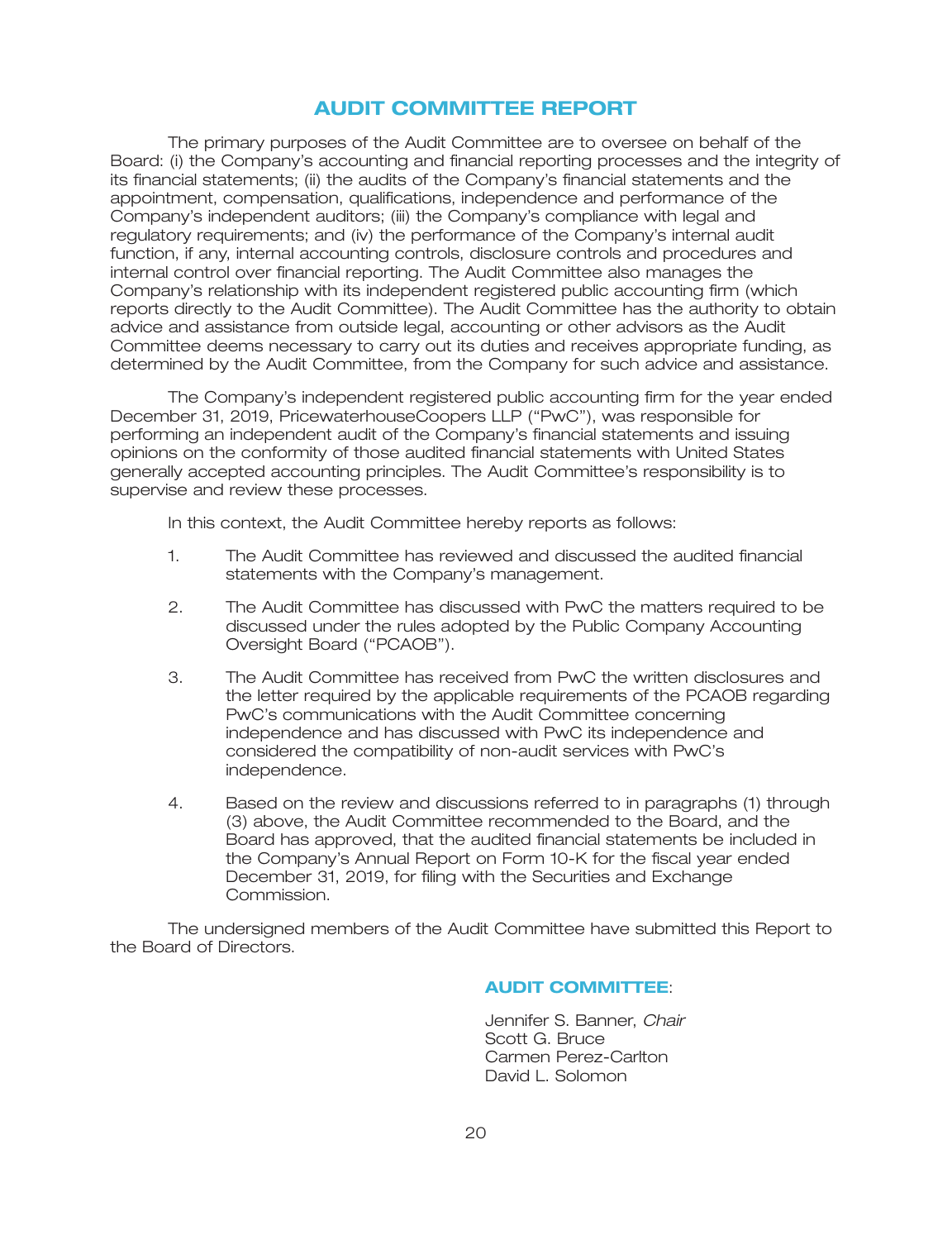### **EXECUTIVE OFFICERS OF THE COMPANY**

Set forth below is biographical information with respect to each current executive officer of the Company. In addition to the executive officers listed below, Mr. Gunderman, who also serves as a director of the Company, is an executive officer of the Company. Biographical information regarding Mr. Gunderman is available above under ''Proposal No. 1—Election of Directors.''

**Mark A. Wallace**, age 62, has served as the Executive Vice President—Chief Financial Officer and Treasurer (or CFO) of Uniti since April 1, 2015. Mr. Wallace previously served as Managing Director of Fortress Investment Group LLC and affiliates from May 2014 to December 2014, and served as the Chief Financial Officer and Treasurer of New Senior Investment Group (NYSE: SNR), a publicly traded REIT managed by Fortress from October 2014 until December 2014. Mr. Wallace was previously the Senior Vice President, Chief Financial Officer and Treasurer of Westwood Holdings Group, a Dallas-based asset management firm which he joined in November 2012. Mr. Wallace served as Chief Financial Officer of Leading Edge Aviation Services, Inc., a privately-held aerospace services company, from September to November 2012, as a financial consultant to a private telecommunication services company from May 2011 to August 2012 and as Chief Financial Officer of Westcore Properties, a private real estate firm, from August to December 2010. Mr. Wallace served as EVP—Chief Financial Officer & Treasurer of HCP, Inc. (now Health Peak Properties, Inc. (NYSE: PEAK)), an S&P 500 healthcare REIT, from March 2004 until March 2009, where his responsibilities included capital markets, SEC reporting, technology, taxes, acquisition evaluation and integration, and financial planning and analysis. He was Chair of the Operating Committee of HCP, and served on both the Executive and Investment Committees. Mr. Wallace's experience includes private and publicly traded NYSE real estate and industrial companies including Titanium Metals Corporation, Tremont Corporation and Valhi, Inc. and 11 years with Arthur Andersen LLP. Mr. Wallace has a bachelor's degree in business administration from Texas Tech University and an MBA from Colorado State University. He is a Certified Public Accountant in Texas.

**Daniel L. Heard**, age 45, has served as the Executive Vice President—General Counsel and Secretary (or General Counsel) of Uniti since April 1, 2015. Most recently he was a partner in the law offices of Kutak Rock LLP. Mr. Heard joined Kutak Rock LLP in 2000, where he represented public companies in corporate, securities and merger and acquisition transactions. His clients comprised a wide range of industries, including telecommunications, information technology and food processing. Mr. Heard has more than 19 years' experience in negotiating, structuring and consummating mergers and acquisitions, public offerings of debt and equity securities and other corporate finance transactions. Mr. Heard graduated from the William H. Bowen School of Law at the University of Arkansas at Little Rock and has a Bachelor of Arts from the University of Central Arkansas. Mr. Heard is responsible for the Company's legal affairs and corporate governance.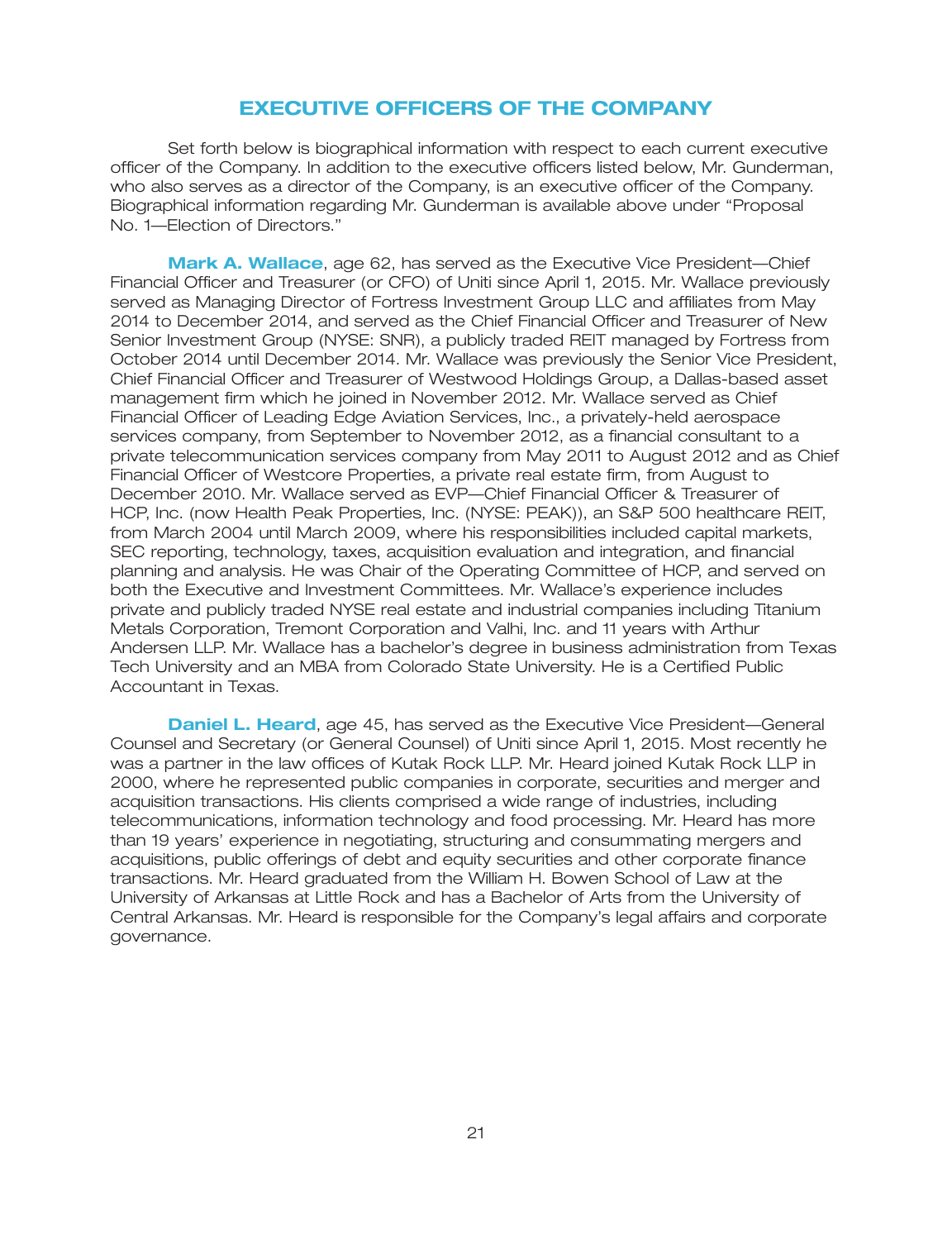# **EXECUTIVE COMPENSATION**

### **Compensation Discussion & Analysis**

This Compensation Discussion and Analysis describes our current executive compensation program and provides information regarding the compensation paid to our named executive officers (or NEOs) in 2019, who were:

- **Kenneth A. Gunderman**, President and Chief Executive Officer;
- **Mark A. Wallace**, Executive Vice President—Chief Financial Officer and Treasurer; and
- **Daniel L. Heard**, Executive Vice President—General Counsel and Secretary.

### Compensation Philosophy

Our current compensation program includes annual base salaries, annual short-term cash incentive opportunities, and long-term equity awards. Our executive compensation program is intended to support the following objectives:

- align pay with performance through the use of variable incentives (84%, 73% and 69% variable for CEO, CFO and General Counsel, respectively, in 2019);
- reinforce key business objectives in support of long-term value creation;
- align management's interests with the long-term interests of our stockholders;
- provide compensation and incentives at or near the 50th percentile of market data provided by our compensation consultant; and
- discourage unnecessary risk taking.

To further these objectives, we adhere to the following compensation and corporate governance practices:

| <b>What We Do:</b>                                                                                                                        | <b>What We Don't Do:</b>                                                                                                       |
|-------------------------------------------------------------------------------------------------------------------------------------------|--------------------------------------------------------------------------------------------------------------------------------|
| Align pay with performance by linking a<br>substantial portion of compensation to<br>the achievement of predefined<br>performance metrics | Do NOT provide tax gross-ups in any<br>circumstance                                                                            |
| Retain an independent compensation<br>consultant                                                                                          | Do NOT provide any excessive<br>perquisites for executives                                                                     |
| Require compliance with stock<br>ownership guidelines for executives<br>and non-employee directors                                        | Do NOT provide guaranteed bonuses                                                                                              |
| Include double-trigger<br>change-in-control provisions in equity<br>awards                                                                | Do NOT provide discount stock options<br>or stock appreciation rights                                                          |
| Place caps on incentive award<br>opportunities and conduct an annual<br>risk assessment                                                   | Do NOT pay dividends on<br>performance-based restricted stock<br>units prior to vesting                                        |
| Maintain a clawback policy                                                                                                                | Do NOT add back to our equity<br>compensation plan reserves any<br>shares tendered as payment for shares<br>withheld for taxes |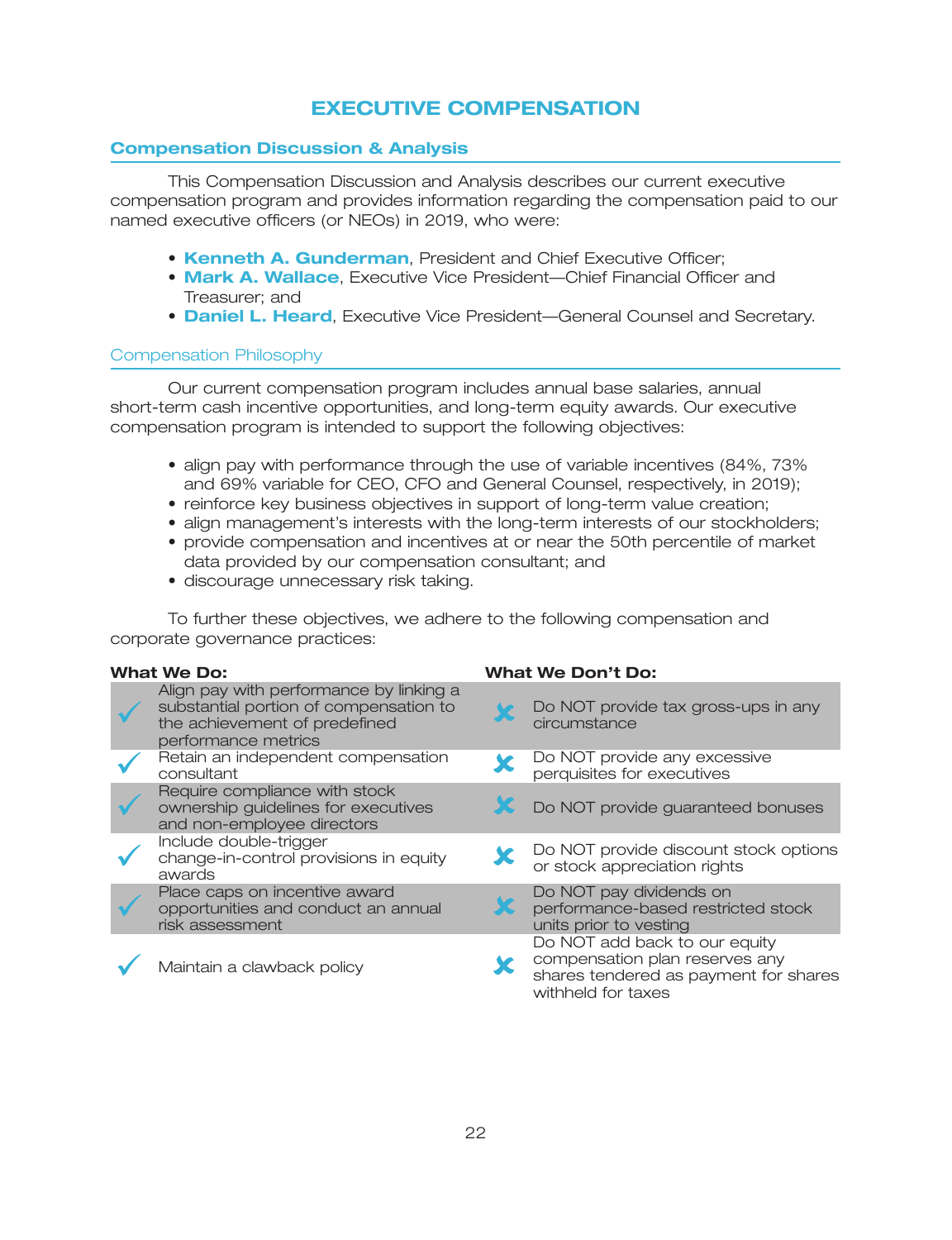### How We Structured the 2019 Compensation Program

Compensation Committee. Our Compensation Committee is currently comprised of Messrs. Solomon (Chair), Bruce and Frantz. Ms. Banner served on the Compensation Committee until February 11, 2020. Our Board of Directors has determined that each member of the Compensation Committee is an independent director under NASDAQ listing standards and a ''non-employee director'' for purposes of Section 16 of the Securities Exchange Act of 1934.

The Compensation Committee oversees and administers our compensation programs, plans and awards for Uniti's directors and executive officers and is primarily responsible for reviewing and approving (or recommending to the Board of Directors for approval) our compensation policies and the compensation paid to our executive officers. The Compensation Committee's responsibilities are set forth in its written charter that is available on our website at **www.uniti.com** under the "About Us—Corporate Governance'' tab.

With respect to our 2019 compensation program, the Compensation Committee reviewed and approved the compensation opportunities for Messrs. Gunderman, Wallace and Heard with input from its independent compensation consultant, Pearl Meyer & Partners, LLC (''Pearl Meyer''). In approving such compensation, the Compensation Committee focused on a number of metrics to evaluate our performance, in addition to elements of strategic performance, as discussed below.

Management. Our CEO provides performance context and recommendations based on the analysis supplied by Pearl Meyer regarding the compensation arrangements for the NEOs, other than himself. While the Compensation Committee values the judgment and input from the CEO, and considers his recommendations, the Compensation Committee ultimately retains sole discretion to approve the compensation packages for each executive officer.

Independent Consultant. The Compensation Committee has the authority to retain and terminate any compensation consultant, legal counsel or other adviser as it determines appropriate to assist it in the performance of its responsibilities and to approve such consultant's fees and other retention terms. It is the policy of the Compensation Committee that the compensation consultant should not perform any services for us other than services as a consultant to the Compensation Committee.

The Compensation Committee engaged Pearl Meyer to assist in the review and design of our 2019 executive compensation program after considering its experience in assisting both telecommunications companies and other REITs in designing competitive, well-balanced compensation programs that align the interests of management and stockholders. Pearl Meyer assisted the Compensation Committee in reviewing the Company's existing short- and long-term compensation programs and structuring awards under such programs, provided data on current compensation ''best practices'' and trends in the REIT industry, and assisted with a review of the Company's peer group for use in structuring our 2019 executive compensation program. A description of the process and rationale utilized for selecting our 2019 peer group is described below.

Pearl Meyer reports directly to the Compensation Committee and regularly participates in committee meetings. Prior to engagement, the Compensation Committee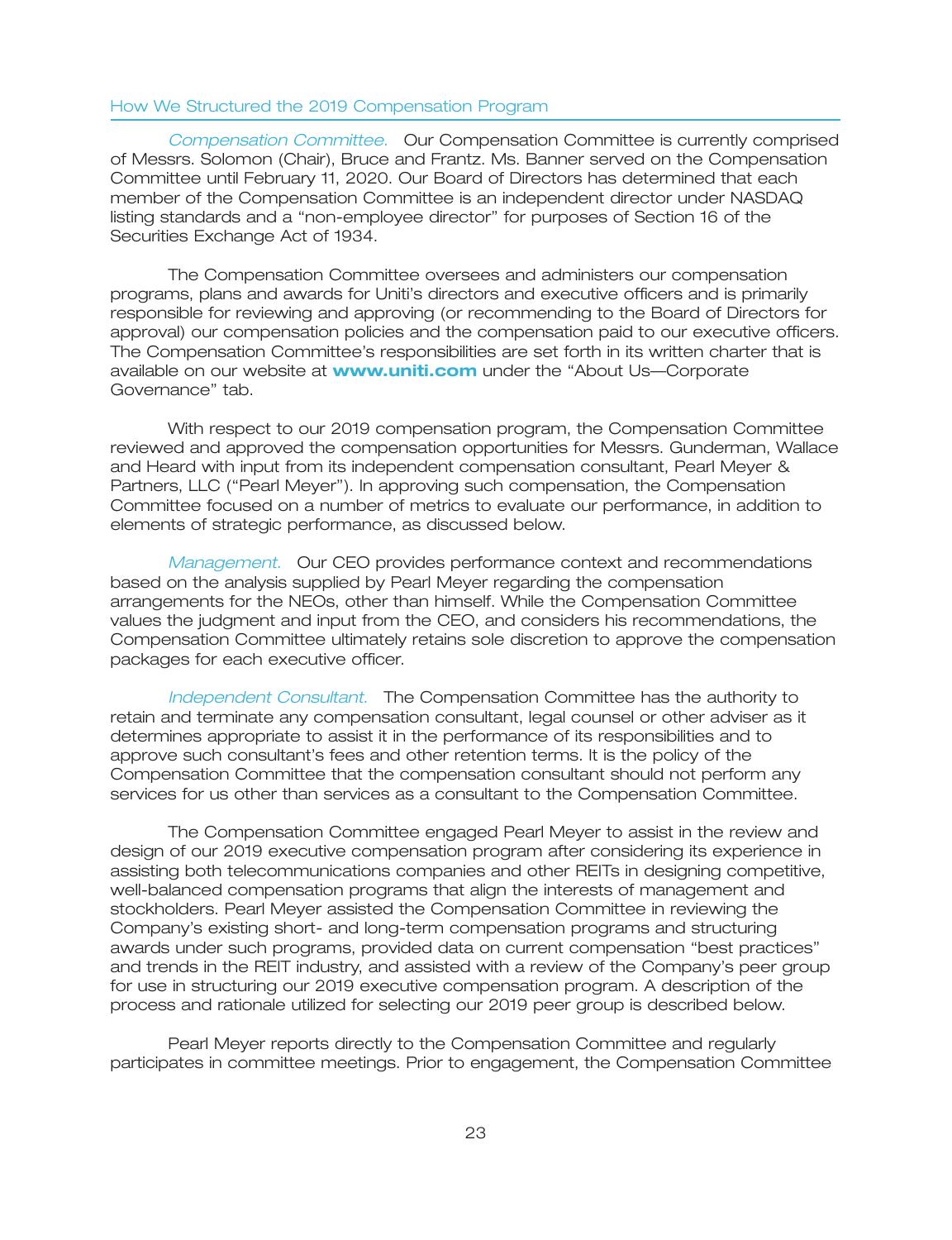reviewed the independence of Pearl Meyer pursuant to the applicable SEC rules and concluded no conflict of interest exists that would preclude Pearl Meyer from serving as an independent advisor to the Compensation Committee.

Competitive Market Analysis; Formulation of Peer Group. In designing our 2019 executive compensation program, the Compensation Committee, with the assistance of Pearl Meyer and senior management, gathered and reviewed information about the compensation program and processes of other publicly traded REITs (the ''Peer Group''). In selecting the Peer Group, the Compensation Committee and Pearl Meyer considered many factors, focusing particularly on REITs with comparable revenues and enterprise values to Uniti and net-lease REITs that focus on unique market segments or niches and/or employ a similar business model to Uniti. Management assisted Pearl Meyer and the Compensation Committee in the process by providing additional REIT-industry insight. Applying these criteria, Pearl Meyer recommended, and the Compensation Committee approved, inclusion of the following companies in the Peer Group:

Peer Group for Evaluating Fiscal 2019 Executive Compensation

| Alexandria Real Estate Equities, Inc. | Omega Healthcare Investors Inc.       |
|---------------------------------------|---------------------------------------|
| Digital Realty Trust Inc.             | Realty Income Corporation             |
| <b>EPR Properties</b>                 | Retail Properties of America, Inc.    |
| Gaming and Leisure Properties, Inc.   | <b>SBA Communications Corporation</b> |
| Medical Properties Trust Inc.         | Spirit Realty Capital, Inc.           |
| National Retail Properties, Inc.      | W. P. Carey Inc.                      |

Although our total enterprise value relative to the above peers was significantly impacted by Windstream's bankruptcy, the Compensation Committee decided to maintain the peer group for 2019 (unchanged from 2018) given it still represents our competitive market for talent and revisit appropriateness in 2020.

To provide additional perspective, the Compensation Committee also reviews, with the assistance of Pearl Meyer, pay levels for comparable positions within the broader REIT industry, as reported in the NAREIT Compensation Survey. Peer Group compensation data and data for size-appropriate companies collected from the NAREIT survey were blended to create composite market values for each position (the ''Market Data''). In determining appropriate pay opportunities for our NEOs, the Compensation Committee also considers a variety of other factors in addition to the Market Data, such as each executive's qualifications, responsibilities, past performance and expected future contributions.

2019 Target Total Direct Compensation. In designing our 2019 executive compensation program, the Compensation Committee reviewed each compensation element and aggregate target total direct compensation (the sum of base salary, target cash incentives and target long-term incentives) for Messrs. Gunderman, Wallace and Heard compared to the Market Data, targeting such compensation at or near the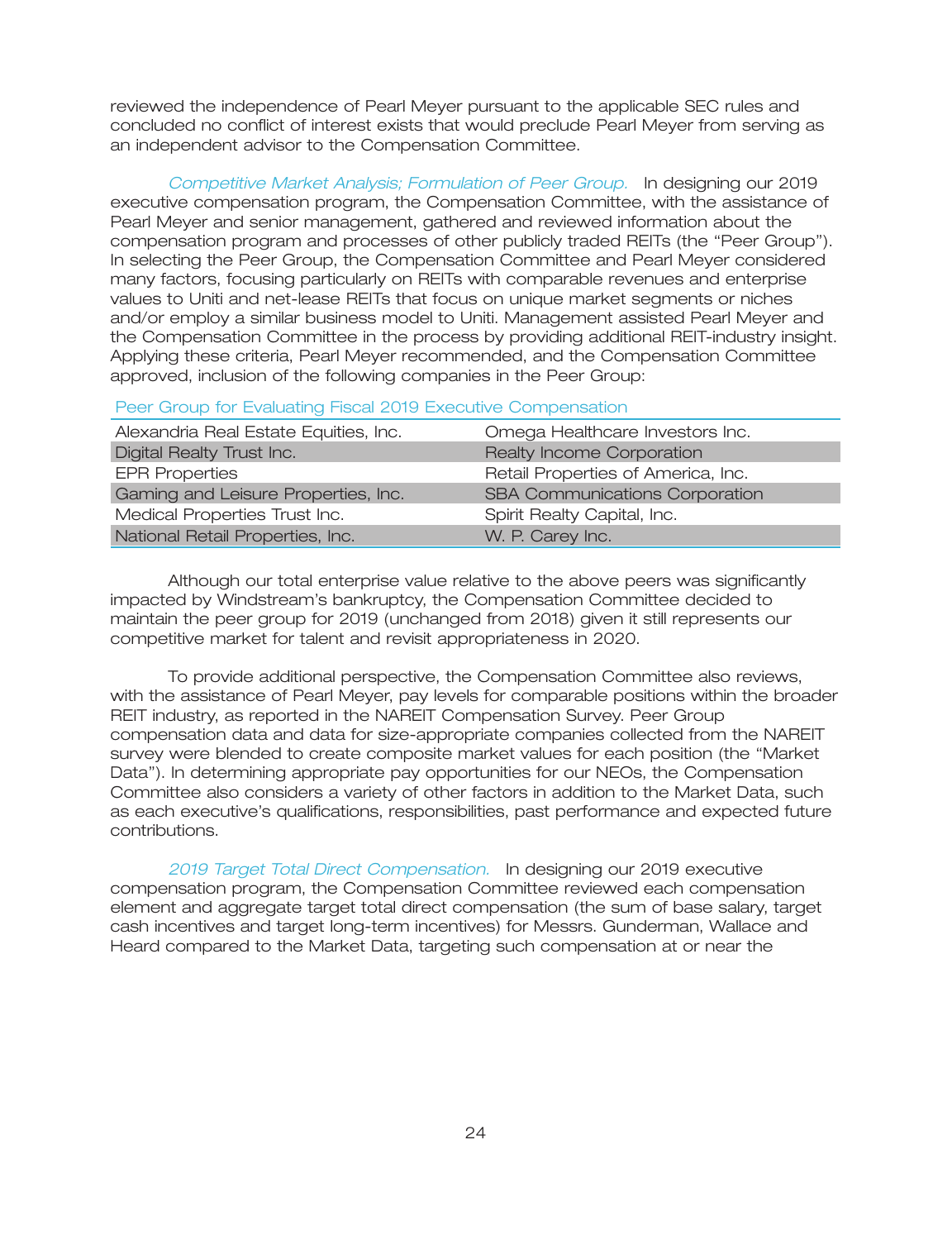50th percentile. For 2019, such executive officers' target total direct compensation remained unchanged from 2018 and was as follows:

| <b>Name</b>          | <b>Target Total Direct</b><br>Compensation |
|----------------------|--------------------------------------------|
| Kenneth A. Gunderman | \$4,531,250                                |
| Mark A. Wallace      | \$1,687,500                                |
| Daniel L. Heard      | \$1,218,750                                |

Given the uncertainty regarding the impact of Windstream's bankruptcy on Uniti's operations, the Compensation Committee made the decision in early 2019 to not implement any market-based compensation adjustments. As a result, the target total direct compensation for Messrs. Gunderman, Wallace and Heard was below the median of the Market Data.

Compensation Mix. Because of the ability of executive officers to directly influence the overall performance of the Company, and consistent with our philosophy of linking pay to performance, it is our goal to allocate a significant portion of compensation paid to our executive officers to performance-based, short- and long-term incentive programs. In addition, as an executive officer's responsibility and ability to affect financial results of the Company increase, base salary will become a smaller component of total compensation and long-term, equity-based compensation will become a larger component of total compensation, further aligning the executive officer's interests with those of the Company and its stockholders. The following charts illustrate the mix of target total direct compensation for Messrs. Gunderman, Wallace and Heard based on compensation opportunities provided in fiscal year 2019.



Variable pay represents 84% of target total direct compensation for Mr. Gunderman, 73% for Mr. Wallace and 69% for Mr. Heard.

Results of Stockholder Advisory Vote on Executive Compensation. At the 2019 annual meeting of stockholders, we held our annual ''say-on-pay'' vote pursuant to which stockholders were given the opportunity to approve the compensation of the Company's NEOs. Approximately 96% of votes cast on the proposal were in favor of our executive compensation. In light of this strong support, the Compensation Committee decided to maintain the core design of our compensation program for 2019. The Compensation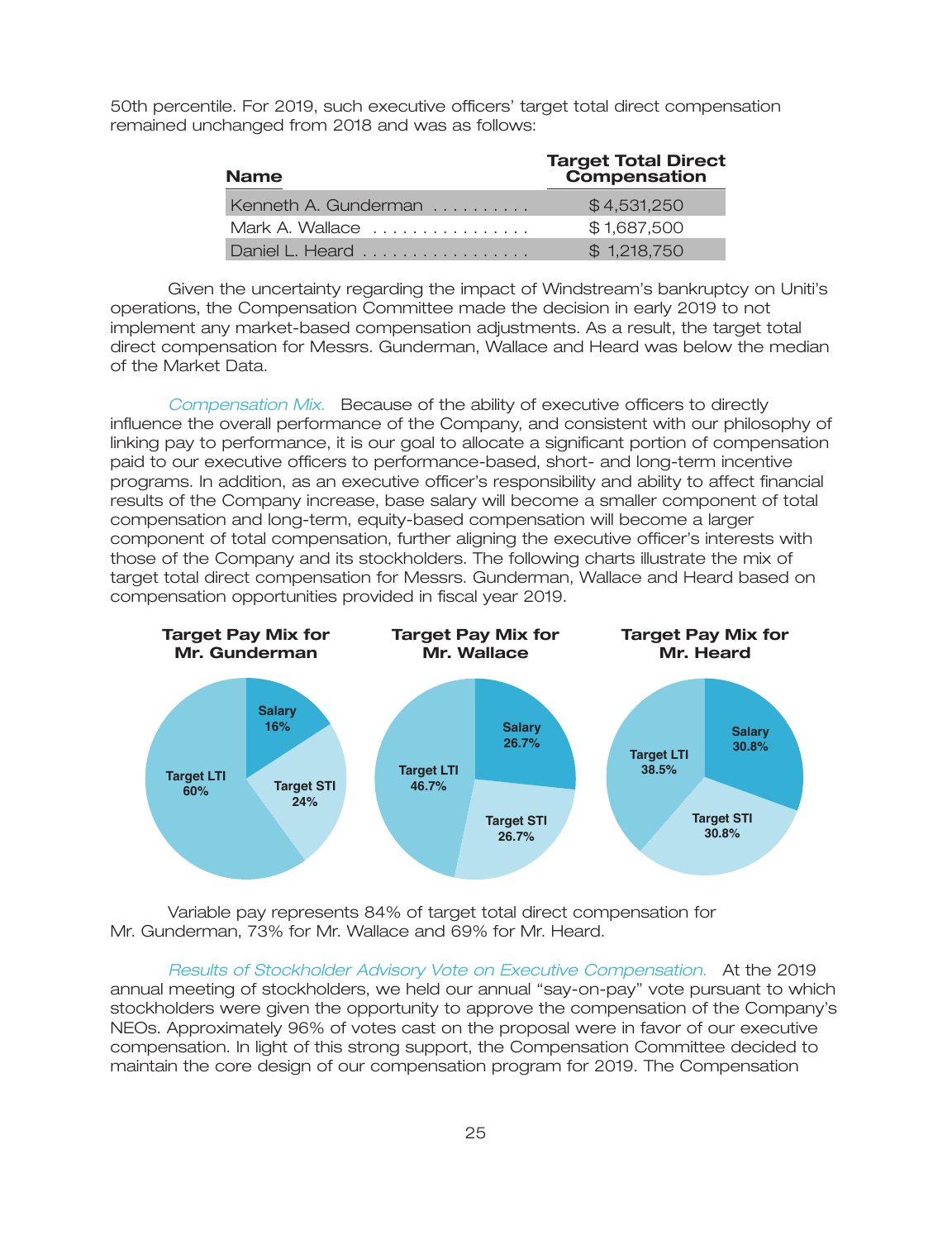Committee plans to evaluate and consider the outcome of each annual advisory vote on executive compensation, in addition to various other factors, when making future compensation decisions.

#### Elements of 2019 Compensation

The Company's executive compensation program consists of:

- annual base salary;
- annual performance incentive payments; and
- equity-based compensation.

Annual Base Salaries. Base salaries for the NEOs were initially established in connection with their hiring based on the executive's position, responsibilities, personal expertise and experience, internal pay equity, and the Market Data. The Compensation Committee views base salary as the fixed compensation necessary to attract and retain qualified executives and to provide a reasonable base level of compensation for the executives' ongoing performance throughout the year. Annual base salaries are a key component of an NEO's total compensation as both short- and long-term incentive payments are calculated as a multiple of base salary. The executive officers' base salaries are subject to annual review and adjustment to ensure that an NEO's total compensation (as reported in the Summary Compensation Table) is at or near the 50th percentile of the Peer Group data. As an executive's responsibilities and ability to affect the financial results of the Company increase, base salary becomes a smaller component of total compensation and long-term, equity-based compensation becomes a larger component, further aligning the executive's interests with those of our stockholders.

The following table sets forth the base salaries for the NEOs for 2018 and 2019. As illustrated, the Compensation Committee elected to make no base salary adjustments in 2019.

| <b>Name</b>          | 2018<br><b>Base Salary</b> | 2019<br><b>Base Salary</b> |
|----------------------|----------------------------|----------------------------|
| Kenneth A. Gunderman | \$725,000                  | \$725,000                  |
| Mark A. Wallace      | \$450,000                  | \$450,000                  |
| Daniel L. Heard      | \$375,000                  | \$375,000                  |

*Short-Term Incentives.* In May 2019, the Compensation Committee approved the Uniti Group Inc. 2019 Short Term Incentive Plan (the ''Short-Term Incentive Plan''). The Short-Term Incentive Plan permits the Compensation Committee to award and pay (i) performance-based cash bonuses to our executive officers upon the attainment of certain company-wide and individual performance goals and (ii) special, one-time discretionary bonuses upon successful resolution of the dispute between Windstream and Uniti in connection with Windstream's bankruptcy and Windstream emergence from bankruptcy. The Short-Term Incentive Plan is designed to reward and motivate the Company's executive officers to achieve performance goals that reinforce our annual business plan, to assist the Company in attracting and retaining qualified executives and to promote the alignment of the executive officers' interests with those of the Company's stockholders.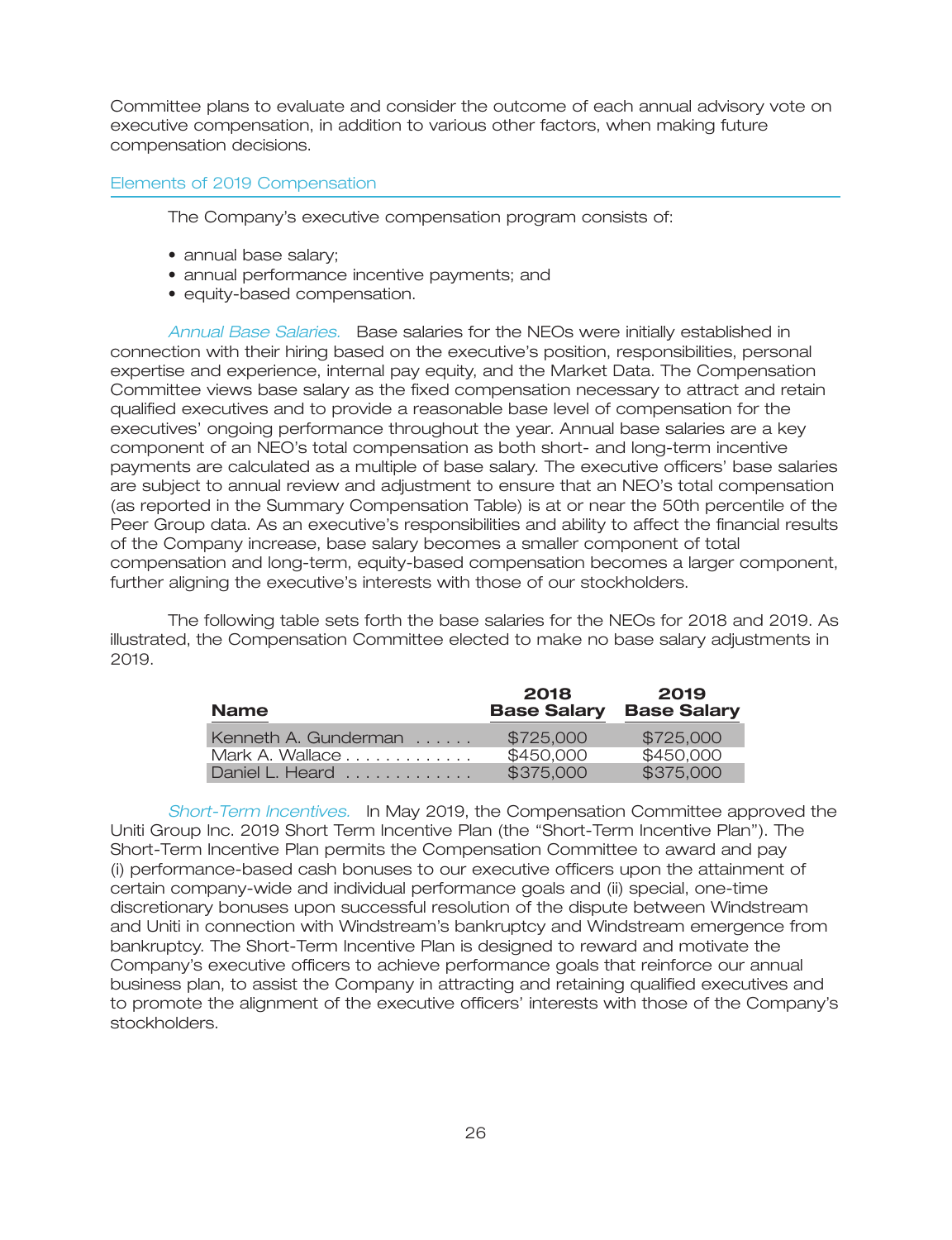2019 Cash Incentive Opportunities. The following table sets forth the target cash incentive opportunities for the NEOs under the Short-Term Incentive Plan:

|                                     | <b>Target Cash Incentive(1)</b> |             |  |
|-------------------------------------|---------------------------------|-------------|--|
| <b>Name</b>                         | % of Base Salary Amount         |             |  |
| Kenneth A. Gunderman                | $150\%$                         | \$1,087,500 |  |
| Mark A. Wallace                     | $100\%$                         | \$450,000   |  |
| Daniel L. Heard $\ldots$ , $\ldots$ | $100\%$                         | \$ 375,000  |  |

<sup>(1)</sup> The threshold and maximum incentive opportunities for each NEO under the Short-Term Incentive Plan are 50% and 150% of the target incentive opportunity. No payout is earned under the Short-Term Incentive Plan for below-threshold performance.

The Compensation Committee set the award opportunities for each NEO with the goal of maintaining total target direct compensation at the median of the Market Data; however, given both base salaries and target cash incentive opportunities were held consistent at 2018 levels, target total direct compensation relative positioning versus the Market Data was below median. Mr. Gunderman's award opportunities are greater than the other NEOs in light of his role and responsibility as CEO and his greater ability to affect financial results of the Company relative to the other NEOs.

For 2019, awards under the Short-Term Incentive Plan were based 80% on company-wide financial and performance measures and 20% on satisfaction of individual goals specifically developed for each NEO by the Compensation Committee as discussed in greater detail below. The Compensation Committee selected the specific financial measures and weighted them more heavily than individual performance measures because they are each consistent with Uniti's overall strategy and are among the most important and closely followed measures of our performance by the investing community and our stockholders.

Corporate Performance. As stated above, 80% of the cash incentive opportunities for the NEOs under the Short-Term Incentive Plan were based on specific financial measures established by the Compensation Committee. Each NEO has threshold, target and maximum cash incentive opportunities that are aligned with threshold, target and maximum performance outcomes, with linear interpolation between the specified levels. For 2019, the Compensation Committee utilized the following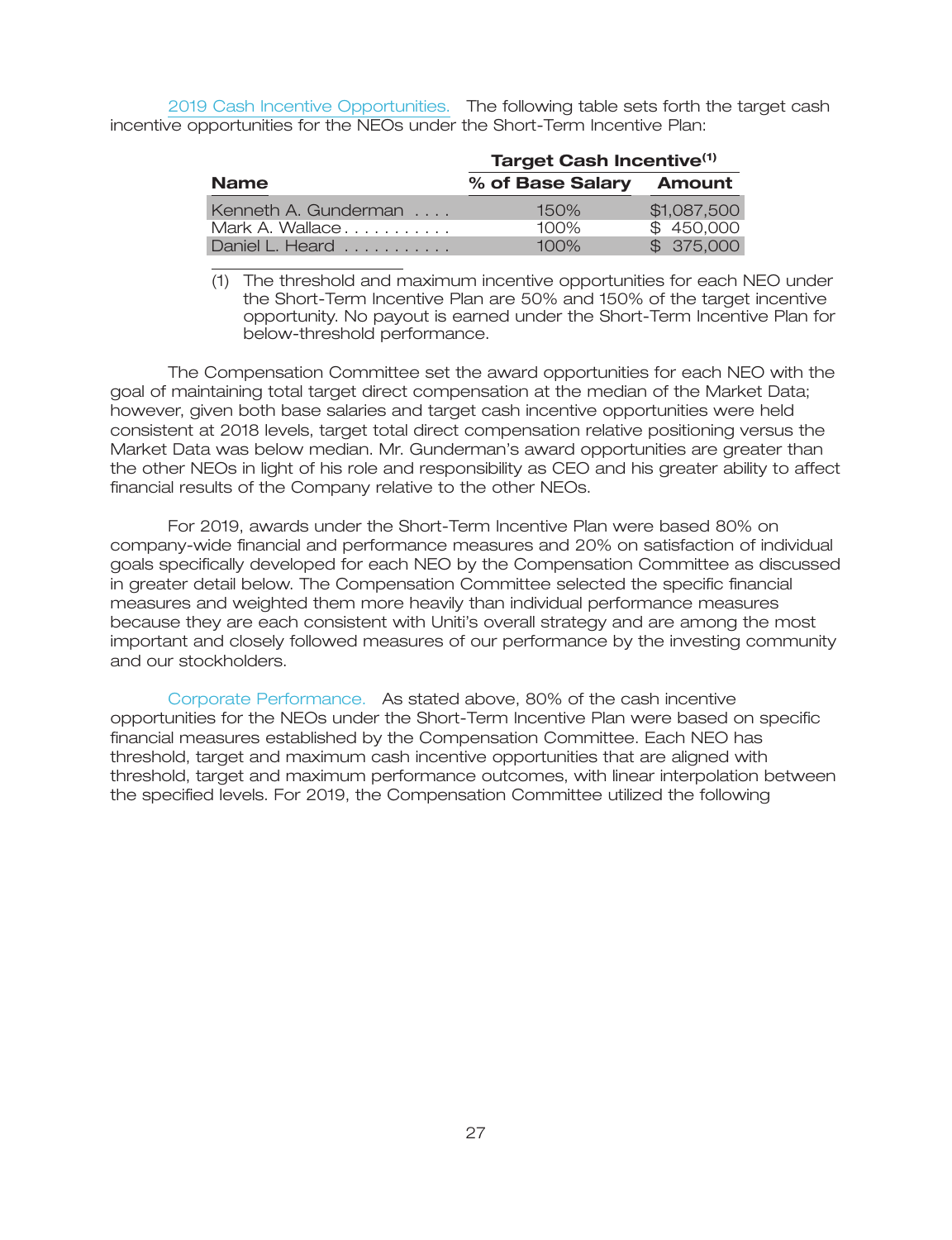quantitative measures of Company financial performance in the Short-Term Incentive Plan:

|                                      | Weighting                               |                                                                          |                                                                                                                                                                                                                                                                                                                                                          |
|--------------------------------------|-----------------------------------------|--------------------------------------------------------------------------|----------------------------------------------------------------------------------------------------------------------------------------------------------------------------------------------------------------------------------------------------------------------------------------------------------------------------------------------------------|
| <b>Performance</b><br><b>Measure</b> | As % of<br>Financial<br><b>Measures</b> | As $%$ of<br><b>Total Cash</b><br><b>Incentive</b><br><b>Opportunity</b> | <b>Description</b>                                                                                                                                                                                                                                                                                                                                       |
| <b>Consolidated AFFO</b>             | 25%                                     | 20%                                                                      | Represents consolidated funds from<br>operations, adjusted to exclude the<br>impact of capital markets and merger<br>and acquisition transactions and similar<br>items, for the year ended<br>December 31, 2019 as publicly<br>reported. A reconciliation of<br>Consolidated AFFO to net income is<br>included in Appendix A to this Proxy<br>Statement. |
| Consolidated<br>Adjusted EBITDA.     | 25%                                     | 20%                                                                      | Represents consolidated Adjusted<br>EBITDA for the year ended<br>December 31, 2019 as publicly<br>reported. A reconciliation of<br>Consolidated Adjusted EBITDA to net<br>income for the year ended<br>December 31, 2019 is included in<br>Appendix A to this Proxy Statement.                                                                           |
| Net Leverage                         | 50%                                     | 40%                                                                      | Represents the average of our monthly<br>net debt (total debt less cash and cash<br>equivalents at month's end) divided by<br>Annualized 4Q19 Adjusted EBITDA<br>(calculated consistent with our debt<br>agreements).                                                                                                                                    |

The table below sets forth the performance goal levels, as well as actual results, for each performance measure described above:

| Performance<br><b>Measures</b>                            | <b>Threshold</b> |          | <b>Target Maximum</b> | Actual<br>$\ $ Results |
|-----------------------------------------------------------|------------------|----------|-----------------------|------------------------|
|                                                           |                  | \$404.9M | \$411.1M              | $\parallel$ \$412.5M   |
|                                                           |                  | \$811.7M | \$816.5M              | S812.7M                |
|                                                           | 6.35x            | 6.10x    | 5.85x                 | 6.33x                  |
| Payout opportunity as a % of target incentive opportunity | 40%              | 80%      | 120%                  | 74%                    |

Individual Performance. The remaining 20% of the cash incentive opportunities for the NEOs was based on individual performance metrics specifically developed for each NEO to drive our corporate performance, achieve our annual operating plan and enhance the efficiency of each NEO's area of responsibility and the processes overseen. The individual performance goals generally included the completion or implementation of various projects, improvements, streamlines and/or processes supplementary to each of their primary executive management roles within the Company, including the following: for Mr. Gunderman, facilitating Windstream dialogue and relationship, executing strategy and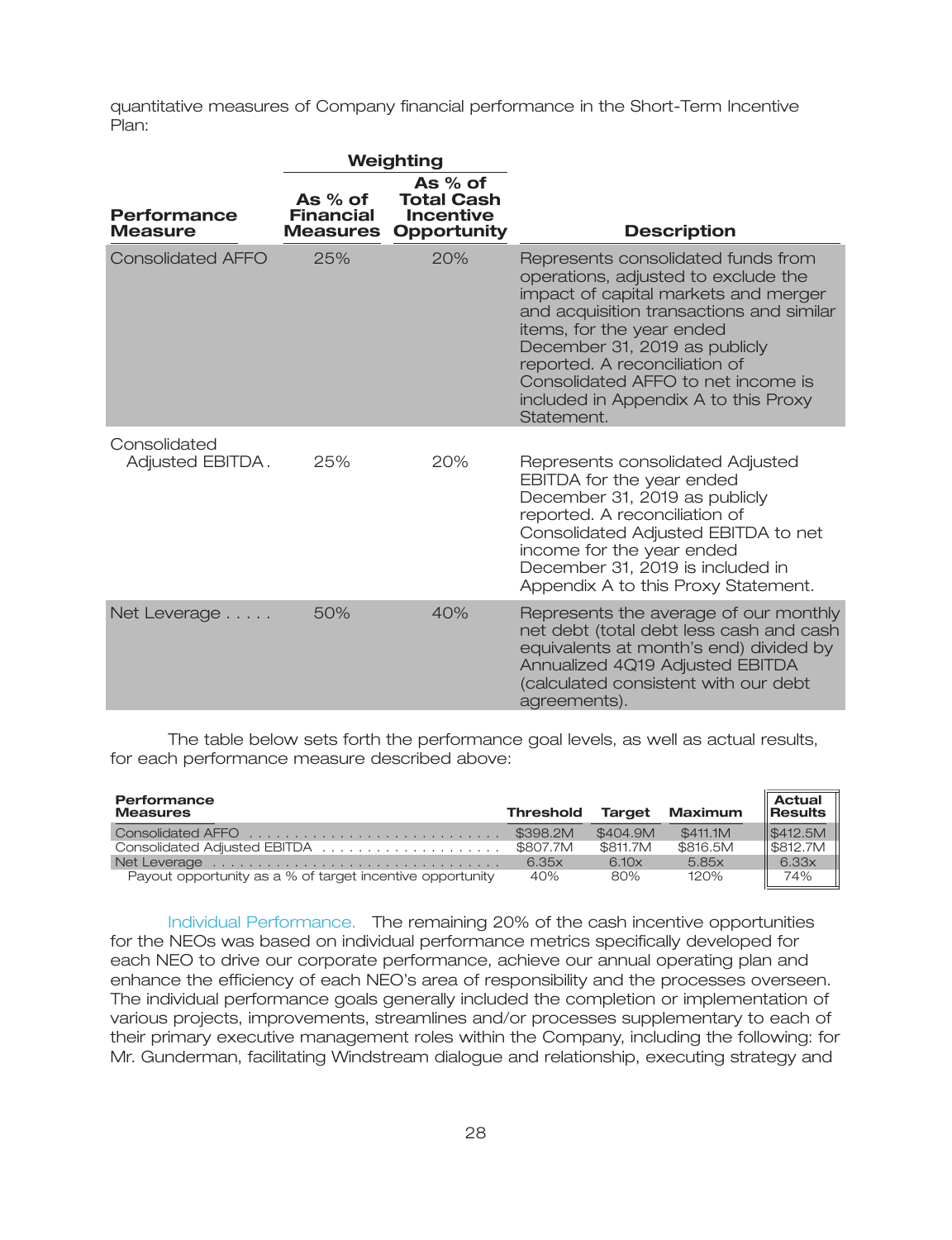response to the Windstream bankruptcy and executing organic and sustainable growth within our various business lines; for Mr. Wallace, implementing improvements to internal controls over financial reporting, developing liquidity and capital financing plans in response to the Windstream bankruptcy, implementing tax strategies for current year transactions and managing investor outreach efforts; and for Mr. Heard, developing and executing general legal and litigation strategies related to Windstream bankruptcy and tax strategies for current year transactions. The determination of the achievement of each NEO's individual performance metrics is made by the Compensation Committee in its discretion. Based on the Compensation Committee's review of each NEO's performance versus his individual performance goals, an NEO could earn an individual performance payout of 0% to 150% of target, with the Compensation Committee using positive or negative discretion regarding the exact payout relative to the NEO's performance.

Special Bonus Opportunity. In light of recent developments and uncertainty surrounding Windstream, the Compensation Committee approved an additional, one-time bonus opportunity for each of our NEOs of up to 75% of his target cash incentive opportunity under the Short-Term Incentive Plan. These special bonus opportunities are designed to compensate the Company's executive officers for their heightened and sustained efforts during the pendency of Windstream's bankruptcy. Payouts under the special bonus program, if any, will be determined by the Compensation Committee in its sole discretion following Windstream's emergence from bankruptcy.

2019 Payouts. For 2019, each NEO earned a performance-based cash award based on the weighted achievement of corporate financial measures and the successful completion of individual goals. As reflected in the table above, the Company exceeded the maximum performance goal for Consolidated AFFO, exceeded the target performance goal for Consolidated Adjusted EBITDA and exceeded the threshold performance goal for Net Leverage. Based on such performance, the NEOs were eligible to receive 74% of their target cash incentives tied to specific financial measures. Additionally, the Compensation Committee evaluated each NEO's performance relative to his individual performance goals established under the Short-Term Incentive Plan and determined that each of the NEOs met his individual performance goals, resulting in each being eligible to receive 100% of his target cash incentive tied to individual performance. No payouts were made under the special bonus opportunity. Such bonuses will be paid out, if at all, upon Windstream's emergence from bankruptcy.

| <b>Name</b>          | <b>Actual</b><br><b>Payout</b> | % of Target<br>Cash<br><b>Incentive</b><br><b>Opportunity</b> |
|----------------------|--------------------------------|---------------------------------------------------------------|
| Kenneth A. Gunderman | \$1,022,250                    | 94%                                                           |
| Mark A. Wallace      | \$423,000                      | 94%                                                           |
| Daniel L. Heard      | \$352,500                      | 94%                                                           |

The following table shows the actual payouts under the Short-Term Incentive Plan:

*Equity-Based Compensation.* The Uniti Group Inc. 2015 Equity Incentive Plan, as amended and restated effective March 28, 2018 (the ''Long-Term Incentive Plan''), permits us to make grants of equity awards to our employees, including our executive officers. We make equity grants to our executive officers as part of our annual compensation program to align their long-term interests with that of our stockholders and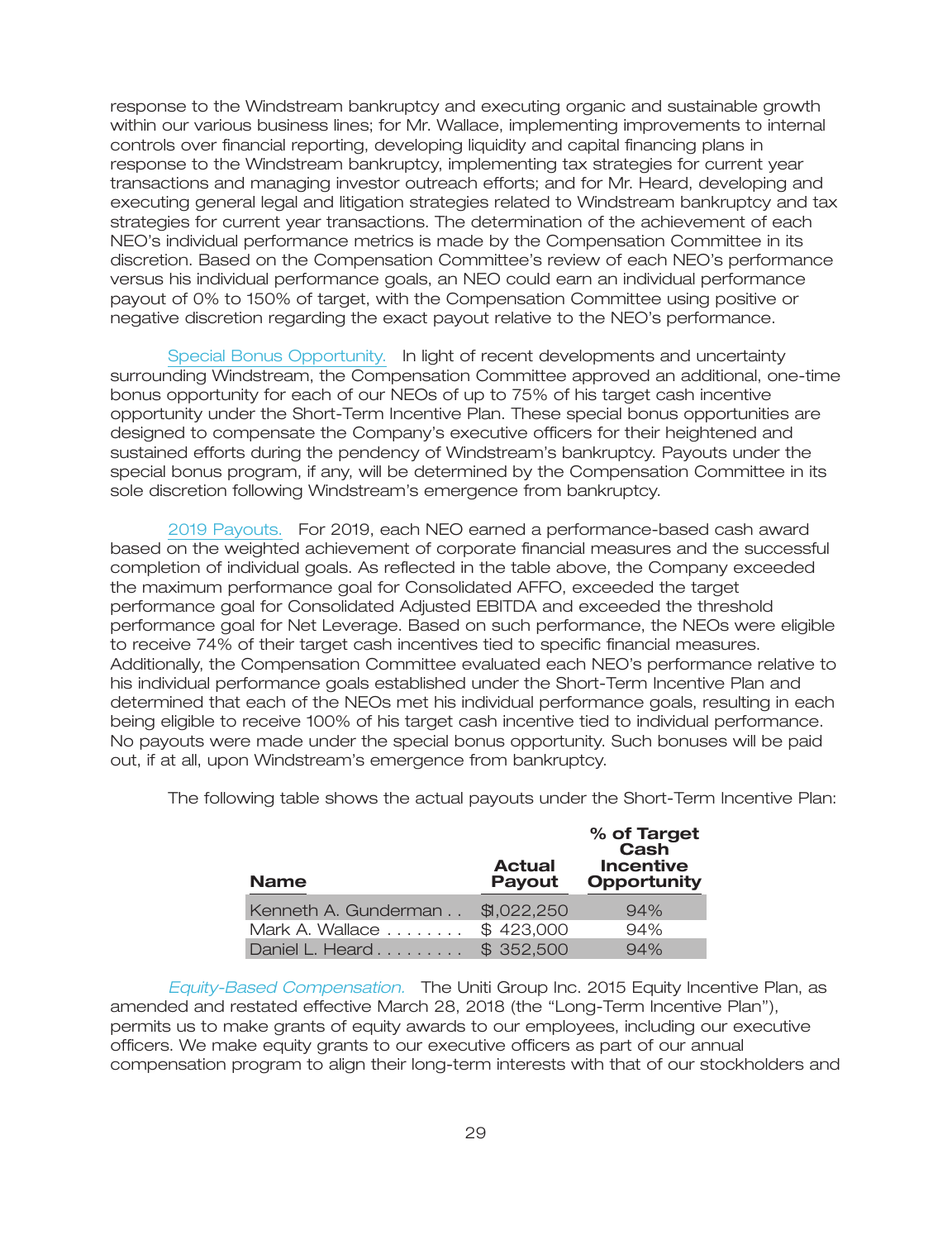to maintain the competitiveness of our total compensation package. It is the Compensation Committee's policy to review and grant all annual equity compensation awards to directors, executive officers, and all other eligible employees at its first regularly scheduled meeting of each year, which it expects to occur in February of each year, with each such grant based on the average closing price of our common stock as reported on NASDAQ for the 20 trading days prior to the grant date. During 2019, we granted time-based restricted stock and performance-based restricted stock units (''RSUs'') to our executive officers. Holders of time-based restricted stock are entitled to dividends when paid by the Company and performance-based RSUs accrue a dividend equivalent that is paid in cash, when and solely to the extent that the underlying RSUs vest. The Compensation Committee believes restricted stock and performance-based RSUs are a more meaningful tool for compensating our executive officers as compared to stock options because the value of our stock, as is the case with other REITs, is principally determined by its dividend yield relative to market interest rates rather than by its potential for capital appreciation. Because the incentive value of stock options is tied to future appreciation in stock price and because the high dividend rate of REIT stocks tends to diminish the potential future appreciation in the price of such stocks, the Compensation Committee believes stock options may not provide appropriate incentives for management. The Compensation Committee also views restricted stock and performance-based RSUs as being more effective in managing equity plan dilution.

During 2019, we made the following equity grants to Messrs. Gunderman, Wallace and Heard, of which (i) 50% was in the form of performance-based RSUs that are eligible for vesting in April 2022 if we meet specified relative total shareholder return (''TSR'') performance goals, as further described below, and (ii) 50% was in the form of time-based restricted stock that vests in three equal installments on April 4 of each year, beginning on April 4, 2020. Consistent with the Compensation Committee's decision regarding cash compensation, target long-term incentive compensation was maintained at 2018 levels.

| <b>Name</b>          | <b>Target Value of</b><br>Restricted<br><b>Shares and</b><br><b>RSUs</b><br>$($ \$) |
|----------------------|-------------------------------------------------------------------------------------|
| Kenneth A. Gunderman | \$2,718,750                                                                         |
| Mark A. Wallace      | \$787,500                                                                           |
| Daniel L. Heard      | \$468,750                                                                           |

The actual amount of the performance-based RSUs that may be earned and become vested will be between 0% and 200% of the target amount, depending on our achievement of relative TSR over a three-year period from April 4, 2019 to April 4, 2022. In measuring our relative TSR, 50% will be weighted to our performance against the Peer Group, and 50% will be weighted to our performance against a select group of other publicly traded telecommunications companies (the ''Telecom Peer Group''), in each case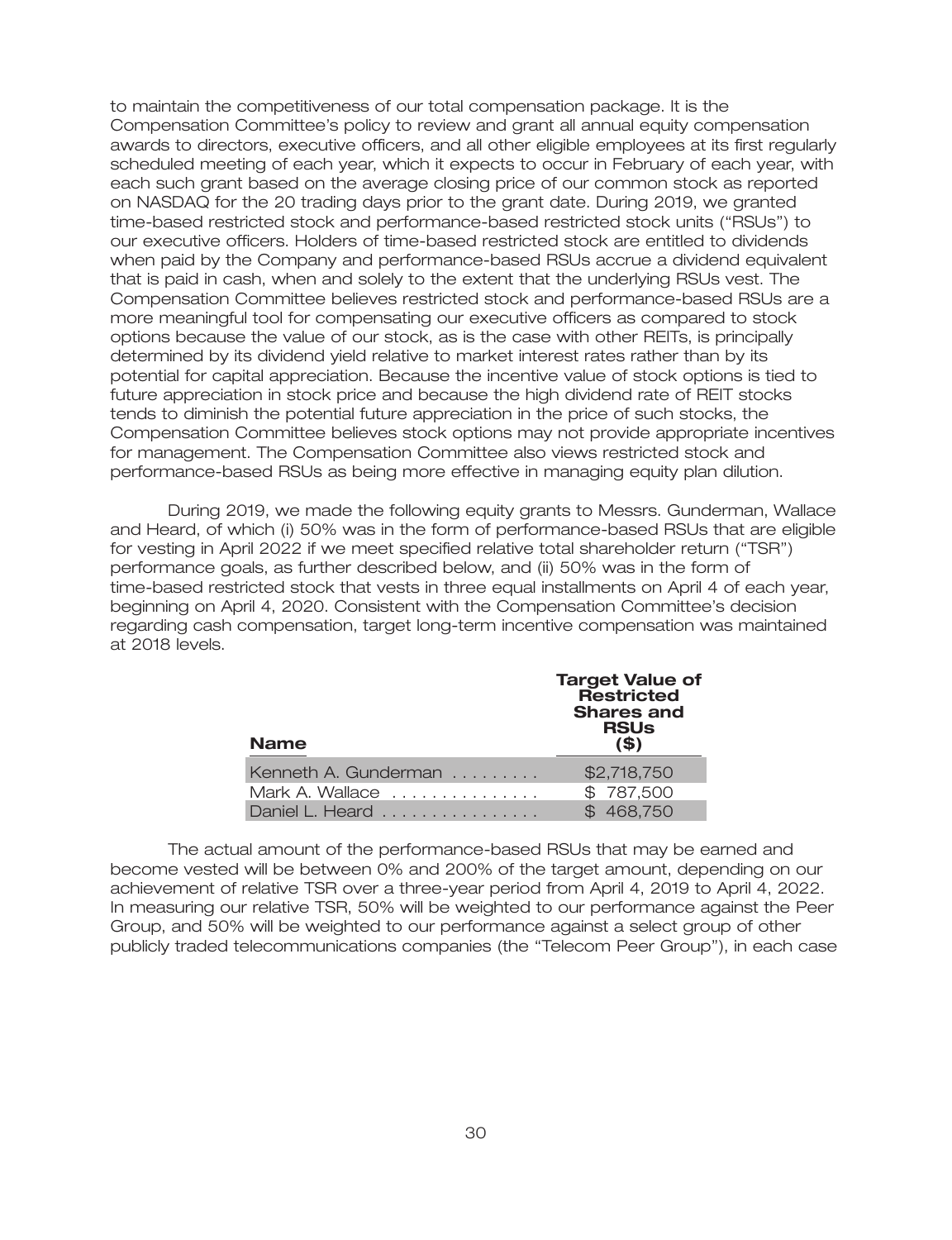measured by percentile ranking. Specifically, the metrics for the three-year performance cycle ending April 4, 2022 are:

| Performance<br>Criteria                    | Weiaht | <b>Below</b><br><b>Threshold</b>                             | <b>Threshold</b> | <b>Target</b> | <b>Maximum</b>                                              |
|--------------------------------------------|--------|--------------------------------------------------------------|------------------|---------------|-------------------------------------------------------------|
| TSR position within the Peer               |        |                                                              |                  |               |                                                             |
| $Group \ldots \ldots \ldots \ldots \ldots$ | 50%    | <33 <sup>rd</sup> percentile = 33 <sup>rd</sup> percentile = |                  |               | $50th$ percentile $\rightarrow$ 75 <sup>th</sup> percentile |
| TSR position within the                    |        |                                                              |                  |               |                                                             |
| Telecom Peer Group $(1)$ 50%               |        | <33 <sup>rd</sup> percentile                                 | 33rd percentile  |               | $50th$ percentile $>75th$ percentile                        |
| <b>Payout Opportunity Administration</b>   |        | 0% of Target                                                 | 50% of Target    |               | 100% of Target 200% of Target                               |

(1) The Telecom Peer Group is comprised of the following companies: American Tower Corporation, ATN International, Inc., CenturyLink, Inc., Consolidated Communications Holdings, Inc., Crown Castle International Corp., Frontier Communication Corporation, Landmark Infrastructure Partners LP, Windstream Holdings, Inc. and Zayo Group Holdings, Inc. The Telecom Peer Group is identical to the publicly traded telecommunications company peer group used for equity grants in 2018.

Threshold, target and maximum performance result in the executive officers earning 50%, 100% or 200% of the target number of performance-based RSUs associated with each component, with linear interpolation between specified levels. No performance shares are earned for below-threshold performance, and payout is capped at 200% of target even if performance exceeds the maximum goal.

As noted later in this CD&A, our NEOs are subject to robust stock ownership guidelines to reinforce a focus on long-term shareholder value creation.

The number of time-based restricted shares and performance-based RSUs granted during 2019 were both based on the average closing price of our common stock as reported on NASDAQ for the 20 trading days prior to the grant date. Under SEC rules, for purposes of this Proxy Statement we are required to value these awards using different calculations in the compensation tables following this CD&A. For ease of reference, the table below reconciles the values of these awards from the amount reported in this CD&A to the amounts reported in the compensation tables.

| <b>Name</b>          | <b>Award Amount</b><br>(at target level) | <b>Grant Date Fair Value</b><br>(as reported in the<br><b>Summary</b><br><b>Compensation Table)</b> |
|----------------------|------------------------------------------|-----------------------------------------------------------------------------------------------------|
| Kenneth A. Gunderman | \$2,718,750                              | \$4,252,663                                                                                         |
| Mark A. Wallace      | \$787,500                                | \$1,231,787                                                                                         |
|                      | \$468,750                                | \$733,215                                                                                           |

While the Short-Term Incentive Plan is designed to incentivize our executive officers to achieve specific near-term financial and operational performance goals, the Long-Term Incentive Plan's incentive opportunity is designed to focus our executive officers on long-term performance by linking a substantial portion of an NEO's compensation to the long-term stability and success of our Company. The Compensation Committee believes that the equity awards granted in 2019 appropriately align the long-term interests of our executive officers with that of our stockholders. The Compensation Committee further believes that equity compensation is a critical tool in attracting and retaining qualified executives who we believe are integral to our success.

Other Benefit Plans. Similar to all of our employees, executive officers are entitled to receive health, welfare, and life insurance and 401(k) retirement benefits from Uniti, and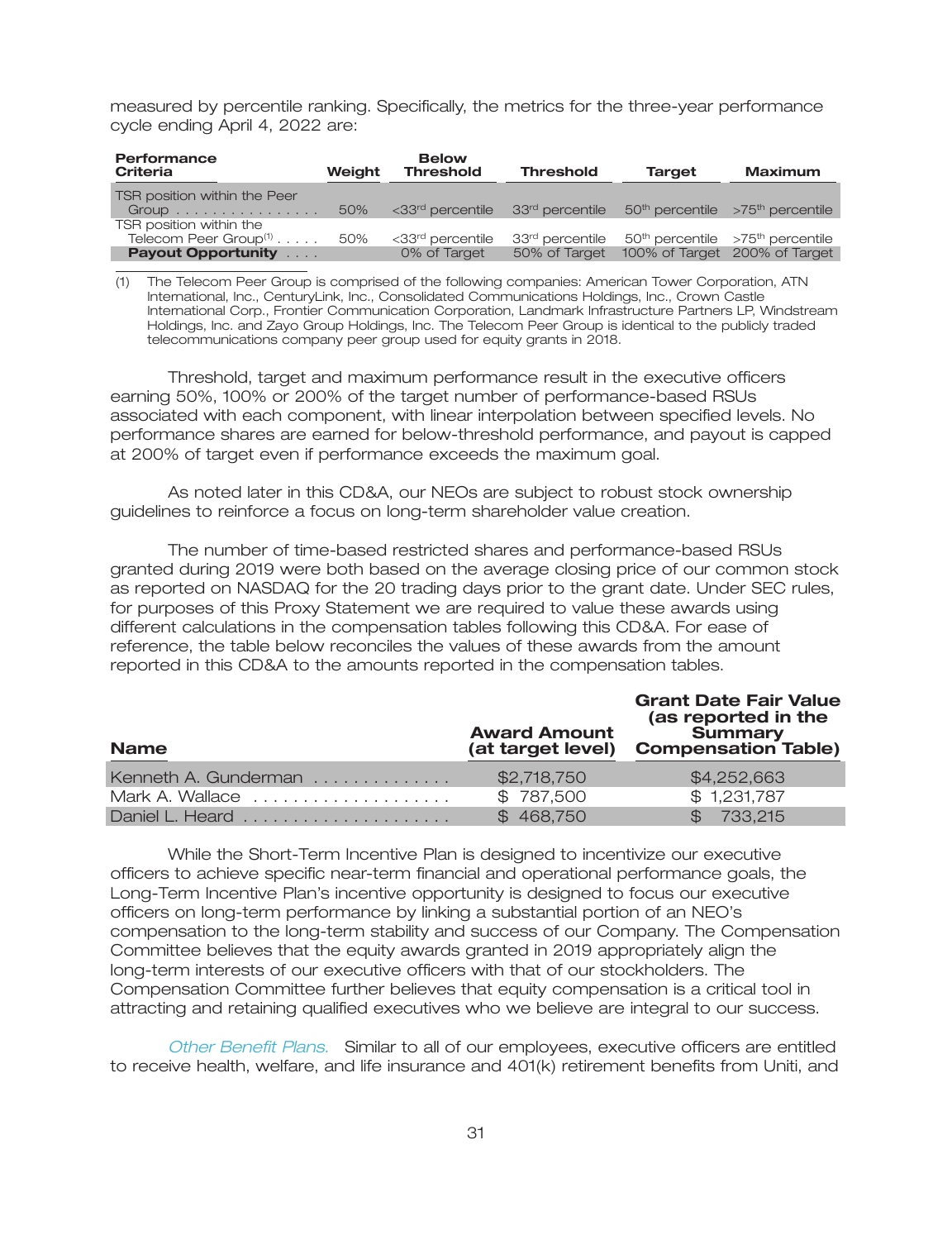are entitled to participate in the Uniti Group Inc. Employee Stock Purchase Plan. The Company also maintains the Uniti Group Inc. Deferred Compensation Plan, a non-qualified deferred compensation plan that offers participants the ability to defer compensation above the IRS qualified plan limits. Amounts deferred under the plan accrue interest at the lesser of the Company's weighted average cost of capital or the then current yield on the United States 10 year Treasury Note. As of December 31, 2019, the applicable rate under the plan was 1.92%. The Compensation Committee adopted such plan as part of its effort to provide a competitive total compensation package.

In 2019, we did not provide any perquisites to our NEOs.

Severance and Change-in-Control Provisions. We have entered into agreements with our executive officers that provide for severance benefits upon qualifying termination of employment, including enhanced severance if the termination occurs in connection with a change in control. These agreements are described below under ''Agreements with our Named Executive Officers.'' We believe the arrangements are reasonable and were an important part of the recruitment and expected long-term retention of our executive management team.

Clawback Policy. We maintain a clawback policy (the "Clawback Policy") that may require an executive officer to repay or forfeit certain compensation in the event that our financial statements become subject to restatement and the Audit Committee determines (i) that fraud caused or significantly contributed to the need for the restatement, regardless of whether the executive officer engaged in such conduct, (ii) that the compensation was based on the achievement of financial results that were the subject of the restatement and would have been lower had the financial results been properly reported and (iii) that it is in the best interests of us and our stockholders for the executive officer to repay or forfeit the compensation. The Clawback Policy applies to annual or short-term incentive compensation, performance-based restricted stock, and other performance-based compensation, in each case granted or awarded during the three fiscal years preceding the restatement, and any other compensation as the Audit Committee of our Board of Directors may designate as subject to the Clawback Policy. We will periodically review our clawback policy and amend it as necessary to comply with any future mandates from the SEC.

#### Risk Considerations in our Overall Compensation Program

The Compensation Committee has assessed the risks that could arise from our compensation policies for all employees, including employees who are not officers, and has concluded that such policies are not reasonably likely to have a material adverse effect on us. To the extent that our compensation programs create a potential misalignment of risk incentives, the Compensation Committee believes that it has adequate compensating controls to mitigate against the potential impact of any such misalignment. These compensating controls include robust stock ownership guidelines, the Clawback Policy, capped incentive award opportunities, a three-year vesting cycle for equity-based compensation and oversight by the Compensation Committee.

### Comparison of Our NEOs' Reported, Target and Realizable Incentive Compensation

We design our incentive-based compensation programs to support our commitment to performance. In accordance with SEC rules, however, the total pay of our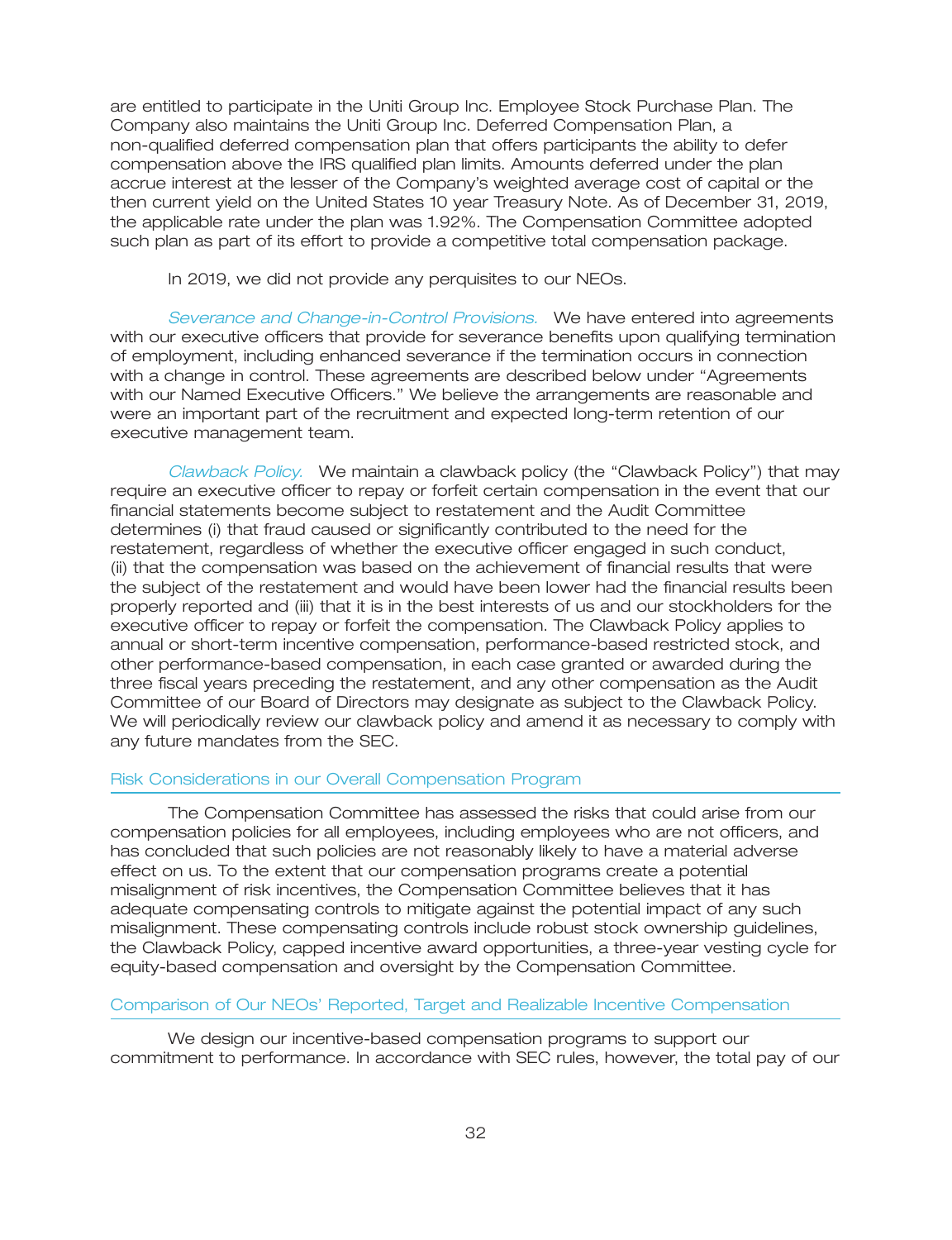NEOs reported in the Summary Compensation Table reflects the accounting-based grant date fair values for all stock-based compensation rather than the economic value actually realizable by our NEOs from these awards. These values remain fixed in Summary Compensation Table for three years and are not adjusted to reflect the impact of the Company's business and/or stock-price performance on the value of stock awards earned by our NEOs.

Since a significant portion of the reported compensation of our NEOs represents potential future compensation, we believe it is useful to supplement the information provided in the Summary Compensation Table by comparing each NEO's cash- and stock-based incentive compensation as reported in the Summary Compensation Table to (i) the value of his incentive-based compensation as targeted by the Compensation Committee in setting his compensation opportunities each year and (ii) his realizable compensation from such award opportunities. The following table provides the underlying method for determining each of these measures of compensation:

| <b>Measure of</b>                |                                                                     | <b>Equity Incentives</b>                                                                   |                                                                                                      |  |
|----------------------------------|---------------------------------------------------------------------|--------------------------------------------------------------------------------------------|------------------------------------------------------------------------------------------------------|--|
| <b>Incentive</b><br>Compensation | STIP (Cash)                                                         | <b>Time-Based</b><br><b>Restricted Stock</b>                                               | <b>Performance-</b><br><b>Based RSUs</b>                                                             |  |
| <b>Reported</b>                  | Actual cash award<br>earned on annual<br>performance <sup>(1)</sup> | Grant date fair value of<br>awards made during the<br>vear <sup>(2)</sup>                  | Grant date fair value of<br>probable/target payout <sup>(2)</sup>                                    |  |
| <b>Target</b>                    | Target annual cash<br>awards                                        | Target value of awards<br>made during the year                                             | Target value of awards<br>made during the year                                                       |  |
| <b>Realizable</b>                | Actual cash award<br>earned on annual<br>performance                | Value of all restricted<br>shares granted (vested<br>and unvested) at<br>December 31, 2019 | Estimated value of<br>performance-based<br>RSUs based on<br>December 31, 2019 stock<br>$price^{(3)}$ |  |

(1) This amount is reported in the ''Non-Equity Incentive Plan Compensation'' column of the Summary Compensation Table.

- (2) The sum of these amounts is reported in the ''Stock Awards'' column of the Summary Compensation Table. The individual grant date fair values of these awards are reported in the ''Grant Date Fair Value of Stock and Option Awards'' column of the Grants of Plan-Based Awards table in the year of grant.
- (3) For performance-based RSUs that have vested as of the mailing date of this Proxy Statement, the realizable value of such award is based on the actual number of the shares that vested (if any) times the stock price at December 31, 2019. For example, the performance-based RSUs granted in 2017, which were scheduled to vest on March 1, 2020, did not vest and are reported at zero value in the tables below. For performance-based RSUs that have not vested (e.g., the awards granted in 2018 and 2019, which are scheduled to vest on February 6, 2021 and April 4, 2022, respectively), the realizable value of such award is based on the number of shares underlying such award as reported in the ''Outstanding Equity Awards at Fiscal-Year End'' table in this Proxy Statement times the stock price as of December 31, 2019. At December 31, 2019, all unvested performance-based RSUs were tracking below the threshold performance goal applicable to each award, but each award is presented in the ''Outstanding Equity Awards at Fiscal-Year End'' table at the threshold payout of the award (as required by SEC rules) though no performance shares will be earned for below-threshold performance.

To supplement the SEC required disclosure, the following charts compare incentive-based awards for our NEOs as shown in the Summary Compensation Table to the target and realizable value as of December 31, 2019. For stock-based awards, the value was determined using the closing price of our common stock as reported on Nasdaq on December 31, 2019, which was \$8.21. The charts illustrate that our NEOs'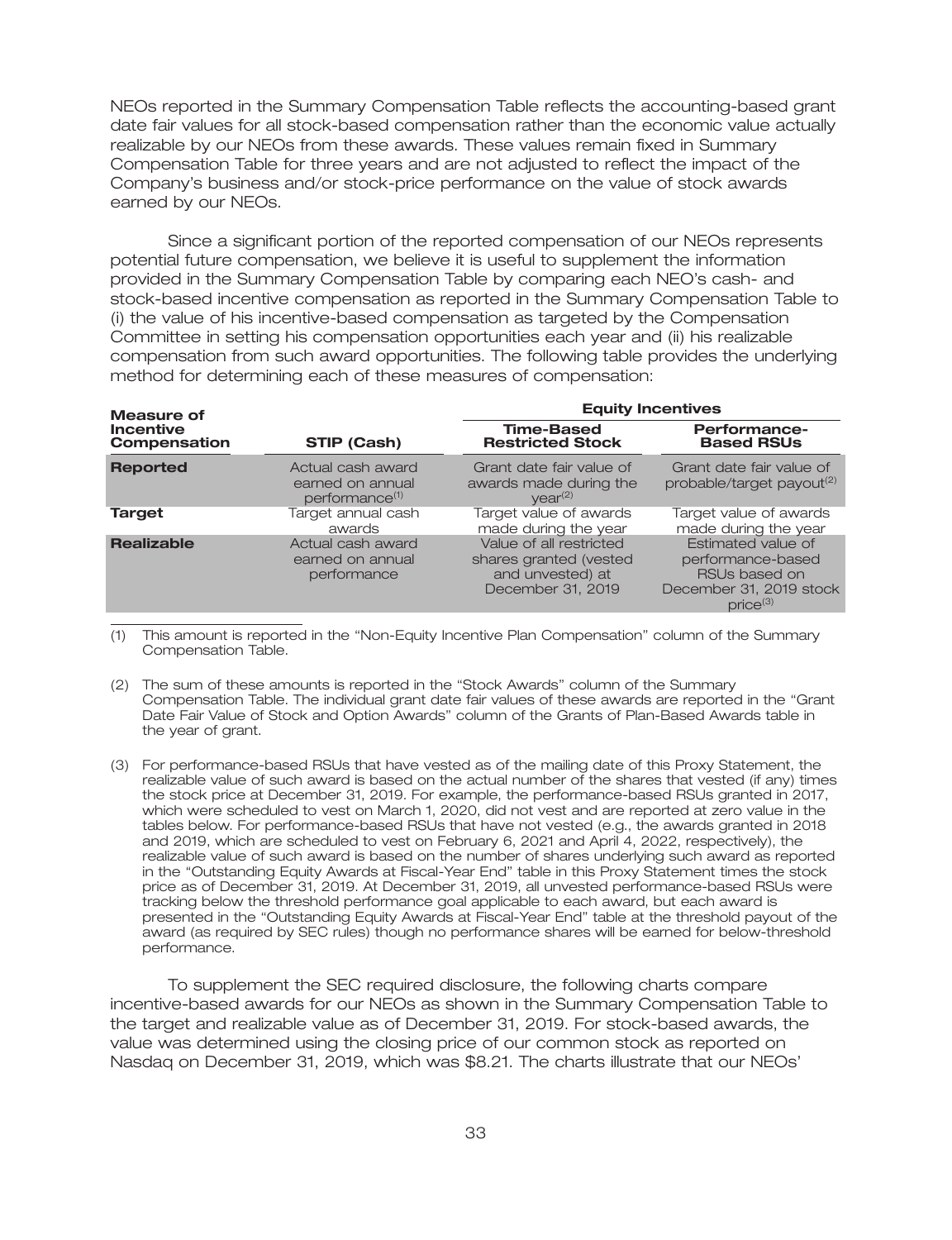realizable compensation is aligned with the Company's actual operational and financial performance, including its stock-price performance.

As the charts demonstrate, the value actually received by the NEOs can differ substantially from the grant date fair values of stock-based awards and the level of compensation targeted by the Compensation Committee. For each of the years shown, the realizable value of our NEOs' compensation package is significantly less than both the reported and target value awarded due to a common stock price that has declined significantly over the time periods shown. This decline is largely attributable to factors outside of our NEOs' direct control, namely the February 2019 judgment against Windstream and its subsequent bankruptcy, rather than those factors that can be directly influenced by our NEOs (e.g., revenues, business unit performance or sales).



Performanceгепопл**апое- \$1,811,137 \$1,359,375** \$0<sup>(2)</sup> \$1,724,320 \$1,359,375 \$344,114 \$2,589,230 \$1,359,375 \$559,700<br>Вазеd RSUs Time-Based Restricted Stock \$1,381,045 \$1,359,375 \$423,390 \$1,259,920 \$1,359,375 \$688,220 \$1,663,433 \$1,359,375 \$1,119,409 % difference between Reported and Realizable Pay (59.07%) (53.54%) (38.18%)

(1) In light of his recommendations regarding bonuses for other employees, Mr. Gunderman declined to accept \$750,000 of his awarded cash incentive bonus for fiscal 2018, resulting in an actual payout to Mr. Gunderman of \$669,500. Upon Mr. Gunderman's request, the declined portion of his cash incentive award was<br>reallocated to the bonus pool to be distributed to employees other

(2) Performance-Based RSUs granted in March 2017 were eligible for vesting on March 1, 2020 if the Company met specified relative TSR performance goals. Because the date for eligible vesting has passed and the Company did not meet the threshold TSR performance goals for the three-year performance cycle, the<br>realized value of the 2017 Performance-Based RSUs is now known. Th value, which is \$0.00, rather than their realizable value at December 31, 2019.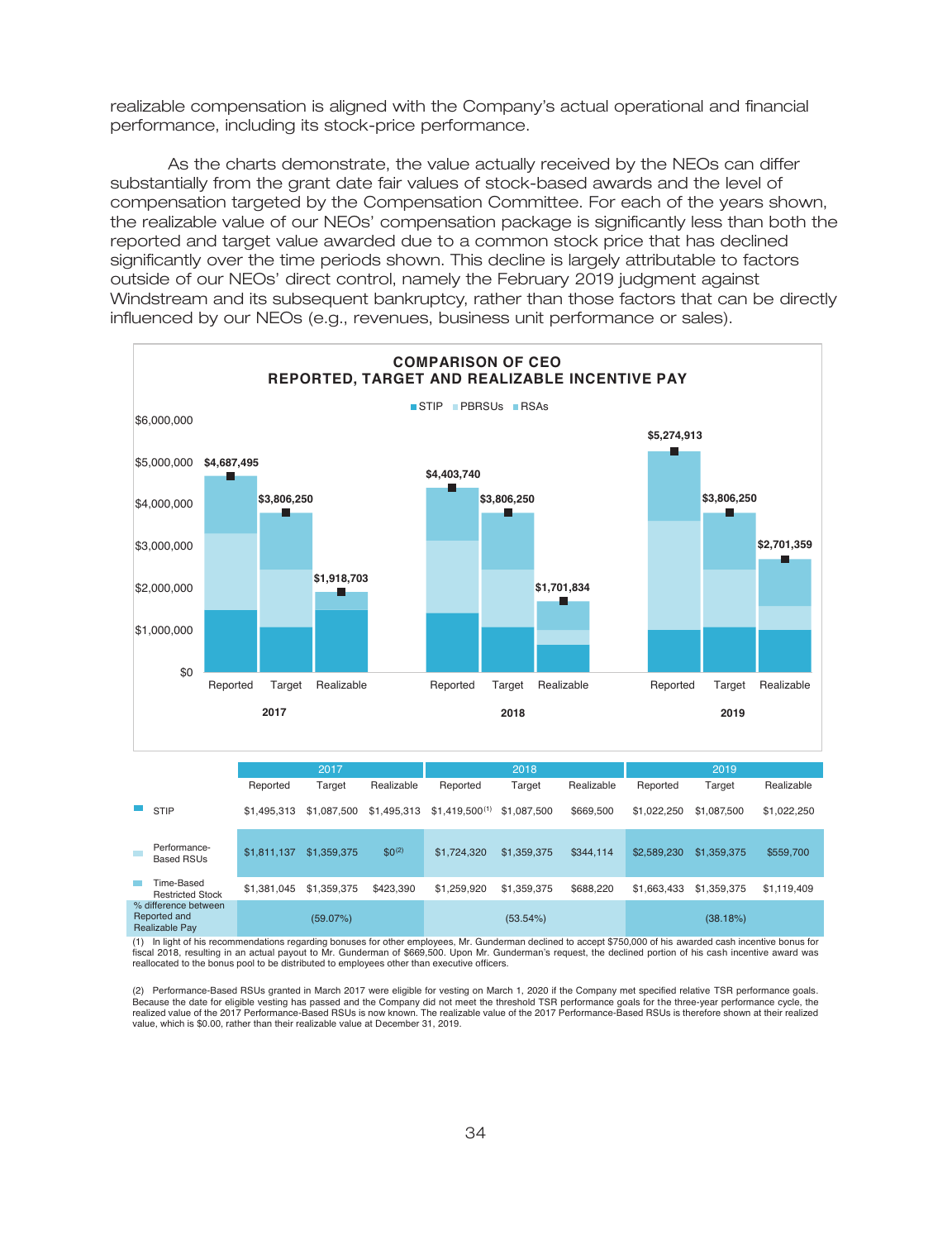

(1) Performance-Based RSUs granted in March 2017 were eligible for vesting on March 1, 2020 if the Company met specified relative TSR performance goals.<br>Because the date for eligible vesting has passed and the Company did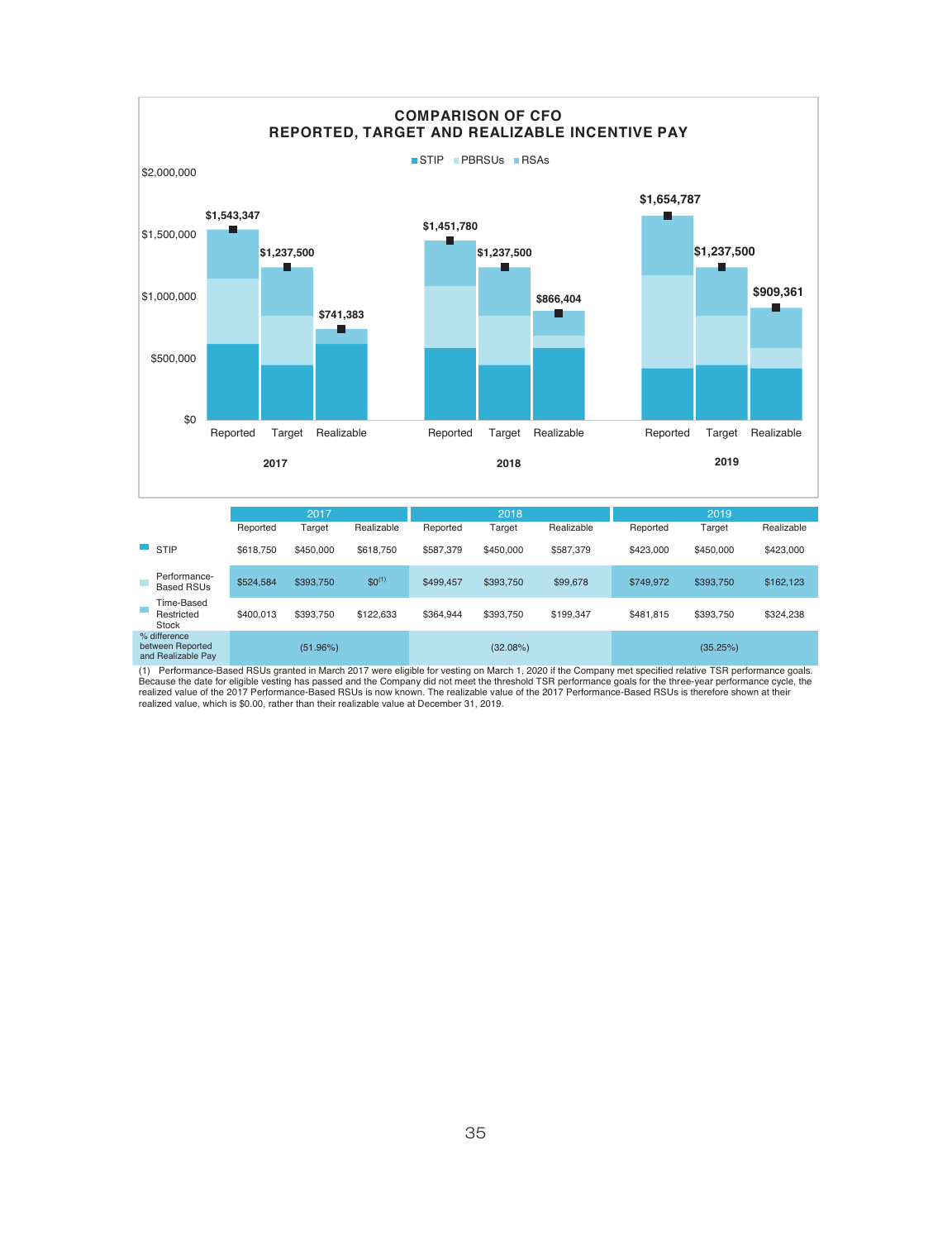

(1) Performance-Based RSUs granted in March 2017 were eligible for vesting on March 1, 2020 if the Company met specified relative TSR performance goals. Because the date for eligible vesting has passed and the Company did not meet the threshold TSR performance goals for the three-year performance cycle, the realized value of the 2017 Performance-Based RSUs is now known. The realizable value of the 2017 Performance-Based RSUs is therefore shown at their realized value, which is \$0.00, rather than their realizable value at December 31, 2019.

#### Stock Ownership Guidelines

We believe that share ownership by our directors and senior officers helps to align their interests with our stockholders' interests. We have adopted minimum stock ownership guidelines applicable to our directors and executive officers. Directors who are not executive officers are expected to maintain beneficial ownership of shares of our common stock valued at \$500,000. Our executive officers are expected to maintain beneficial ownership of shares of our common stock with a value equal to the following:

| <b>Officer</b>                                  | <b>Ownership Level</b> |
|-------------------------------------------------|------------------------|
| Chief Executive Officer  five times base salary |                        |
|                                                 |                        |

Directors and executive officers have a transition period of five and four years, respectively, from their initial election (or from the first annual meeting of stockholders following their election) to meet the applicable ownership guidelines and, thereafter, one year (measured from the date of each annual meeting) to meet any increased ownership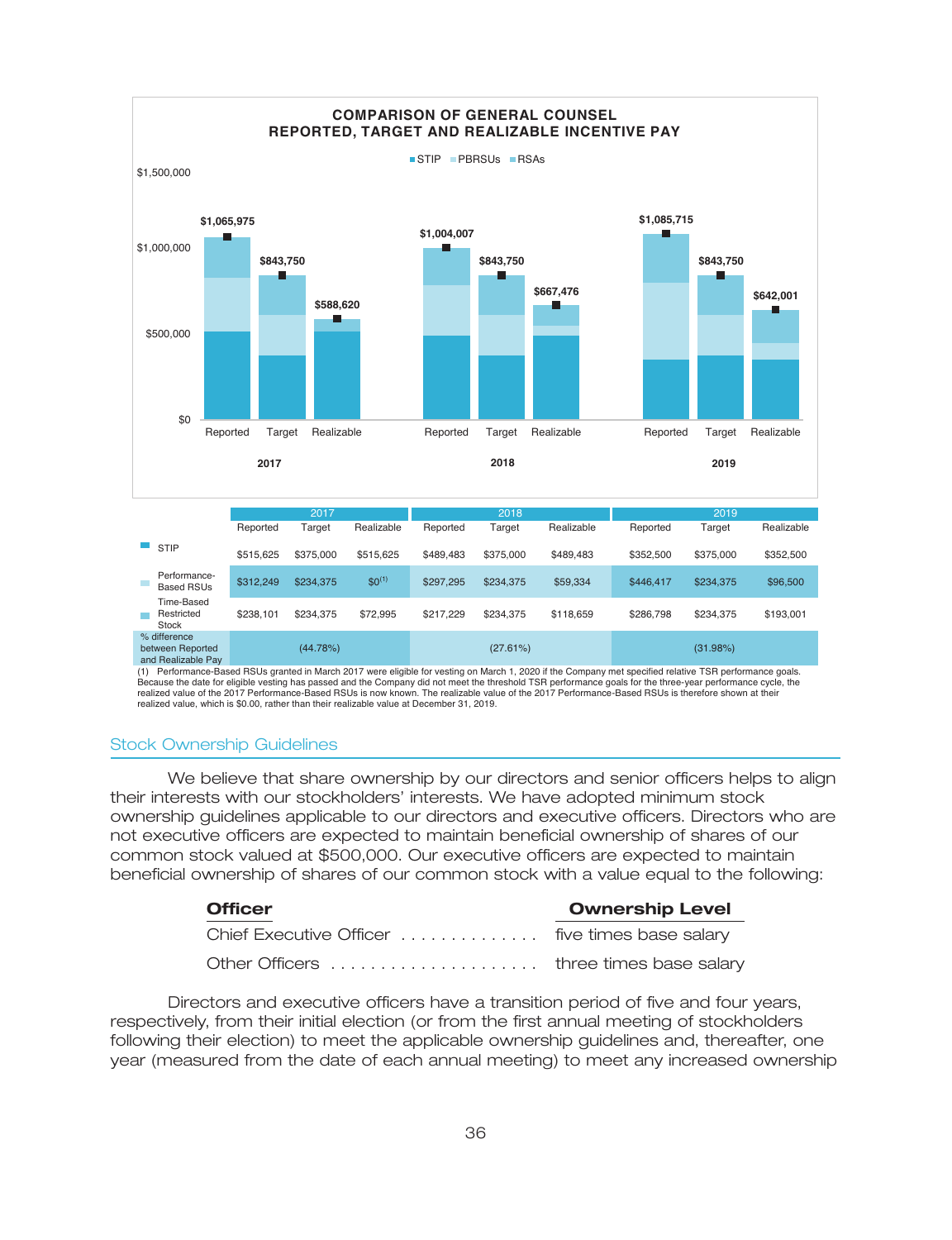requirements resulting from changes in stock price, annual retainer, annual base salary, or applicable ownership levels occurring since the initial deadline. During the transition period and until the director or officer satisfies the specified ownership levels, the guidelines require that each officer and director retain 100% of the shares received, net of tax payment obligations, upon the vesting of any stock or equity awards granted to such director or officer. For the purposes of the guidelines, (i) shares of common stock owned by a stockholder of the Company having contractual director nomination rights will be included in the calculation of shares beneficially owned by any director that is designated for election by such stockholder and (ii) stock options and unvested shares or units of restricted stock are not considered to be owned.

The table below sets forth the applicable ownership guideline amount for each of our directors standing for election at the Annual Meeting and executive officers and the number of shares of common stock that each such officer or director is deemed to own under the guidelines as of March 13, 2020.

| <b>Name</b>                | <b>Guideline</b> | <b>Share Amount Shares Owned</b> |
|----------------------------|------------------|----------------------------------|
|                            | 20.947           | 27,355                           |
| Scott G. Bruce             | 20,687           | 55,237                           |
| Francis X. ("Skip") Frantz | 20,947           | 169,947                          |
| Kenneth A. Gunderman       | 146,628          | 258,470                          |
|                            | 43,988           | 43,172                           |
| Carmen Perez-Carlton       |                  |                                  |
| David L. Solomon           | 20,947           | 28,207                           |
| Mark A. Wallace            | 53,414           | 50.004                           |

The applicable ownership guideline amount reflected in the table above for Ms. Banner and Messrs. Frantz, Gunderman, Heard, Solomon and Wallace are calculated in accordance with the stock ownership guidelines based upon the closing price on the date of the 2016 annual meeting of stockholders, \$23.87. Messrs. Heard and Wallace have until the Annual Meeting to meet the applicable ownership guidelines and are currently anticipated to meet the guidelines on or before the date of the meeting. The applicable ownership guideline amount reflected in the table above for Mr. Bruce is calculated in accordance with the stock ownership guidelines based upon the closing price on the date of the 2017 annual meeting of stockholders, \$24.17. Mr. Bruce will have until the 2022 annual meeting of stockholders to meet the applicable ownership guidelines.

Pursuant to the stock ownership guidelines, the applicable ownership guidelines for a newly appointed director or executive officer is determined at the first stockholder meeting following his or her appointment. Accordingly, the applicable ownership guidelines for Ms. Perez-Carlton will be decided at the Annual Meeting, and Ms. Perez-Carlton will have until the 2025 annual meeting of stockholders to meet the applicable ownership guidelines.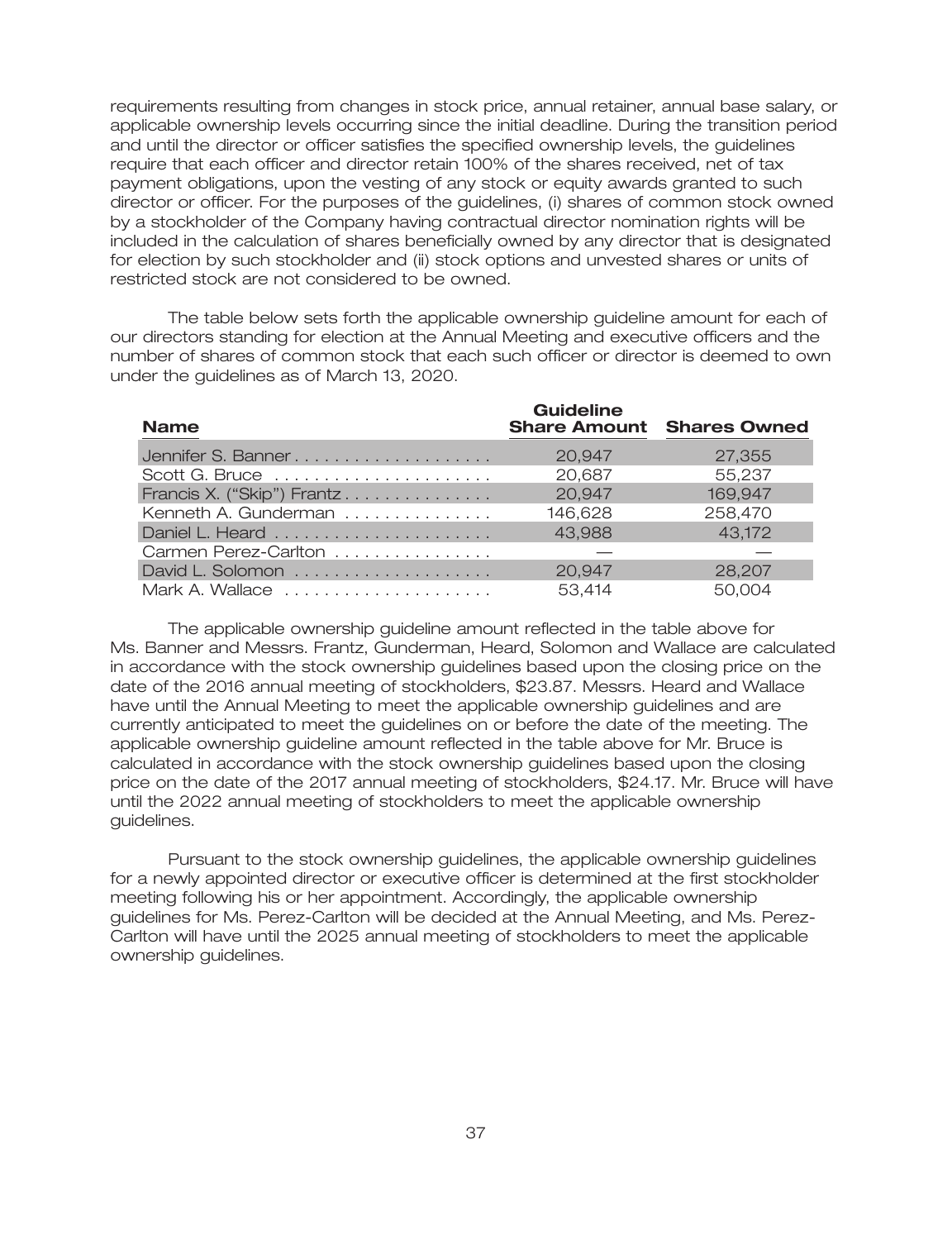## **Compensation Committee Report on Executive Compensation**

The Compensation Committee has reviewed the disclosures under the caption ''Compensation Discussion & Analysis'' contained in this Proxy Statement for the 2020 Annual Meeting of Stockholders and has discussed such disclosures with the management of Uniti. Based on such review and discussion, the Compensation Committee recommended to the Uniti Board of Directors that the ''Compensation Discussion & Analysis'' be included in Uniti's Annual Report on Form 10-K for the fiscal year ended December 31, 2019 and Proxy Statement on Schedule 14A for the 2020 Annual Meeting of Stockholders for filing with the SEC.

The undersigned members of the Compensation Committee have submitted this Report to the Board of Directors.

### **COMPENSATION COMMITTEE:**

David L. Solomon, *Chair* Scott G. Bruce Francis X. ("Skip") Frantz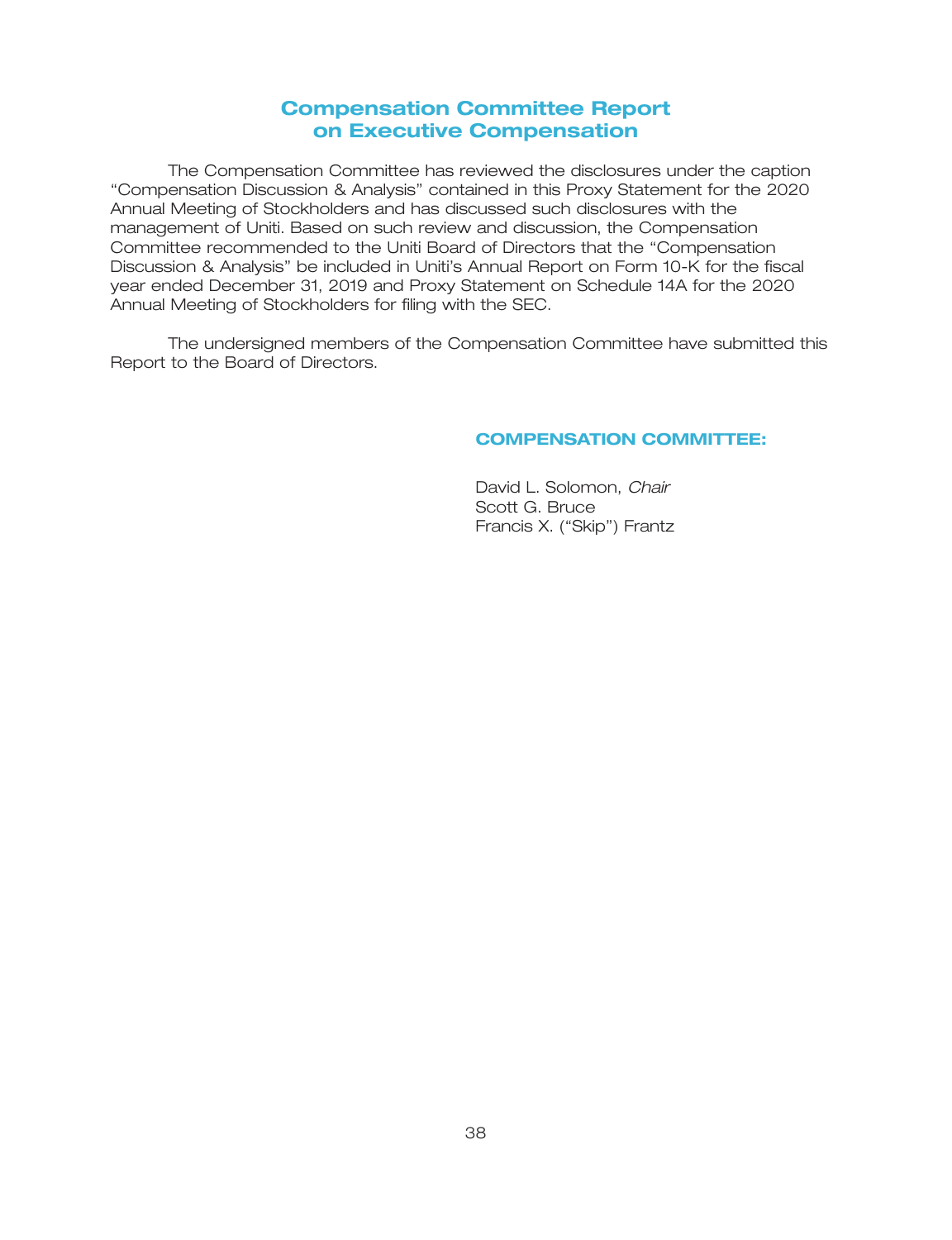#### **Summary Compensation Table**

The following table shows the compensation awarded to, earned by or paid to Uniti's NEOs in fiscal year 2019.

| Name and Principal<br>Position             | Year | Salarv<br>$($ \$) | <b>Bonus</b><br>$($ \$)  | <b>Stock</b><br><b>Awards</b><br>$($ \$ $)(1)$ | Option<br>$($ \$)               | Non-Eauity<br>Incentive<br>Plan<br><b>Awards Compensation</b><br>$($ \$)(2) | Change in<br>Pension<br>Value and<br>Nonqualified<br><b>Deferred</b><br>Compensation<br>Earnings<br>$($ \$) | <b>All Other</b><br>Compensation<br>$($ \$) $($ 3) | Total<br>$($ \$) |
|--------------------------------------------|------|-------------------|--------------------------|------------------------------------------------|---------------------------------|-----------------------------------------------------------------------------|-------------------------------------------------------------------------------------------------------------|----------------------------------------------------|------------------|
| Kenneth A. Gunderman.                      |      | 2019 \$725,000    |                          | 4,252,663                                      |                                 | 1,022,250                                                                   |                                                                                                             | 17,366                                             | 6,017,279        |
| President and CEO                          | 2018 | 725,000           | $\overline{\phantom{m}}$ | 2.984.240                                      | $\overline{\phantom{m}}$        | 1.419.500                                                                   |                                                                                                             | 16.858                                             | 5,145,598        |
|                                            | 2017 | 721.635           | $\overline{\phantom{m}}$ | 3.192.182                                      | $\overbrace{\phantom{1232211}}$ | 1,495,313                                                                   |                                                                                                             | 16.172                                             | 5,425,302        |
| Mark A. Wallace                            | 2019 | \$450,000         | $\qquad \qquad -$        | 1.231.787                                      | $\overline{\phantom{0}}$        | 423,000                                                                     |                                                                                                             | 22,490                                             | 2.127.277        |
| Executive Vice                             | 2018 | 450,000           | $\overline{\phantom{0}}$ | 864,401                                        |                                 | 587.483                                                                     |                                                                                                             | 22.282                                             | 1.924.166        |
| President-CFO And<br>Treasurer             | 2017 | 446.635           | $\overline{\phantom{0}}$ | 924.597                                        |                                 | 618.750                                                                     |                                                                                                             | 22,426                                             | 2.012.408        |
| Daniel L. Heard                            | 2019 | \$375,000         | $\hspace{0.05cm}$        | 733.215                                        | $\overbrace{\phantom{12332}}$   | 352,500                                                                     |                                                                                                             | 16.508                                             | 1,477,223        |
| <b>Executive Vice</b>                      | 2018 | 375,000           | $\overline{\phantom{m}}$ | 514.524                                        | $\overline{\phantom{m}}$        | 489.483                                                                     |                                                                                                             | 15.926                                             | 1,394,933        |
| President-General<br>Counsel and Secretary | 2017 | 369.711           |                          | 550,350                                        |                                 | 515,625                                                                     |                                                                                                             | 15,555                                             | 1,451,241        |

(1) The amounts included in this column reflect the aggregate grant date fair value calculated in accordance with FASB ASC Topic 718 for restricted stock and performance-based restricted stock unit awards granted during 2019. The fair values in this column reflect the expected future cash flows of dividends and therefore dividends on unvested shares are not separately disclosed. The assumptions used in the calculation of the amounts shown are included in Note 10 to our audited consolidated financial statements, which are included in our Annual Report on Form 10-K for the fiscal year ended December 31, 2019. Additional information regarding the Long-Term Incentive Plan is discussed in further detail in the Compensation Discussion & Analysis under the heading ''Elements of 2019 Compensation—Equity-Based Compensation.''

The grant date fair values of performance-based restricted stock units (or PSUs) are based upon the probable levels of achievement of the performance goals related to those awards. The resulting number of PSUs that vest, if any, depends on whether we achieve the specified level of performance with respect to the performance measures tied to these awards. The grant date fair values of PSUs are reported in the table above at target payout, representing the probable outcome of performance conditions as calculated at the time of grant, which is less than the maximum possible payout. The table below shows the grant date fair values of the PSUs granted to each NEO during fiscal year 2019 at the probable payout and the maximum payout that would result if the highest levels of performance goals are achieved.

| <b>Name</b>          | <b>Grant Date Fair Value of PSUs</b><br>(Probable Payout)<br>(\$) | <b>Grant Date Value of PSUs</b><br>(Maximum Payout)<br>(S) |  |  |
|----------------------|-------------------------------------------------------------------|------------------------------------------------------------|--|--|
| Kenneth A. Gunderman | 2.589.230                                                         | 3.326.842                                                  |  |  |
| Mark A. Wallace      | 749.972                                                           | 963.629                                                    |  |  |
| Daniel L. Heard      | 446.417                                                           | 573.595                                                    |  |  |

(2) The amounts in this column reflect the cash incentive awards earned for 2019 pursuant to the Short-Term Incentive Plan. Additional information regarding the Short-Term Incentive Plan is discussed in further detail in the Compensation Discussion & Analysis under the heading ''Elements of 2019 Compensation— Short-Term Incentives.''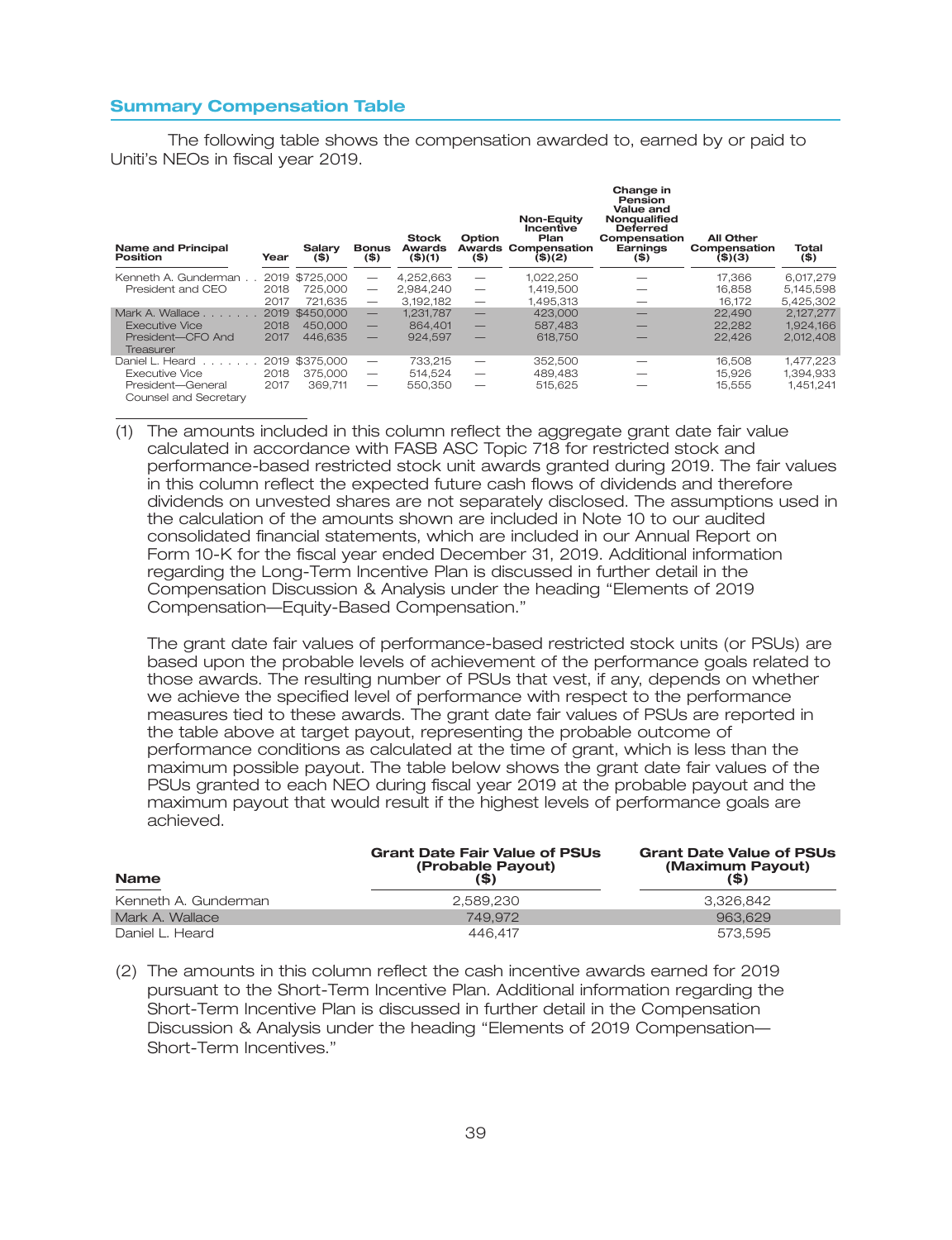(3) The amounts reflected in this column represent the sum of all other compensation received by the NEOs and are comprised of (i) company matching contributions under Uniti's 401(k) plan for Messrs. Gunderman, Wallace and Heard of \$15,356, \$18,000 and \$14,723, respectively, (ii) imputed income for value over \$50,000 of life insurance coverage provided by Uniti, and (iii) cell phone allowances.

Pay Ratio Disclosure. In 2017, the SEC adopted rules (as required by the Dodd-Frank Act) requiring disclosure of the (i) the annual total compensation of our median employee (excluding our CEO), (ii) the annual total compensation of our CEO, and (iii) the ratio of the annual total compensation of our median employee to the annual total compensation of our CEO. In 2019, the total compensation of our CEO was \$6,027,029, and the total compensation of our median employee was \$78,767. The total compensation of our CEO was approximately 76.5 times that of the median employee. For purposes of calculating the pay ratio disclosure, our CEO's annual total compensation was determined to be \$6,027,029, which represents the sum of Mr. Gunderman's annual total compensation as reflected in the Summary Compensation Table plus the employer portion of his health insurance premiums of \$9,750.

In identifying our median employee for the purposes of calculating the pay ratio disclosed in our proxy statement for the 2019 annual meeting of stockholders, we omitted 73 employees that joined Uniti as a result of acquisitions in 2018 from our total employee population. This year we have included the previously omitted employees who remained employed as of the identification date in our total employee population and, as a result, have chosen to identify a new median employee for purposes of calculating and disclosing our pay ratio. We identified the new median employee using actual W-2 compensation of all employees who were employed as of December 31, 2019, including full-time, part-time, seasonal and temporary employees (other than our CEO). Our total number of employees as of December 31, 2019 was 904. After identifying the median employee, we calculated the annual total compensation for the median employee using the same methodology we used for calculating our CEO's annual total compensation for purposes of calculating the pay ratio disclosure as discussed above.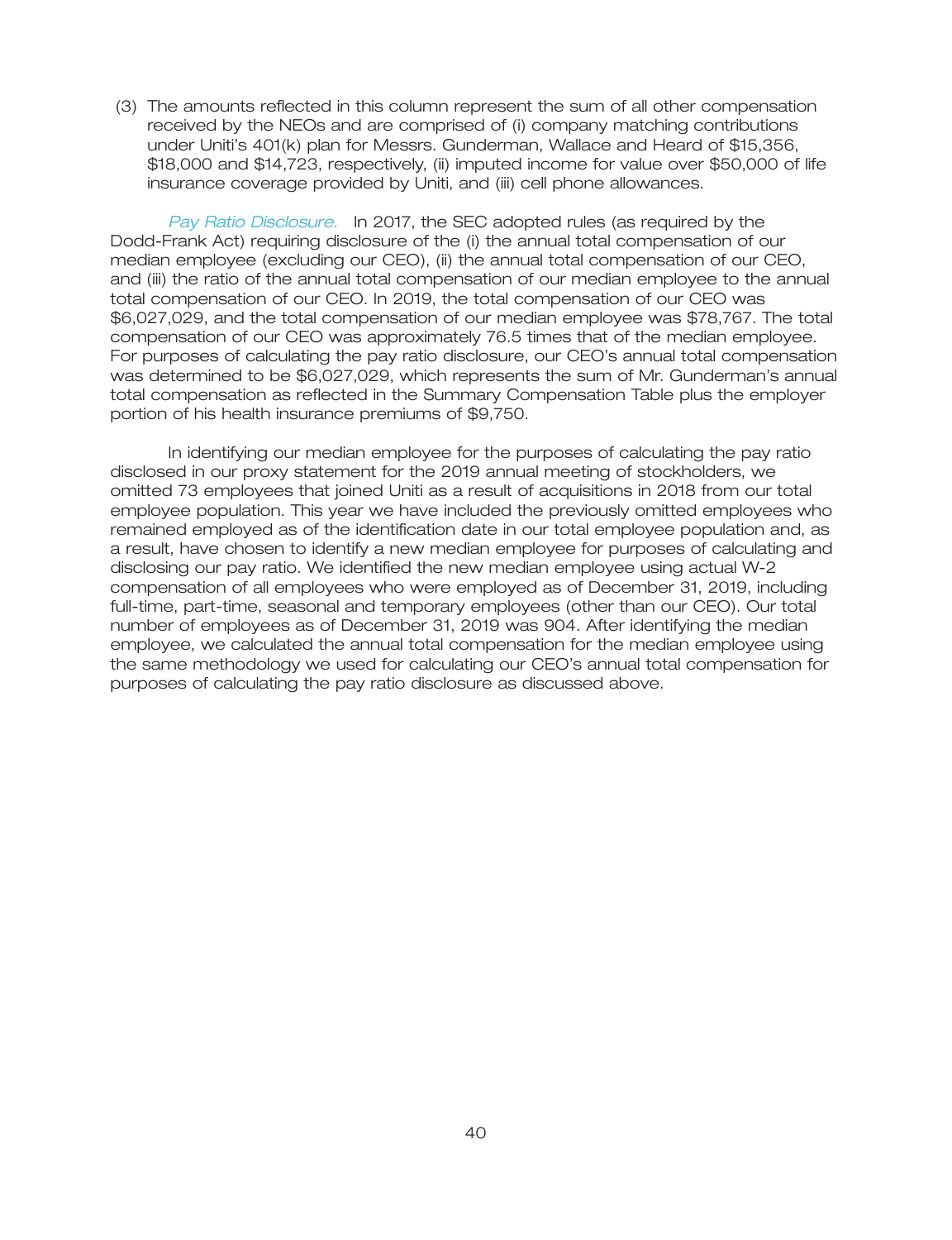### **Grants of Plan-Based Awards**

The following table shows information regarding grants of plan-based awards, including equity and non-equity incentive plans, made by Uniti during 2019 to the individuals named below.

|                         |                            | Non-Equity Incentive Plan Awards (\$)(1) | <b>Estimated Future Payouts Under</b> |                           |                               | <b>Estimated Future Payouts Under</b> | Equity Incentive Plan Awards (#)(2) | All<br>Other<br><b>Stock</b><br>Awards:<br><b>Number</b><br>оf<br><b>Shares</b><br>оf<br>Stock or | Grant<br>Date<br>Fair<br>Value of<br><b>Stock and</b> |
|-------------------------|----------------------------|------------------------------------------|---------------------------------------|---------------------------|-------------------------------|---------------------------------------|-------------------------------------|---------------------------------------------------------------------------------------------------|-------------------------------------------------------|
| <b>Name</b>             | Grant<br>Date              | <b>Threshold</b><br>$($ \$)              | Target<br>$($ \$)                     | <b>Maximum</b><br>$($ \$) | <b>Threshold</b><br>$($ # $)$ | Target<br>$($ # $)$                   | <b>Maximum</b><br>(  # )            | <b>Units</b><br>$(\#)(3)$                                                                         | Option<br>Awards(4)                                   |
| Kenneth A.<br>Gunderman | 5/7/19<br>4/4/19<br>4/4/19 | 543.750                                  | 1.087.500                             | 2,446,875                 | 68,173                        | 136,347                               | 272,692                             | 136,347                                                                                           | \$1,663,433<br>\$2,589,230                            |
| Mark A.<br>Wallace      | 5/7/19<br>4/4/19<br>4/4/19 | 225,000                                  | 450,000                               | 1,012,500                 | 19,747                        | 39,493                                | 78,986                              | 39,494                                                                                            | $\mathfrak{B}$<br>481,815<br>749,972<br>$\mathcal{S}$ |
| Daniel L.<br>Heard      | 5/7/19<br>4/4/19<br>4/4/19 | 187,500                                  | 375,000                               | 843,750                   | 11,754                        | 23,508                                | 47,016                              | 23,508                                                                                            | 286,798<br>\$<br>446,417<br>\$                        |

- (1) The amounts reported in these columns represent potential performance-based cash bonuses that each NEO could have earned based upon the Company's achievement of certain quantitative performance criteria set forth in the Short-Term Incentive Plan. The amounts reporting in the maximum column include the maximum potential payout of both the performance-based cash bonus opportunities and the special bonus opportunity under the Short-Term Incentive Plan, though no payouts were made under the special bonus opportunity, which will be paid out, if at all, upon Windstream's emergence from bankruptcy. For further discussion regarding these quantitative metrics, see the information regarding the Short-Term Incentive Plan under the heading ''Elements of 2019 Compensation—Short-Term Incentives.'' Based on the Company's 2019 performance, the Compensation Committee awarded performance-based cash bonus payouts under the Short-Term Incentive Plan to Messrs. Gunderman, Wallace and Heard at 94% of their target cash payout levels, respectively, which amounts are included in the ''Non-Equity Incentive Plan Compensation'' of the Summary Compensation Table above.
- (2) The amounts reported in these columns represent potential share payouts with respect to PSU awards that were made in connection with the 2019 annual equity grant program under the Long-Term Incentive Plan. PSU awards will vest, if at all, at the end of the three-year performance period based on the Company's achievement of metrics related to relative TSR over a three-year period ending April 4, 2022. Threshold, target or maximum performance will result in the NEOs earning 50%, 100% or 200% of the target number of the PSUs, respectively.
- (3) The amounts reported in this column represent time-based restricted stock awards under the Long-Term Incentive Plan made in connection with the 2019 annual equity grant program. The reported restricted stock grants will vest in three equal installments on April 4 of each year, beginning on April 4, 2020, subject to continued employment at each vesting date.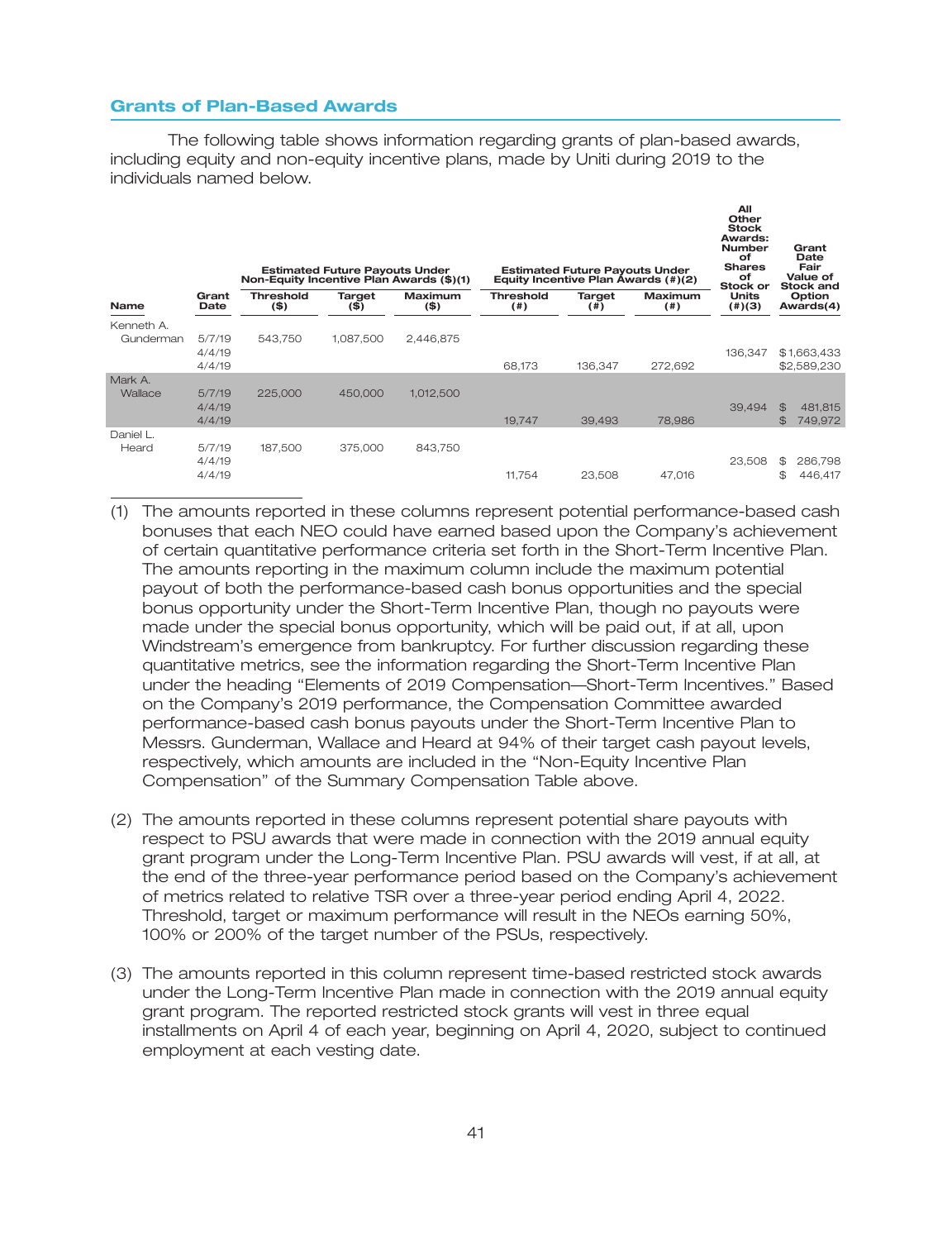(4) The amounts reported in this column reflect the aggregate grant date fair value calculated in accordance with FASB ASC Topic 718 for restricted stock and performance-based restricted stock unit awards granted during 2019 pursuant to the Long-Term Incentive Plan. The fair values in this column reflect the expected future cash flows of dividends and therefore dividends on unvested shares are not separately disclosed. The assumptions used in the calculation of the amounts shown are included in Note 12 to our audited consolidated financial statements, which are included in our Annual Report on Form 10-K for the fiscal year ended December 31, 2019. Additional information regarding the Long-Term Incentive Plan is discussed in further detail in the Compensation Discussion & Analysis under the heading ''Elements of 2019 Compensation—Equity-Based Compensation.''

### **Outstanding Equity Awards at Fiscal Year-End**

The following table shows information regarding outstanding awards held by the individuals named below as of December 31, 2019. All awards represent grants of restricted stock or units pursuant to the Long-Term Incentive Plan.

|                      | <b>Stock Awards(1)</b>                                                                                                                                                                        |                         |                                                                                                                                                                    |                                                                                                                                                                                                        |  |  |  |  |
|----------------------|-----------------------------------------------------------------------------------------------------------------------------------------------------------------------------------------------|-------------------------|--------------------------------------------------------------------------------------------------------------------------------------------------------------------|--------------------------------------------------------------------------------------------------------------------------------------------------------------------------------------------------------|--|--|--|--|
| <b>Name</b>          | Market Value of<br>Number of Shares or<br><b>Shares or Units of</b><br><b>Stock That Have</b><br>Units of<br><b>Stock That Have Not</b><br><b>Not</b><br>Vested $(\#)(2)$<br>Vested $(\$)(3)$ |                         | <b>Equity Incentive</b><br><b>Plan Awards:</b><br>Number of<br>Unearned<br><b>Shares, Units or</b><br><b>Other Rights</b><br>That<br><b>Have Not</b><br>Vested (#) | <b>Equity</b><br>Incentive<br><b>Plan Awards:</b><br>Market or<br><b>Payout Value of</b><br>Unearned<br><b>Shares, Units</b><br>or<br><b>Other Rights</b><br>That<br><b>Have Not</b><br>Vested (\$)(3) |  |  |  |  |
| Kenneth A. Gunderman | 209,421                                                                                                                                                                                       | \$1,719,346             | 25,785(4)<br>41,914(5)<br>68,173(6)                                                                                                                                | \$<br>211,695<br>\$<br>344,114<br>\$<br>559,700                                                                                                                                                        |  |  |  |  |
| Mark A. Wallace      | 60.659                                                                                                                                                                                        | $\mathbb{S}$<br>498,010 | 7,469(4)<br>12,141(5)<br>19,747(6)                                                                                                                                 | $\mathfrak{P}$<br>61,320<br>$\mathfrak{P}$<br>99,678<br>$\bigoplus$<br>162,123                                                                                                                         |  |  |  |  |
| Daniel L. Heard      | 36,107                                                                                                                                                                                        | 296,438<br>\$G          | 4,446(4)<br>7,227(5)<br>11,754(6)                                                                                                                                  | \$<br>36,502<br>\$<br>59,334<br>\$<br>96,500                                                                                                                                                           |  |  |  |  |

(1) Uniti has not granted stock options and therefore no options were outstanding at December 31, 2019.

(2) The following table sets forth the vesting schedule of the shares reported in this column for each NEO (rounded to the nearest whole number), which shares are subject to time-based vesting only and do not require the achievement of any corporate or individual performance targets to vest:

|                     | <b>Named Executive Officer</b> |                        |                 |  |  |  |  |
|---------------------|--------------------------------|------------------------|-----------------|--|--|--|--|
| <b>Vesting Date</b> | Kenneth A. Gunderman           | <b>Mark A. Wallace</b> | Daniel L. Heard |  |  |  |  |
| 2/6/2020            | 27.942                         | 8.094                  | 4.818           |  |  |  |  |
| 2/13/2020           | 17.190                         | 4.979                  | 2.963           |  |  |  |  |
| 4/4/2020            | 45.449                         | 13.165                 | 7.836           |  |  |  |  |
| 2/6/2021            | 27.942                         | 8.093                  | 4.817           |  |  |  |  |
| 4/4/2021            | 45.449                         | 13.164                 | 7.836           |  |  |  |  |
| 4/4/2022            | 45.449                         | 13.164                 | 7.836           |  |  |  |  |

(3) This value was determined by multiplying the number of unvested shares or units by the closing price of our common stock as reported on NASDAQ on December 31, 2019, which was \$8.21.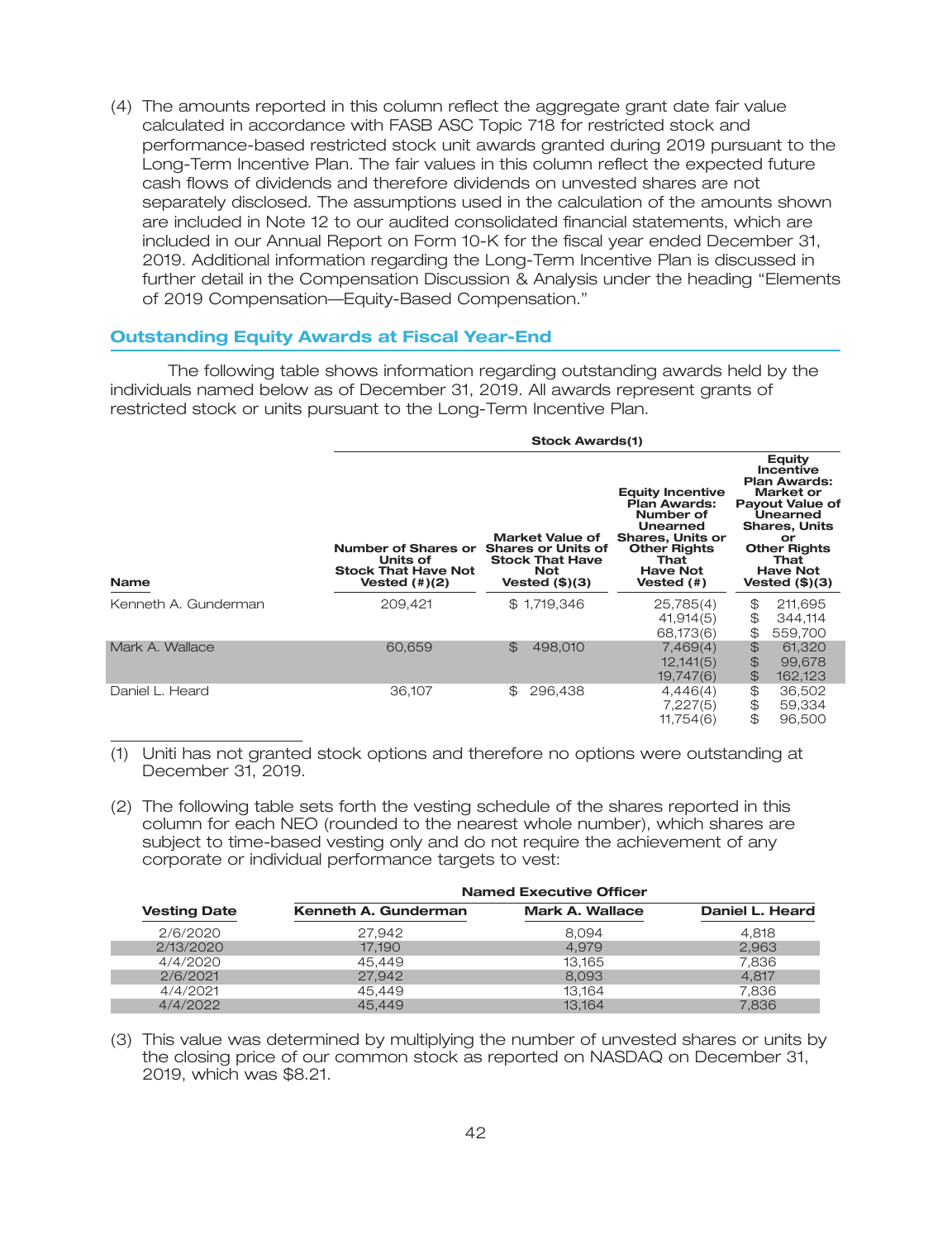- (4) These amounts represent outstanding and unvested awards of PSUs (at threshold) granted in 2017 scheduled to vest, if at all, based on the Company's achievement of metrics related to relative TSR over a three-year period ending March 1, 2020. In measuring our relative TSR, 50% is weighted to our performance against our 2017 peer group, and 50% is weighted to our performance against our 2017 telecom peer group, in each case measured by percentile ranking. As a result of actual performance, none of the shares reported vested.
- (5) These amounts represent outstanding and unvested awards of PSUs (at threshold) granted in 2018 scheduled to vest, if at all, based on the Company's achievement of metrics related to relative TSR over a three-year period ending February 6, 2021. In measuring our relative TSR, 50% is weighted to our performance against the Peer Group, and 50% is weighted to our performance against the Telecom Peer Group, in each case measured by percentile ranking, as further discussed in the Compensation Discussion & Analysis under the heading ''Elements of 2018 Compensation—Equity-Based Compensation.''
- (6) These amounts represent outstanding and unvested awards of PSUs (at threshold) granted in 2019 scheduled to vest, if at all, based on the Company's achievement of metrics related to relative TSR over a three-year period ending April 4, 2020. In measuring our relative TSR, 50% is weighted to our performance against the Peer Group, and 50% is weighted to our performance against the Telecom Peer Group, in each case measured by percentile ranking, as further discussed in the Compensation Discussion & Analysis under the heading ''Elements of 2019 Compensation—Equity-Based Compensation.''

### **Options Exercises and Stock Vested**

The following table sets forth certain information regarding the vesting of equity awards held by the individuals named below during 2019.

|                      | 9100n Amarque                                                             |               |                                                       |  |  |
|----------------------|---------------------------------------------------------------------------|---------------|-------------------------------------------------------|--|--|
| <b>Name</b>          | Number of<br><b>Shares</b><br><b>Acquired</b><br><b>on</b><br>Vesting (#) |               | Value<br><b>Realized on</b><br><b>Vesting</b><br>(\$) |  |  |
| Kenneth A. Gunderman | 27,943(2)                                                                 | \$            | 551,036                                               |  |  |
|                      | 17,190(3)                                                                 | \$            | 341,393                                               |  |  |
|                      | 82,459(4)                                                                 | \$            | 806,449                                               |  |  |
| Mark A. Wallace      | 8,094(2)                                                                  | $\bigoplus$   | 159,614                                               |  |  |
|                      | 4.979(3)                                                                  | $\frac{1}{2}$ | 98,883                                                |  |  |
|                      | 16,682(4)                                                                 | \$            | 163,150                                               |  |  |
| Daniel L. Heard      | 4,818(2)                                                                  | \$            | 95.011                                                |  |  |
|                      | 2,964(3)                                                                  | \$            | 58,865                                                |  |  |
|                      | 10,990(4)                                                                 | \$            | 107,482                                               |  |  |

(1) Uniti does not currently grant stock options and therefore had no option exercises by any NEO in 2019.

**Stock Awards(1)**

- (2) Shares vested on February 6, 2019. The value realized upon vesting calculated by multiplying \$19.72, the closing price of our common stock on the vesting date, by the number of shares that vested.
- (3) Shares vested on February 13, 2019. The value realized upon vesting calculated by multiplying \$19.86, the closing price of our common stock on the vesting date, by the number of shares that vested.
- (4) Shares vested on March 1, 2019. The value realized upon vesting calculated by multiplying \$9.78, the closing price of our common stock on the vesting date, by the number of shares that vested.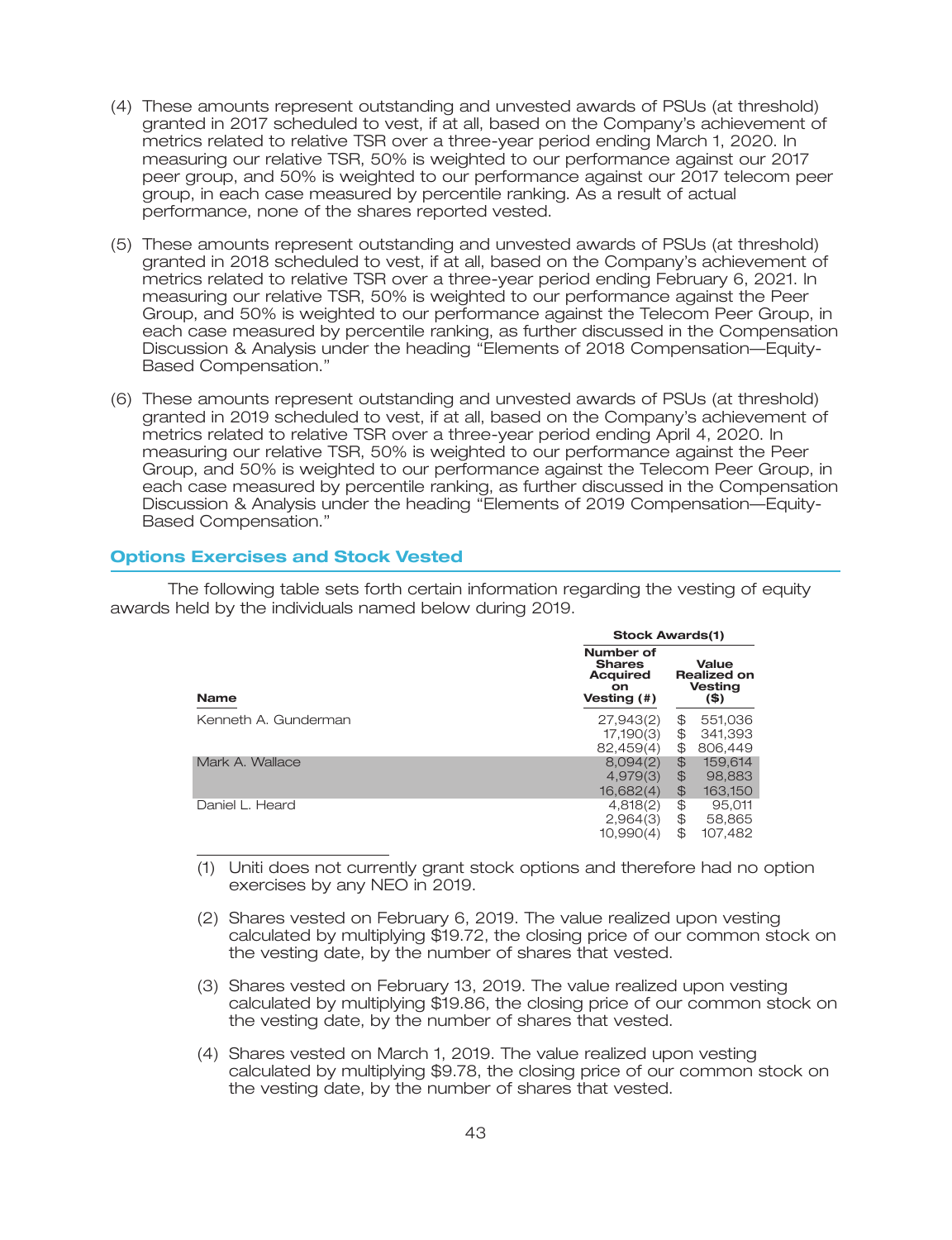### **Non-Qualified Deferred Compensation**

|                      | <b>Executive</b><br><b>Contributions in</b><br><b>Last Fiscal Year</b><br>(\$) (1) | Uniti<br><b>Contributions</b><br>in Last Fiscal<br>Year (\$) | Aggregate<br>Earnings in<br><b>Last Fiscal</b><br>Year $($)(2)$ | Aggregate<br>Withdrawals/<br>Distributions (\$) | Aggregate<br><b>Balance</b><br>at<br>Last<br><b>Fiscal</b><br>Year-End<br>(\$) |
|----------------------|------------------------------------------------------------------------------------|--------------------------------------------------------------|-----------------------------------------------------------------|-------------------------------------------------|--------------------------------------------------------------------------------|
| Kenneth A. Gunderman | 72.500                                                                             |                                                              | 6.896                                                           |                                                 | 316,725                                                                        |
| Mark A. Wallace      |                                                                                    |                                                              |                                                                 |                                                 |                                                                                |
| Daniel L. Heard      |                                                                                    |                                                              | 915                                                             |                                                 | 49.299                                                                         |

(1) Amounts included in this column are included in the ''Salary'' column of the Summary Compensation Table.

(2) There were no ''above-market earnings'' for 2019 and therefore none of these amounts were included in the Summary Compensation Table.

The Uniti Group Inc. Deferred Compensation Plan (the ''Plan'') permits eligible employees, including the Company's NEOs, to defer payment of up to 75% of their base salary and 90% of their annual bonuses and other cash compensation. Each participant's account is credited annually with interest at a rate equal to the lesser of (i) the Company's Weighted Average Cost of Debt (as defined in the Plan) or (ii) the then current yield on the United States 10-year Treasury Note. A participant's interest in Company contributions will vest 100% after three years of service, or, if earlier, upon the employee's death or disability, upon a Change in Control (as defined in the Plan) or upon the Plan's termination.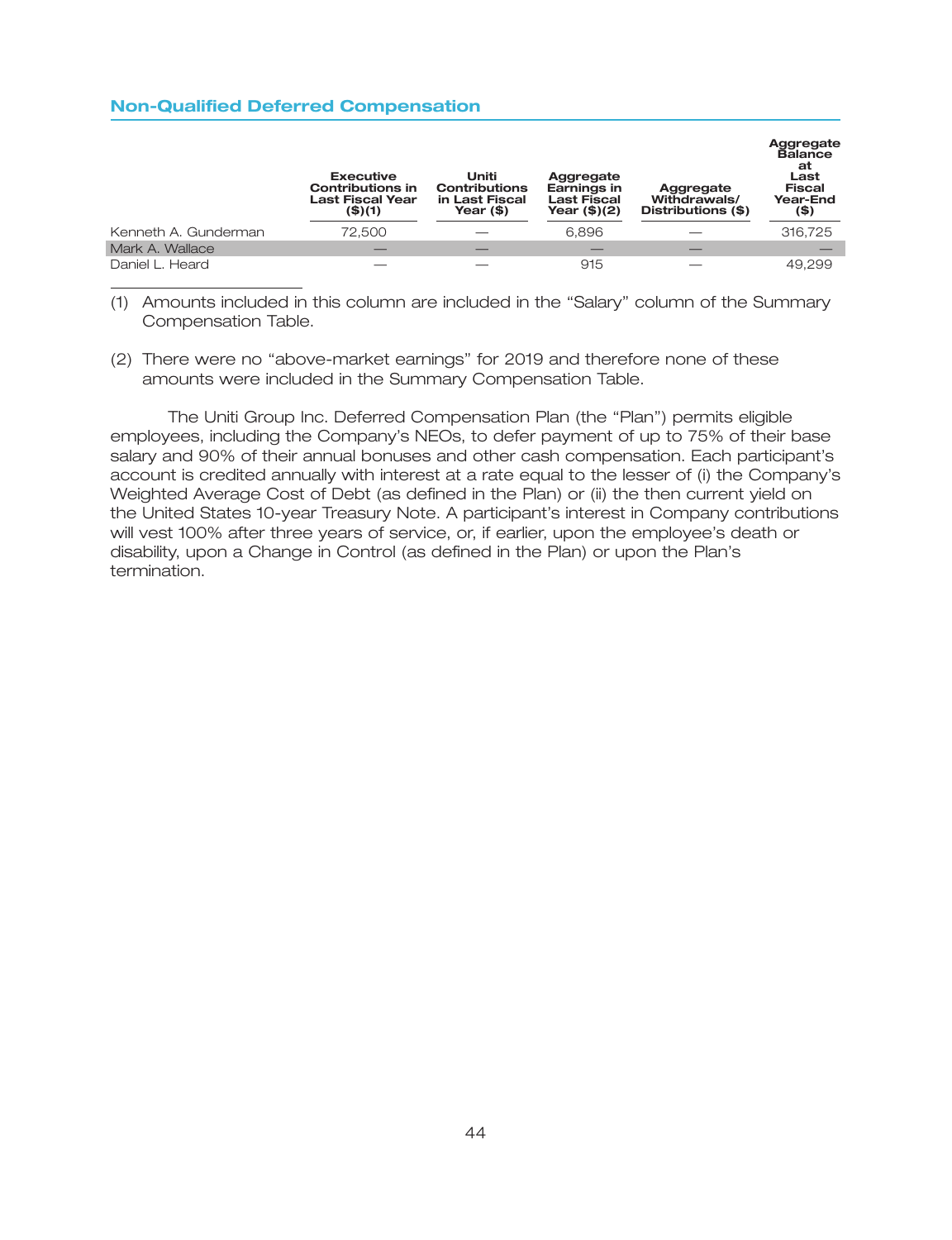#### **Agreements with Our Named Executive Officers**

#### *Employment Agreement with Kenneth A. Gunderman*

On December 14, 2018, we entered into an Employment Agreement with Mr. Gunderman (the ''Employment Agreement'') pursuant to which he will continue to serve as our President and Chief Executive Officer and as a member of our Board of Directors. The Employment Agreement replaced Mr. Gunderman's previous employment agreement, the initial term of which expired on December 31, 2018. The initial term of the Employment Agreement runs through December 31, 2021, unless earlier terminated, and it will automatically renew for successive one-year intervals after 2021 unless either party gives the other at least 90 days' notice. The Employment Agreement provides Mr. Gunderman a base salary of no less than \$725,000 per year (subject to periodic review and increase) and provides further that he will be eligible to participate in any annual cash incentive plans as may be then implemented with a target bonus equal to 150% of his then base salary. The target bonus may be increased to 200% of his then base salary at the discretion of the Compensation Committee.

The Employment Agreement provides that should Mr. Gunderman's employment be terminated for any reason, then we will pay to Mr. Gunderman his base salary and any accrued vacation pay through the date of termination and any amount payable under any incentive compensation plan with respect to the measuring period ending immediately prior to the measuring period during which the termination occurs, in each case to the extent not already paid. Additionally, the Employment Agreement provides that in the event:

- Mr. Gunderman is terminated due to death or disability, we will pay to Mr. Gunderman or his heirs an amount equal to one times his annual base salary;
- we terminate Mr. Gunderman without ''cause'' or he resigns for ''good reason'' (as both terms are defined in the Employment Agreement), then we will pay to Mr. Gunderman the following amounts: (i) a lump-sum severance benefit equal to two and a half times the sum of his annual base salary and the average of the annual bonus payments paid to Mr. Gunderman under an annual compensation plan during the three years preceding the year in which the termination occurs; and (ii) a lump-sum cash amount equivalent to the cost of two years' health and dental insurance continuation for him and his family; and
- we terminate Mr. Gunderman without cause or he resigns for good reason, in each case within one year of a "change in control" (as defined in the Employment Agreement), then we will pay to Mr. Gunderman, in a lump sum, the following amounts: (i) a pro-rata annual bonus for the year of termination at target; (ii) a severance benefit equal to two and a half times the sum of (x) the higher of his annual base salary in effect prior to the change in control or his annual base salary in effect prior to his termination and (y) the average of the annual bonus payments paid to Mr. Gunderman under an annual compensation plan during the three years preceding the year in which the termination occurs; and (iii) an amount equivalent to the cost of two years' health and dental insurance continuation for him and his family.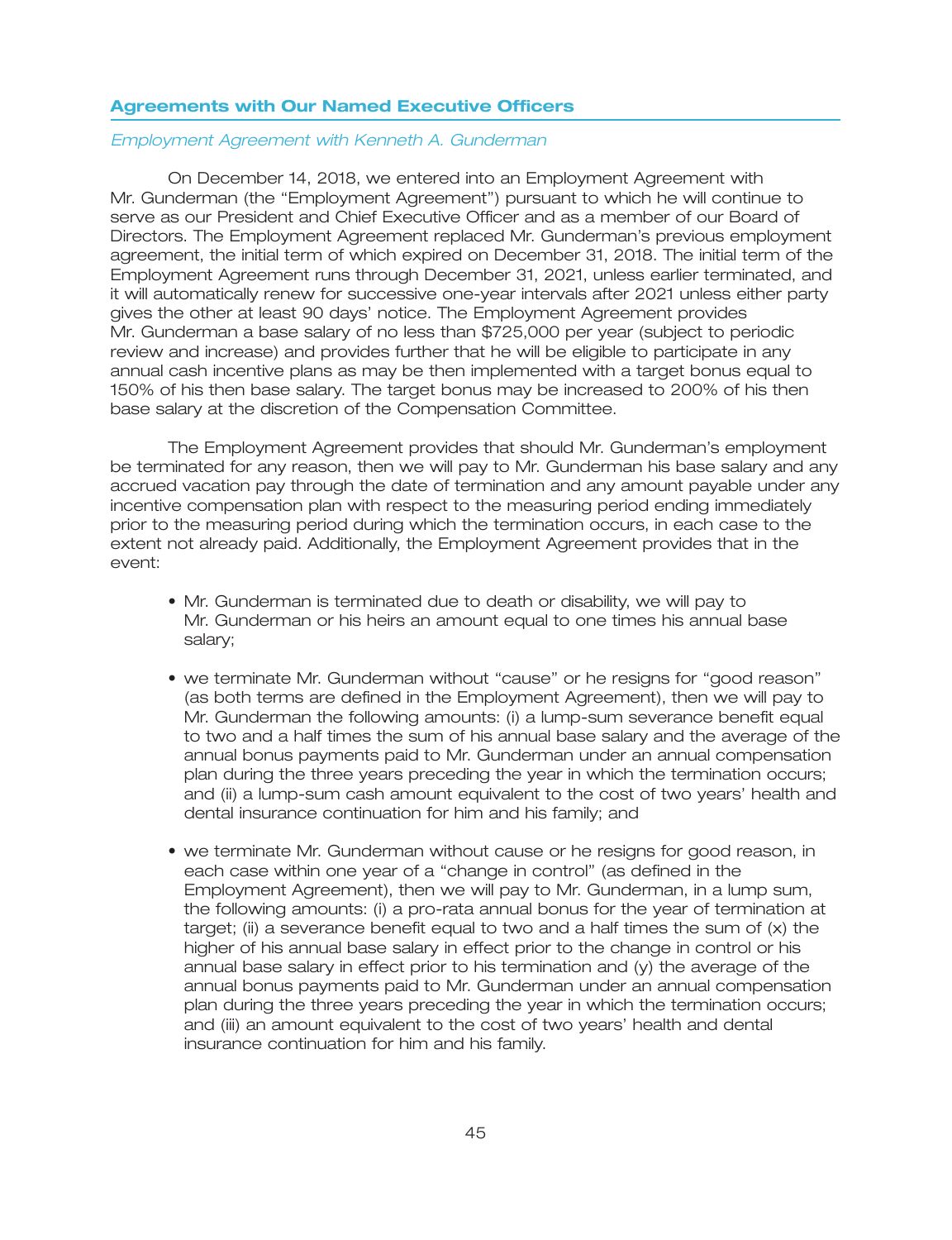No severance payable following a change in control is subject to gross-up for golden parachute excise taxes, and the severance payable to Mr. Gunderman will be reduced to the amount that is not subject to such taxes if doing so would result in a greater after-tax payment to him. In the event Mr. Gunderman is terminated without cause or resigns for good reason, including within one year of a change in control, the severance payable to Mr. Gunderman will be subject to his execution of a release of claims. The Employment Agreement also imposes one-year post termination non-competition/non-solicitation obligations in the event of Mr. Gunderman's termination for cause or following a change in control and two-year post termination non-competition/non-solicitation obligations in the event of all other termination scenarios contemplated by the Employment Agreement.

#### *Severance Agreements with Mark A. Wallace and Daniel L. Heard*

On September 10, 2018, we entered into new severance agreements with Messrs. Wallace and Heard (the ''Severance Agreements''), the terms of which continue until the earliest of (i) prior to a change in control, the date of termination determined in accordance with the Severance Agreements or December 31, 2020, or (ii) after a change in control, the Company's performance of its obligations under the Severance Agreements if a payment trigger has occurred or the expiration of the period for a payment trigger to occur if such expiration occurs after December 31, 2020.

Each Severance Agreement provides that should the executive officer's employment be terminated by the Company for ''cause'' or by him without ''good reason'' (as both terms are defined in the Severance Agreements), we must pay to the executive officer his base salary and any accrued vacation pay through the date of termination. Additionally, should the executive officer's employment be terminated due to his death or disability, we must pay to the executive officer or his estate the following: (i) his base salary and any accrued vacation pay through the date of termination; (ii) any incentive compensation earned by or awarded to the executive officer for a completed performance period preceding the date of termination, to the extent not already paid; and (iii) an amount equal to the executive officer's annual base salary in effect on the date of termination.

Each Severance Agreement also provides that should the executive officer's employment be terminated by the Company without cause or by the executive officer for good reason and such termination does not occur at the same time or within one year following a change in control of the Company, we must pay to the executive officer, in lieu of any other post-termination benefits, the following:

- his base salary and any accrued vacation pay through the date of termination;
- any incentive compensation that has been earned by or awarded to the executive officer for a completed performance period preceding the date of termination, to the extent not already paid;
- an amount equal to one and a half times the sum of (x) his then current annual base salary and (y) the average of the bonus payments paid to the executive officer during the three years (or shorter period, as applicable) preceding the year in which the date of termination occurs; and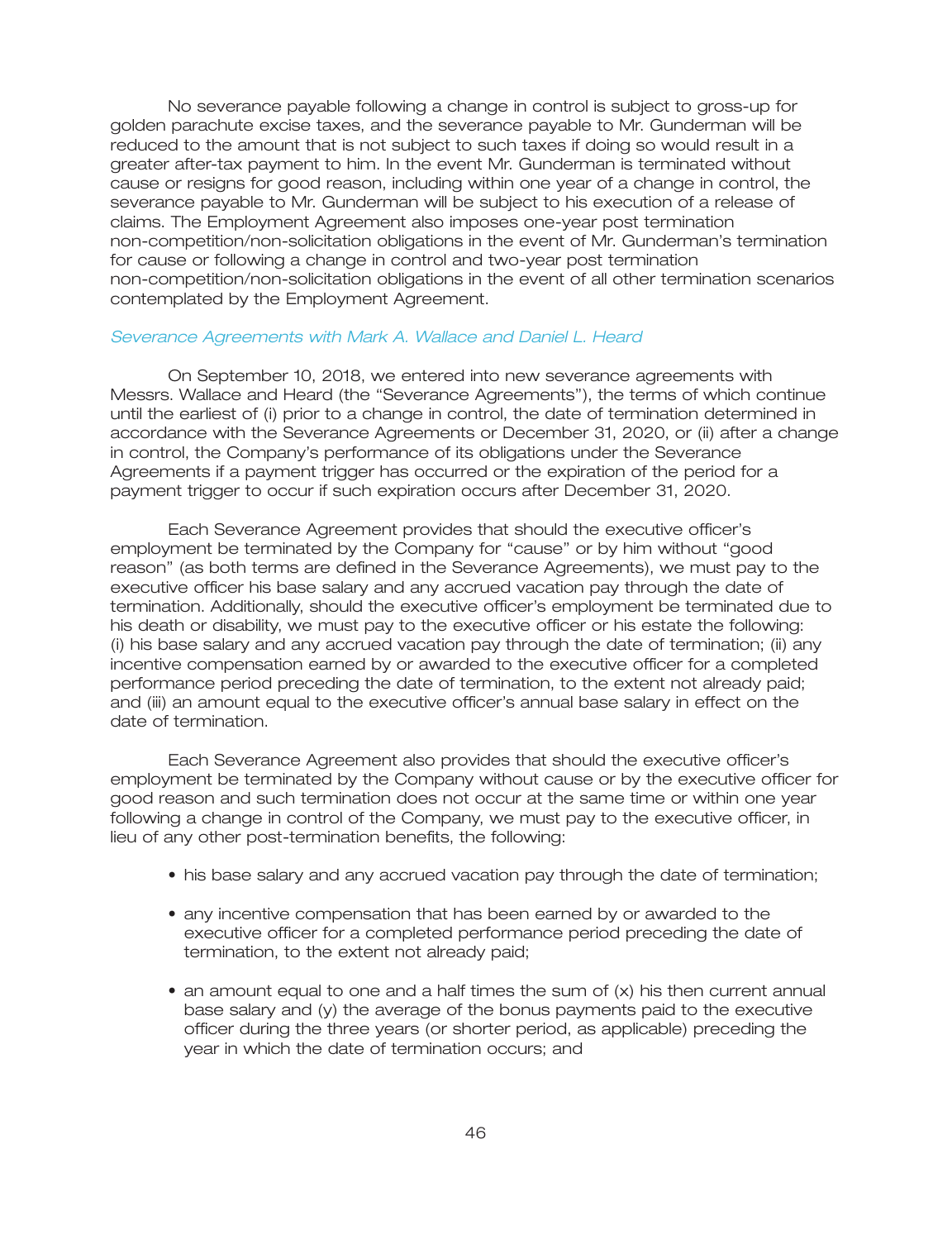• his health, vision and dental insurance benefits for twelve months.

Finally, should the executive officer's employment be terminated by the Company without cause or by the executive officer with good reason and such termination occurs at the same time as or within one year following a change in control of the Company, each Severance Agreement obligates the Company to pay or provide to the executive officer the following:

- his base salary and any accrued vacation pay through the date of termination;
- any incentive compensation that has been earned by or awarded to the executive officer for a completed performance period preceding the date of termination, to the extent not already paid;
- a pro-rated portion of the executive officer's then-current target incentive compensation, reduced by any amount paid for the fiscal year during which the date of termination occurs;
- an amount equal to two times the sum of (x) his annual base salary in effect immediately prior to the change in control or payment trigger, whichever is higher and (y) the average of the bonus payments paid to the executive officer during the three years (or shorter period, as applicable) preceding the year in which the date of termination occurs:
- the executive officer's health, vision and dental insurance benefits for twenty-four months; and
- certain outplacement services.

We will pay or provide the foregoing in the manner set forth in the Severance Agreements.

In the event that certain payments or benefits under the Severance Agreements would be subject to an excise tax under Section 4999 of the Internal Revenue Code, as amended, then such payments or benefits may be reduced in the manner set forth in the Severance Agreements.

We are only obligated to pay or provide, or continue to pay or provide, benefits for termination by the Company without cause or by the executive officer for good reason prior to a change in control or certain benefits following a change in control to the extent that the executive officer executes a waiver and release in the form set forth in the Severance Agreements and otherwise remains in compliance with certain covenants set forth therein. The Severance Agreements include one year post-termination non-disclosure, non-compete and non-interference covenants.

### **Potential Payments upon Termination or Change in Control**

As discussed in the section above titled ''Agreements with Our Named Executive Officers,'' we are required to pay or provide certain compensation and benefits to each of the NEOs in the event of certain terminations of employment or a change in control of the Company. In addition to such compensation and benefits, each NEO's outstanding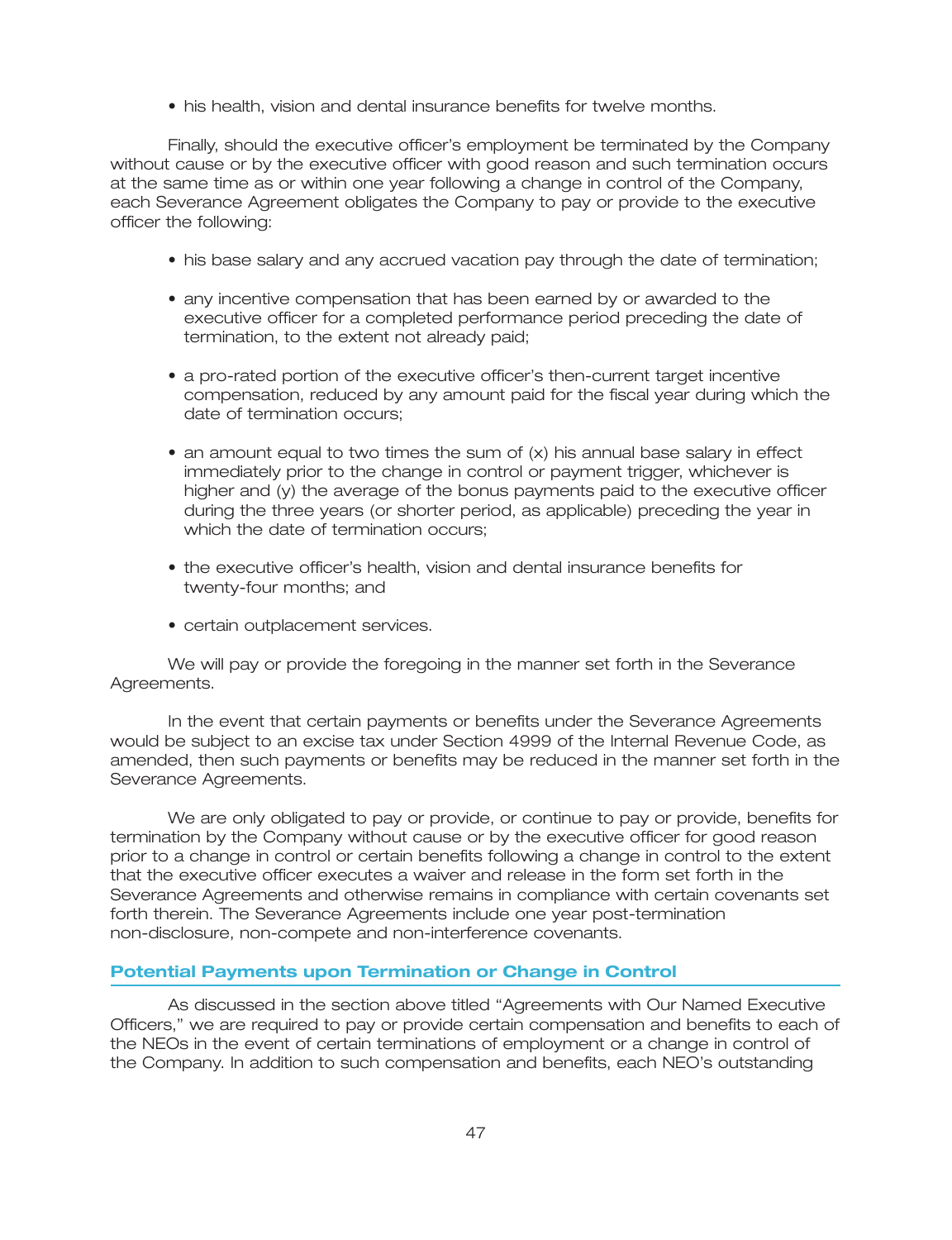equity awards are subject to accelerated vesting in the event the NEO is terminated. In the event that an NEO is terminated without ''cause'' (as defined in the Long-Term Incentive Plan), terminates his employment for ''good reason'' (as defined in the Long-Term Incentive Plan) or experiences a Company-approved retirement (as determined in the sole discretion of the Compensation Committee), a pro-rated portion of unvested restricted stock held by the NEO would vest based on the date of termination. In addition, unvested PSUs held by the NEO would remain eligible to vest subject to achievement of the relevant performance criteria, subject to the Compensation Committee's ability to determine, in its sole discretion, whether the NEO would be entitled to the full number of shares to which the NEO would have been entitled had such termination not occurred or a pro-rated portion of such shares based on the NEO's date of termination. In the event that an NEO dies or becomes permanently disabled (as determined by the Compensation Committee) or is terminated without cause or terminates his employment for good reason within two years of a ''change in control'' of Uniti (as defined in the Long-Term Incentive Plan), all unvested restricted stock and PSUs will vest in full.

The following tables describe estimated amounts of compensation and benefits that could be payable to each NEO upon certain terminations or a change in control. All amounts assume the NEOs terminated employment as of December 31, 2019. The actual amounts that would be paid to each NEO upon termination of employment or a change in control can only be determined at the time the actual triggering event occurs. The estimated amounts of compensation and benefits described below are in addition to the benefits the NEOs would be entitled to receive upon termination of employment generally under the retirement plan described in the section above titled ''Other Benefit Plans.'' This section identifies and quantifies the extent to which those retirement benefits are enhanced or accelerated upon the triggering events described below.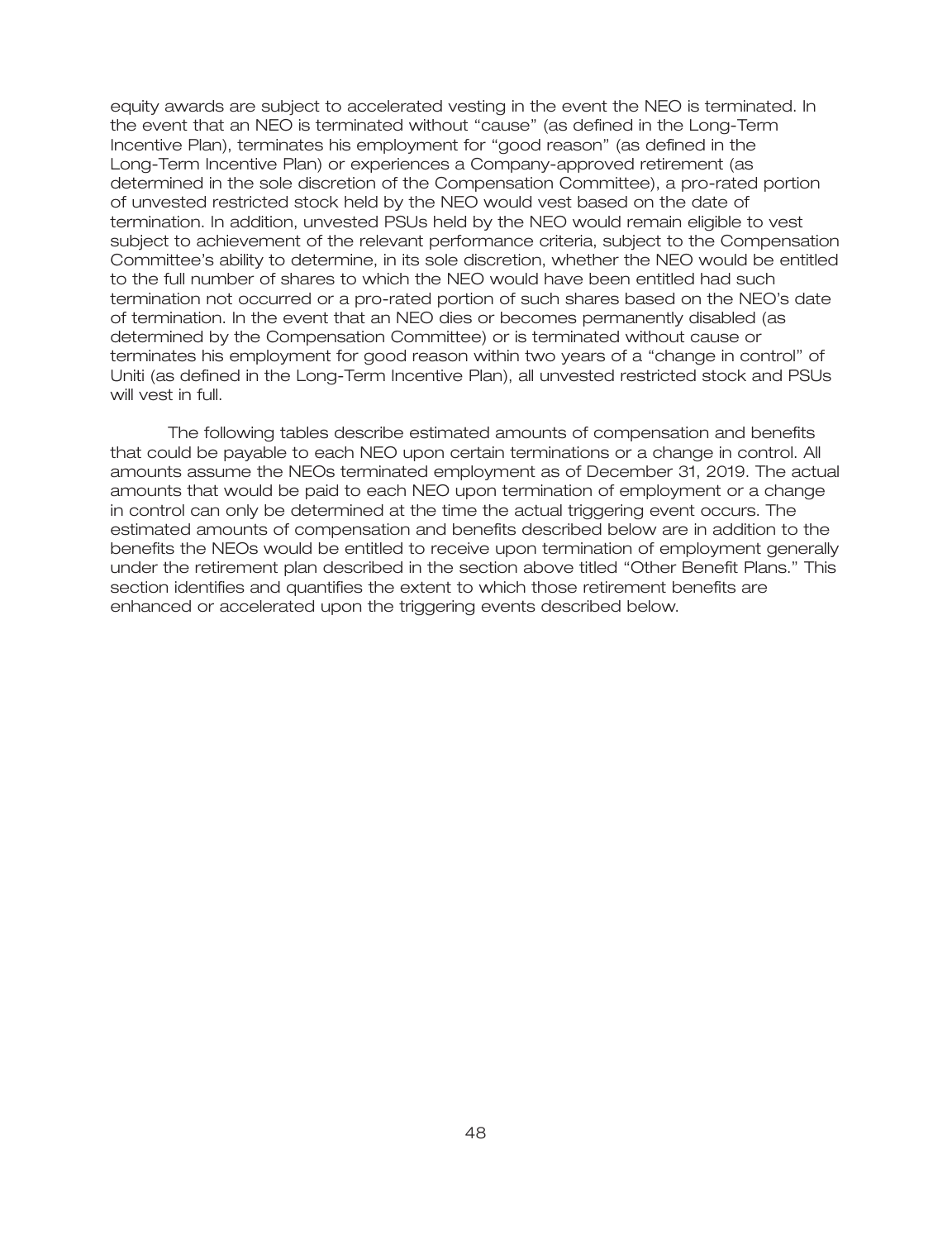### *Kenneth A. Gunderman*

The following table shows the potential payments upon a hypothetical termination or change in control of the Company effective as of December 31, 2019 for Kenneth A. Gunderman, our President and Chief Executive Officer.

| <b>Type of</b><br><b>Payment</b>                                | Company-<br>Approved<br><b>Retirement</b> | <b>Termination</b><br>without<br><b>Cause or</b><br>Resignation<br>for Good<br>Reason<br>other than<br>a Change in<br>Control | <b>Voluntary</b><br><b>Termination</b><br>without<br>Good<br>Reason or<br>Termination<br>for Cause | Change in<br>Control<br>with no<br><b>Termination</b> | <b>Termination</b><br>without<br><b>Cause or</b><br><b>Resignation</b><br>for Good<br>Reason<br>following a<br>Change in<br>Control | Death or<br><b>Disability</b> |
|-----------------------------------------------------------------|-------------------------------------------|-------------------------------------------------------------------------------------------------------------------------------|----------------------------------------------------------------------------------------------------|-------------------------------------------------------|-------------------------------------------------------------------------------------------------------------------------------------|-------------------------------|
| Severance                                                       | \$0                                       | \$5,408,398                                                                                                                   | \$0                                                                                                | \$0                                                   | \$6,495,898                                                                                                                         | \$725,000                     |
| Accelerated<br>Vesting of<br>Restricted<br>Stock <sup>(1)</sup> | \$606,654                                 | \$606,654                                                                                                                     | \$0                                                                                                | \$0                                                   | \$1,719,346                                                                                                                         | \$1,719,346                   |
| Accelerated<br>Vesting of<br>PSUS <sup>(1)</sup>                | $$1,533,522^{(2)}$                        | $$1,533,522^{(2)}$                                                                                                            | \$0                                                                                                | \$0                                                   | \$2,780,276                                                                                                                         | \$2,780,276                   |
| Healthcare                                                      |                                           |                                                                                                                               |                                                                                                    |                                                       |                                                                                                                                     |                               |
| continuation                                                    | \$0                                       | \$26,279                                                                                                                      | \$0                                                                                                | \$0                                                   | \$26,279                                                                                                                            | \$0                           |
| Total                                                           | \$2,140,175                               | \$7,574,852                                                                                                                   | \$0                                                                                                | \$0                                                   | \$11,021,798                                                                                                                        | \$5,224,622                   |

(1) The value of the accelerated vesting of restricted stock and PSUs is based on the closing price of our common stock as reported on NASDAQ on December 31, 2019, which was \$8.21.

(2) This amount assumes the Compensation Committee elected to accelerate vesting at the target level on a pro-rated basis as of December 31, 2019. Holders of PSUs also accrue a dividend equivalent for dividends declared on the Company's common stock during the life of the award that is paid in cash when underlying PSUs vest, and this amount includes a cash amount equal to the accrued dividends payable upon the vesting of the underlying PSUs.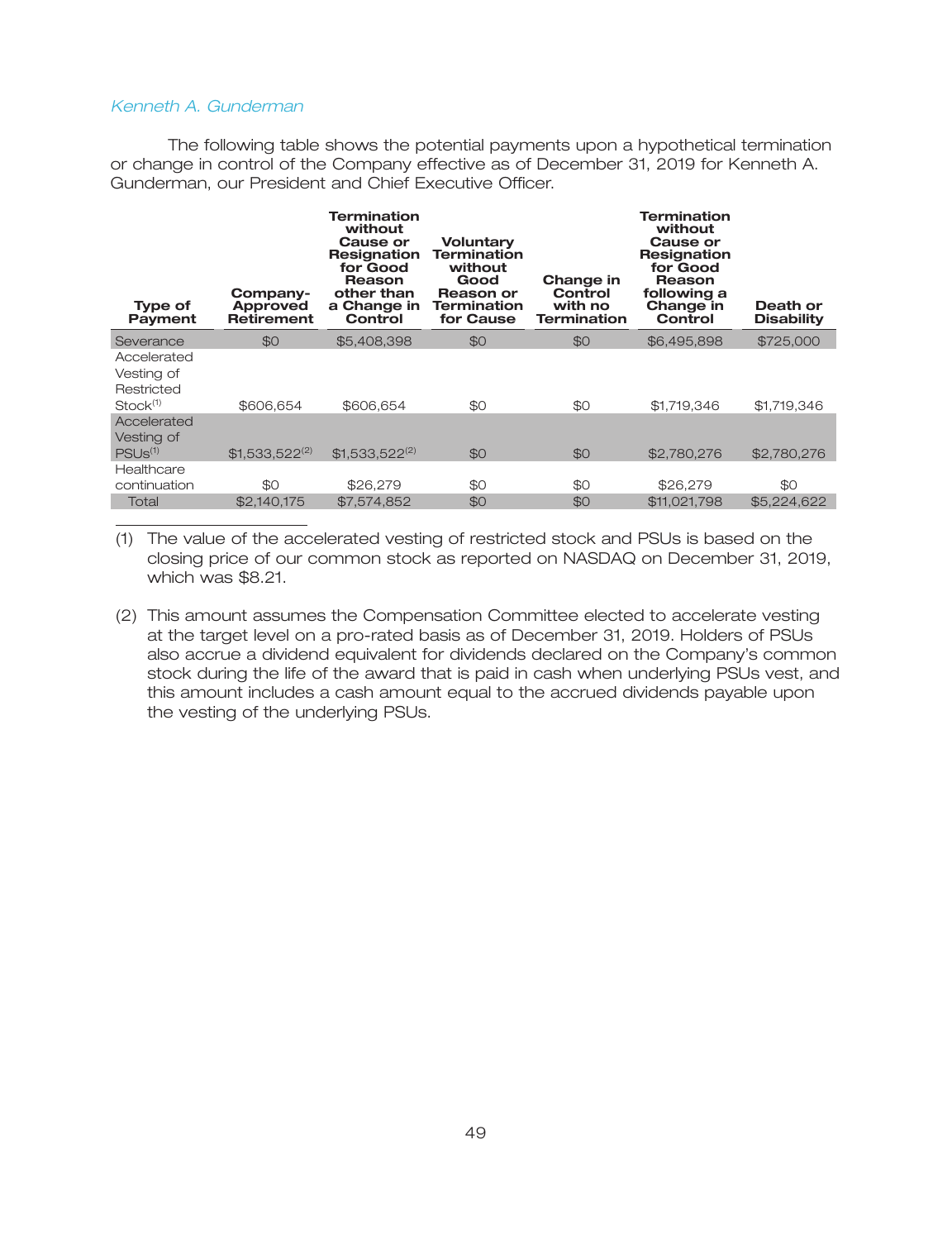### *Mark A. Wallace*

The following table shows the potential payments upon a hypothetical termination or change in control of the Company effective as of December 31, 2019 for Mark A. Wallace, our Executive Vice President—Chief Financial Officer and Treasurer.

| <b>Type of</b><br><b>Payment</b>                                | Company-<br>Approved<br><b>Retirement</b> | Termination<br>without<br>Cause or<br>Resignation<br>for Good<br>Reason<br>other than<br>following a<br>Change in<br>Control | <b>Voluntary</b><br><b>Termination</b><br>without<br>Good<br>Reason or<br><b>Termination</b><br>for Cause | Change in<br>Control<br>with no<br><b>Termination</b> | Termination<br>without<br>Cause or<br>Resignation<br>for Good<br>Reason<br>following a<br>Change in<br>Control | Death or<br><b>Disability</b> |
|-----------------------------------------------------------------|-------------------------------------------|------------------------------------------------------------------------------------------------------------------------------|-----------------------------------------------------------------------------------------------------------|-------------------------------------------------------|----------------------------------------------------------------------------------------------------------------|-------------------------------|
| Severance                                                       | \$0                                       | \$1,561,451                                                                                                                  | \$0                                                                                                       | \$0                                                   | \$2,531,935                                                                                                    | \$450,000                     |
| Accelerated<br>Vesting of<br>Restricted<br>Stock <sup>(1)</sup> | \$175,719                                 | \$175,719                                                                                                                    | \$0                                                                                                       | \$0                                                   | \$498,019                                                                                                      | \$498,019                     |
| Accelerated<br>Vesting of<br>PSU <sub>s(1)</sub>                | $$444.186^{(2)}$                          | $$444.186^{(2)}$                                                                                                             | \$0                                                                                                       | \$0                                                   | \$805,312                                                                                                      | \$805,312                     |
| Outplacement<br>Services<br>Healthcare                          | \$0                                       | \$0                                                                                                                          | \$0                                                                                                       | \$0                                                   | \$25,000                                                                                                       | \$0                           |
| continuation                                                    | \$0                                       | \$13,139                                                                                                                     | \$0                                                                                                       | \$0                                                   | \$26,279                                                                                                       | \$0                           |
| Total                                                           | \$619,905                                 | \$2,194,495                                                                                                                  | \$0                                                                                                       | \$0                                                   | \$3,886,544                                                                                                    | \$1,753,331                   |

(1) The value of the accelerated vesting of restricted stock and PSUs is based on the closing price of our common stock as reported on NASDAQ on December 31, 2019, which was \$8.21.

(2) This amount assumes the Compensation Committee elected to accelerate vesting at the target level on a pro-rated basis as of December 31, 2019. Holders of PSUs also accrue a dividend equivalent for dividends declared on the Company's common stock during the life of the award that is paid in cash when underlying PSUs vest, and this amount includes a cash amount equal to the accrued dividends payable upon the vesting of the underlying PSUs.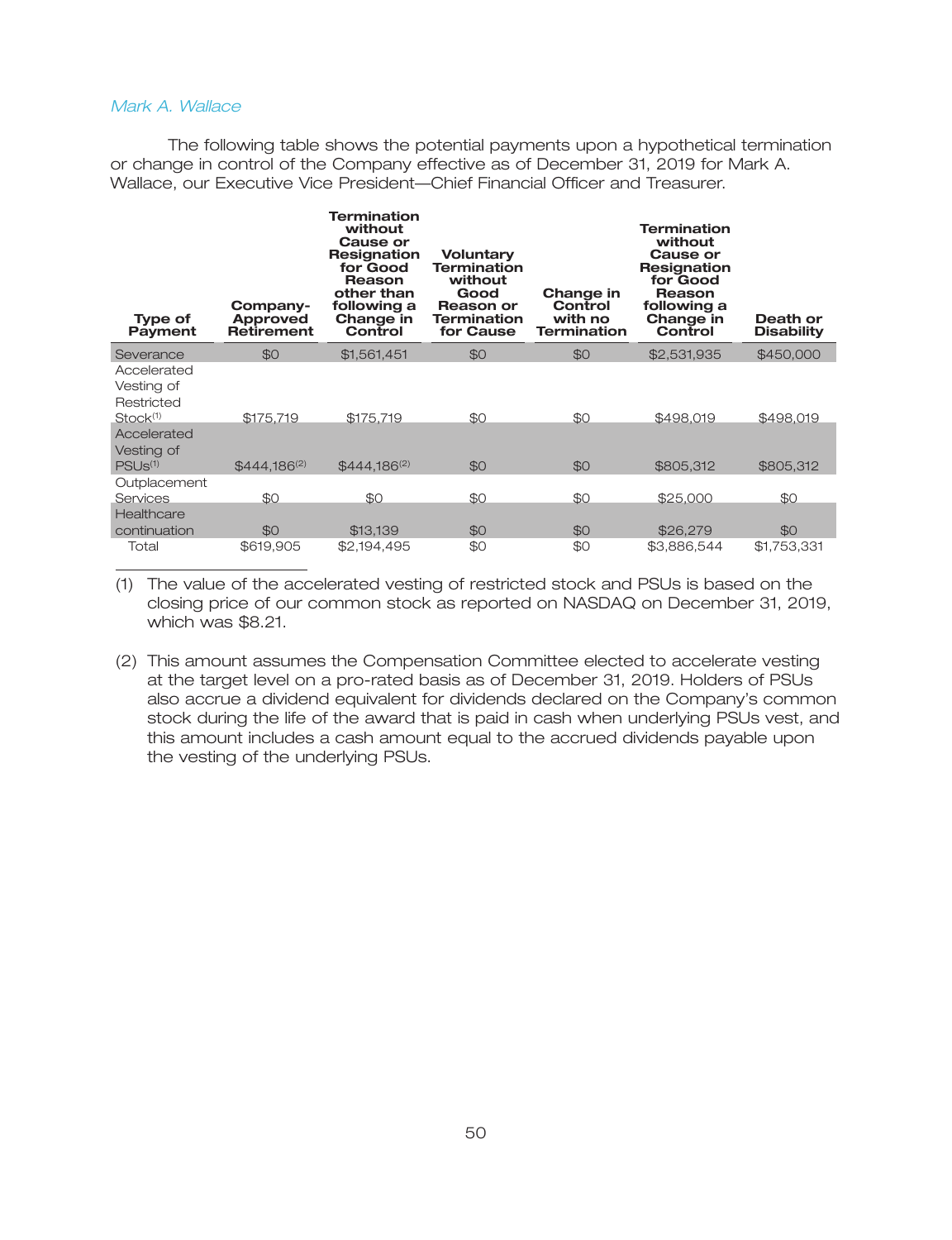### *Daniel L. Heard*

The following table shows the potential payments upon a hypothetical termination or change in control of the Company effective as of December 31, 2019 for Daniel L. Heard, our Executive Vice President—General Counsel and Secretary.

| <b>Type of</b><br>Payment                                       | Company-<br>Approved<br><b>Retirement</b> | Termination<br>without<br>Cause or<br>Resignation<br>for Good<br>Reason<br>other than<br>following a<br>Change in<br>Control | <b>Voluntary</b><br><b>Termination</b><br>without<br>Good<br>Reason or<br><b>Termination</b><br>for Cause | Change in<br>Control<br>with no<br><b>Termination</b> | <b>Termination</b><br>without<br>Cause or<br>Resignation<br>for Good<br>Reason<br>following a<br>Change in<br>Control | Death or<br><b>Disability</b> |
|-----------------------------------------------------------------|-------------------------------------------|------------------------------------------------------------------------------------------------------------------------------|-----------------------------------------------------------------------------------------------------------|-------------------------------------------------------|-----------------------------------------------------------------------------------------------------------------------|-------------------------------|
| Severance                                                       | \$0                                       | \$1,298,432                                                                                                                  | \$0                                                                                                       | \$0                                                   | 2,106,242                                                                                                             | \$375,000                     |
| Accelerated<br>Vesting of<br>Restricted<br>Stock <sup>(1)</sup> | \$104,587                                 | \$104,587                                                                                                                    | \$0                                                                                                       | \$0                                                   | \$296,430                                                                                                             | \$296,430                     |
| Accelerated<br>Vesting of<br>PSUS <sup>(1)</sup>                | $$264.396^{(2)}$                          | $$264.396^{(2)}$                                                                                                             | \$0                                                                                                       | \$0                                                   | \$479,354                                                                                                             | \$479,354                     |
| Outplacement<br><b>Services</b>                                 | \$0                                       | \$0                                                                                                                          | \$0                                                                                                       | \$0                                                   | \$25,000                                                                                                              | \$0                           |
| Healthcare<br>continuation                                      | \$0                                       | \$13,983                                                                                                                     | \$0                                                                                                       | \$0                                                   | \$27,967                                                                                                              | \$0                           |
| Total                                                           | \$368,983                                 | \$1,681,398                                                                                                                  | \$0                                                                                                       | \$0                                                   | \$2,934,993                                                                                                           | \$1,150,784                   |

(1) The value of the accelerated vesting of restricted stock and PSUs is based on the closing price of our common stock as reported on NASDAQ on December 31, 2019, which was \$8.21.

(2) This amount assumes the Compensation Committee elected to accelerate vesting at the target level on a pro-rated basis as of December 31, 2019. Holders of PSUs also accrue a dividend equivalent for dividends declared on the Company's common stock during the life of the award that is paid in cash when underlying PSUs vest, and this amount includes a cash amount equal to the accrued dividends payable upon the vesting of the underlying PSUs.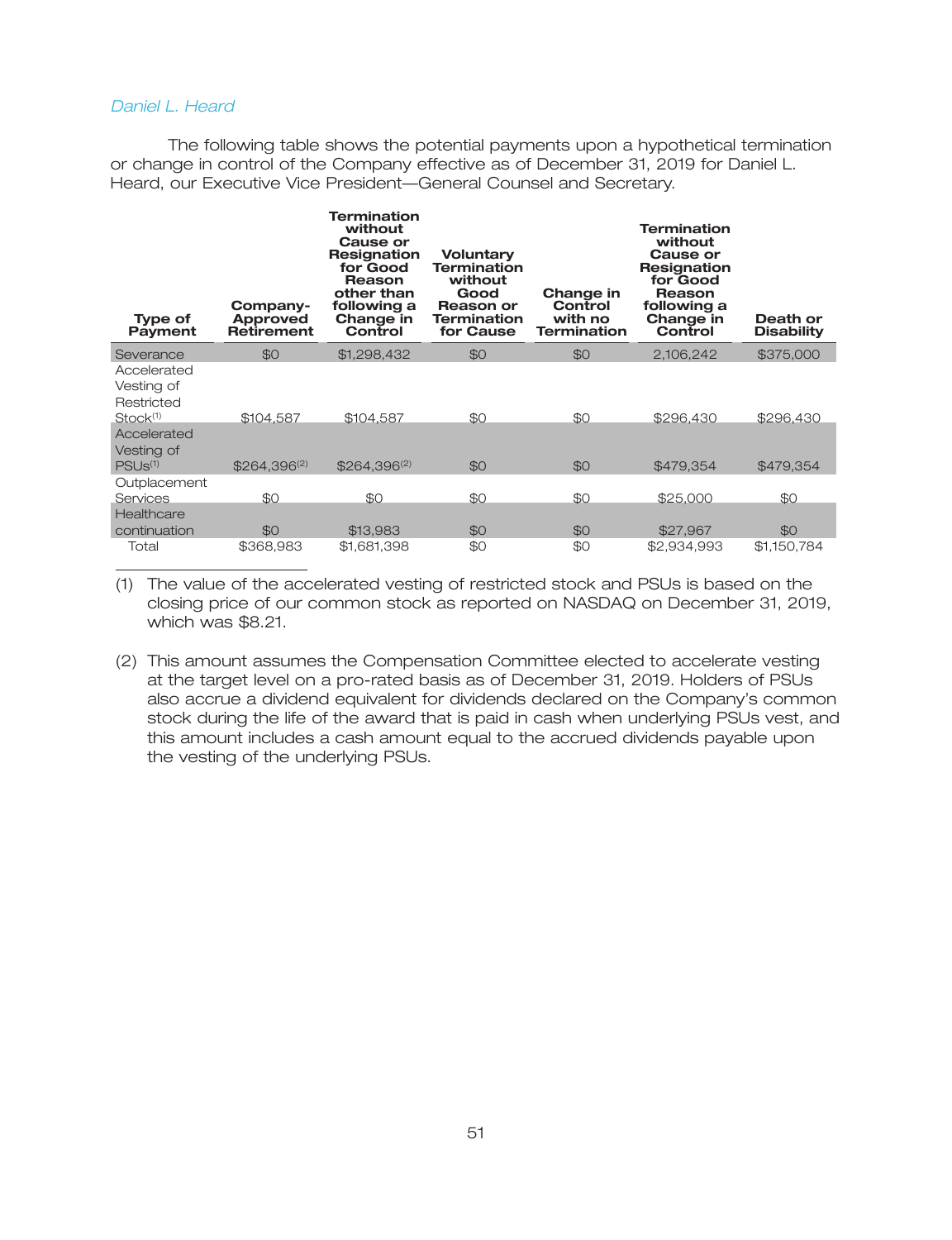# **PROPOSAL NO. 2**

# **Advisory Vote to Approve Compensation of the Company's Named Executive Officers**

In accordance with Section 14A of the Securities Exchange Act of 1934 (the ''Exchange Act''), the Company requests that our stockholders cast a non-binding, advisory vote to approve the compensation of the Company's NEOs identified in the section titled "Executive Compensation" set forth above in this Proxy Statement. This proposal, commonly known as a ''say-on-pay'' proposal, gives our stockholders the opportunity to express their views on our NEOs' compensation. This vote is not intended to address any specific item of compensation, but rather the overall compensation of our NEOs and the philosophy, policies and practices described in this Proxy Statement. Accordingly, we ask our stockholders to vote ''**FOR**'' the following resolution at the Annual Meeting:

''**RESOLVED**, that the Company's stockholders hereby approve the compensation of the Company's NEOs, as disclosed in this Proxy Statement pursuant to the compensation disclosure rules of the SEC, including the Compensation Discussion & Analysis, the Summary Compensation Table and the other related tables and disclosures.''

Details concerning how we implement our compensation philosophy and structure our compensation programs to meet the objectives of our compensation program are provided in the section titled ''Compensation Discussion & Analysis'' set forth above in this Proxy Statement. In particular, we discuss how we design performance-based compensation programs and set compensation targets and other objectives to maintain a close correlation between executive pay and Company performance.

This vote is merely advisory and will not be binding upon the Company, the Board or the Compensation Committee, nor will it create or imply any change in the fiduciary duties of the Board or the Compensation Committee. The Compensation Committee will, however, take into account the outcome of the vote when considering future executive compensation decisions. The Board values constructive dialogue on executive compensation and other significant governance topics with the Company's stockholders and encourages all stockholders to vote their shares on this important matter.

The Company's current policy is to provide stockholders with an opportunity to approve the compensation of the Company's NEOs each year at the annual meeting of stockholders. Accordingly, the next such vote is expected to occur at the 2021 Annual Meeting of Stockholders.

### **BOARD RECOMMENDATION**

THE BOARD OF DIRECTORS UNANIMOUSLY RECOMMENDS THAT STOCKHOLDERS VOTE "**FOR**" PROPOSAL NO. 2.

PROXIES SOLICITED BY THE BOARD OF DIRECTORS WILL BE VOTED "**FOR**" PROPOSAL NO. 2 UNLESS STOCKHOLDERS SPECIFY A CONTRARY VOTE.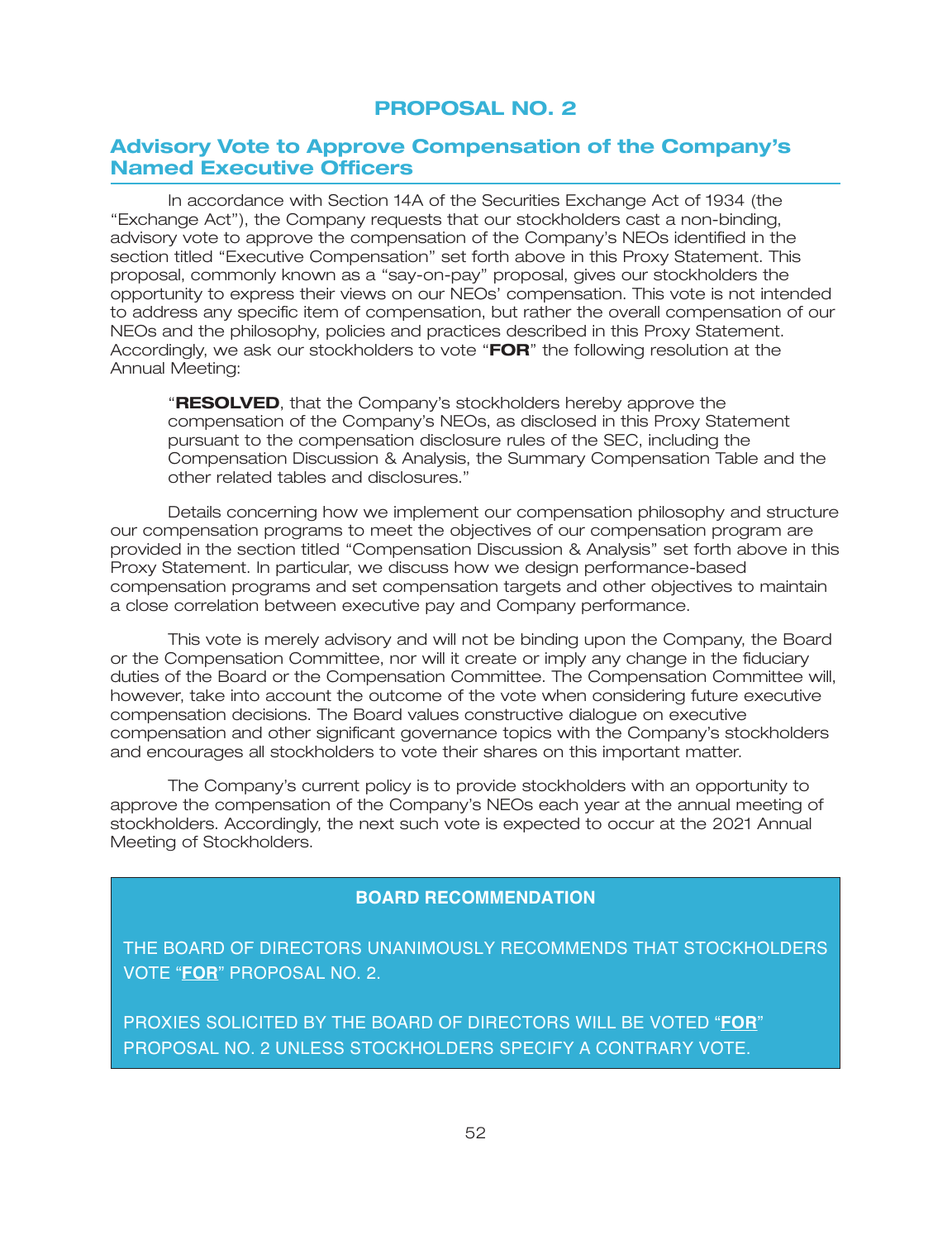# **PROPOSAL NO. 3**

## **Ratification of Selection of Independent Registered Public Accounting Firm**

The Audit Committee is directly responsible for the appointment, compensation, retention, oversight and replacement of Uniti's independent registered public accountant. The Audit Committee has selected KPMG LLP (''KPMG'') to serve as Uniti's independent registered public accounting firm for the fiscal year ending December 31, 2020. Stockholders are being asked to ratify the selection of KPMG at the Annual Meeting. Representatives of KPMG are expected to attend the Annual Meeting and will have an opportunity to make a statement, if they desire to do so, and are expected to be available to respond to appropriate questions.

In connection with its responsibility for the appointment and oversight of Uniti's independent registered public accountant, the Audit Committee annually reviews the qualifications, performance and independence of the independent registered public accountant and determines whether to re-engage it or consider other audit firms. The Audit Committee also reviews the performance of the independent registered public accountant's lead engagement partner and engagement team and confirms compliance with all applicable lead engagement partner rotation requirements. The Audit Committee intends to be involved in the selection process of each new lead engagement partner.

In performing its annual review of Uniti's independent registered public accountant, the Audit Committee considers, among other things, the quality and efficiency of the independent registered public accountant's performance on Uniti's audit, its familiarity with our operations, businesses, accounting policies and practices, and internal control over financial reporting, its capability and expertise, the quality and candor of communications and discussions with the independent registered public accountant, its ability to remain independent (including engaging in dialogue with the auditor with respect to any disclosed relationships or services that may impact the objectivity and independence of the auditor), external data relating to audit quality and performance (including its most recent PCAOB Inspection Report and its internal and peer review reports of its adherence to quality practices and procedures), and the appropriateness of fees charged.

#### **Change in Independent Registered Public Accounting Firm.**

PricewaterhouseCoopers LLP (''PwC'') served as our independent registered public accounting firm for the fiscal year ended December 31, 2019. On March 16, 2020, the Audit Committee dismissed PwC as the Company's independent registered public accounting firm. Representatives of PwC are not expected to attend the Annual Meeting.

PwC's audit report as of and for the year ended December 31, 2019 and 2018 contained no adverse opinion or disclaimer of opinion and were not qualified or modified as to uncertainty, audit scope or accounting principle, except that PwC's reports for the years ended December 31, 2019 and 2018 included an explanatory paragraph indicating that there was substantial doubt about the Company's ability to continue as a going concern.

During the years ended December 31, 2019 and 2018 and the subsequent interim period through March 16, 2020, there were (i) no ''disagreements'' (as that term is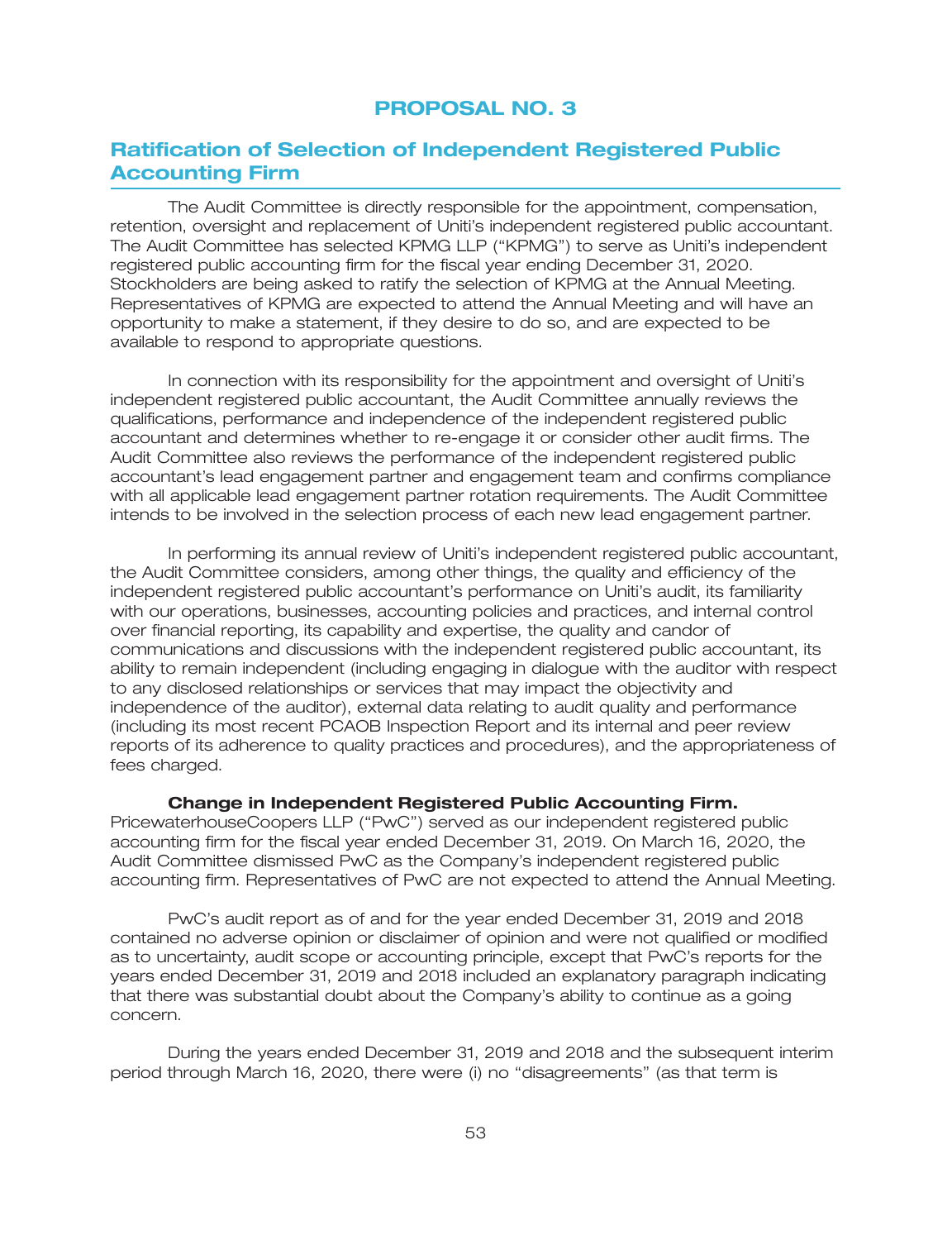defined in Item 304(a)(1)(iv) of Regulation S-K) between the Company and PwC on any matter of accounting principles or practices, financial statement disclosure, or auditing scope or procedure that, if not resolved to the satisfaction of PwC, would have caused PwC to make reference to the subject matter of the disagreement in its reports on the financial statements for such years, and (ii) no ''reportable events'' (as that term is defined in Item 304(a)(1)(v) of Regulation S-K), except as disclosed in the Company's Annual Report on Form 10-K for the fiscal year ended December 31, 2019, the Company identified a material weakness in its internal control over financial reporting related to the identification and valuation of certain assets in the application of the acquisition method of accounting for asset acquisitions, including the determination of appropriate useful lives for certain assets. Specifically, our controls over the development and application of inputs, assumptions and calculations used in fair value measurements were not designed and operating effectively at an appropriate level of precision.

On March 16, 2020, following the conclusion of a process managed by the Company's Audit Committee, the Audit Committee approved the appointment of KPMG as the Company's independent registered public accounting firm beginning with the year ending December 31, 2020. During the Company's years ending December 31, 2019 and 2018 and through March 16, 2020, neither the Company, nor anyone on its behalf, consulted KPMG regarding either: (i) the application of accounting principles to a specified transaction, either completed or proposed; or the type of audit opinion that might be rendered on the Company's financial statements; or (ii) any matter that was the subject of a ''disagreement'' (as that term is defined in Item 304(a)(1)(iv) of Regulation S-K) or ''reportable event'' (as that term is defined in Item 304(a)(1)(v) of Regulation S-K).

In accordance with Instruction 2 to Item 304 of Regulation S-K, the Company furnished PwC and KPMG a copy of the disclosures required by Item 304(a) of Regulation S-K prior to the time this proxy statement was filed with the SEC. In the event that PwC or KPMG believed the disclosures were incorrect or incomplete, each was permitted to express its views in a brief statement to be included in this proxy statement. Neither submitted such a statement.

Based on the reviews and considerations referred to above, the Board of Directors and the Audit Committee believe that the retention of KPMG to serve as Uniti's independent registered public accountant for 2020 is in the best interests of Uniti and its stockholders. If the stockholders fail to ratify the appointment of KPMG as Uniti's independent registered public accountant, the Board of Directors will reconsider the appointment. However, even if the selection is ratified, the Audit Committee, in its sole discretion, may change the appointment at any time during the year if it determines that such a change would be in the best interests of Uniti and its stockholders.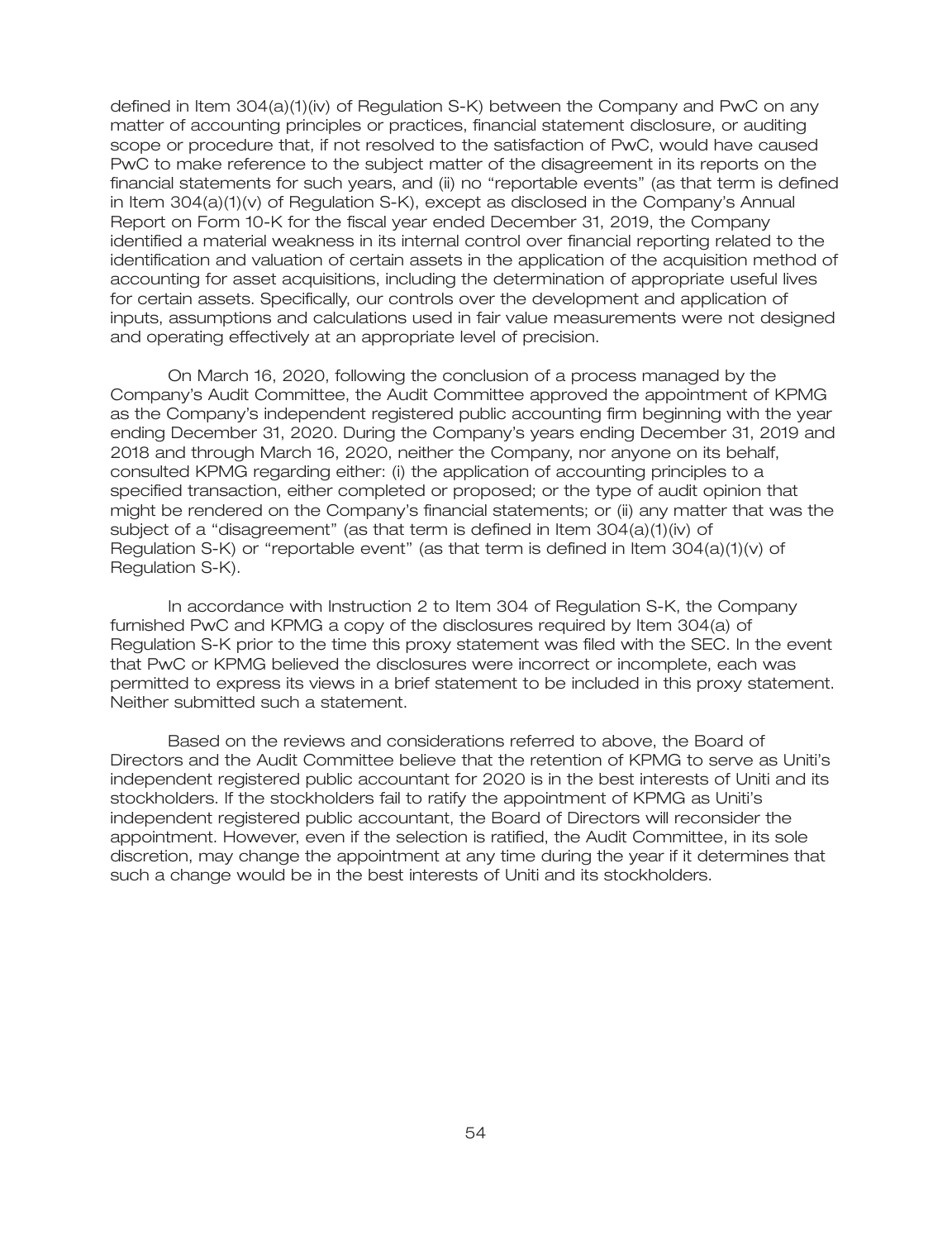**Accounting Fees and Services.** Aggregate fees paid to PwC for professional services rendered during the years ended December 31, 2019 and December 31, 2018 were:

|                        | 2019  | $2018$ (d)              |
|------------------------|-------|-------------------------|
| Audit Fees (a)         |       | \$3,950,370 \$2,289,858 |
| Audit-Related Fees (b) |       | $$294,730$ \$ 233,714   |
| Tax Fees               |       |                         |
| All Other Fees (c)     | 3,600 | 3,600                   |
| Total                  |       | \$4,248,700 \$2,527,172 |

(a) Audit fees include fees for the annual audit and quarterly reviews of the consolidated financial statements as well as consents in respect to SEC filings.

- (b) Audited-related fees include fees for assurance and related services that are reasonably related to the performance of the audit or review of the registrant's financial statements, and accounting and financial reporting consultations.
- (c) All other fees are comprised of fees for licensing PwC's web-based accounting research software program.
- (d) The amounts shown for fiscal 2018 have been revised to reflect additional fees paid for audit services.

The Audit Committee has the sole authority to pre-approve all audit engagement fees and terms as well as all non-audit engagements with KPMG. In 2019 and 2018, all of the above services (provided by PwC) were pre-approved by the Audit Committee in accordance with this pre-approval policy and none were approved pursuant to the *de minimis* exception provided in Rule 2-01(c)(7)(i)(C) of Regulation S-X promulgated by the SEC.

### **BOARD RECOMMENDATION**

THE BOARD OF DIRECTORS UNANIMOUSLY RECOMMENDS THAT STOCKHOLDERS VOTE "**FOR**" PROPOSAL NO. 3.

PROXIES SOLICITED BY THE BOARD OF DIRECTORS WILL BE VOTED "**FOR**" PROPOSAL NO. 3 UNLESS STOCKHOLDERS SPECIFY A CONTRARY VOTE.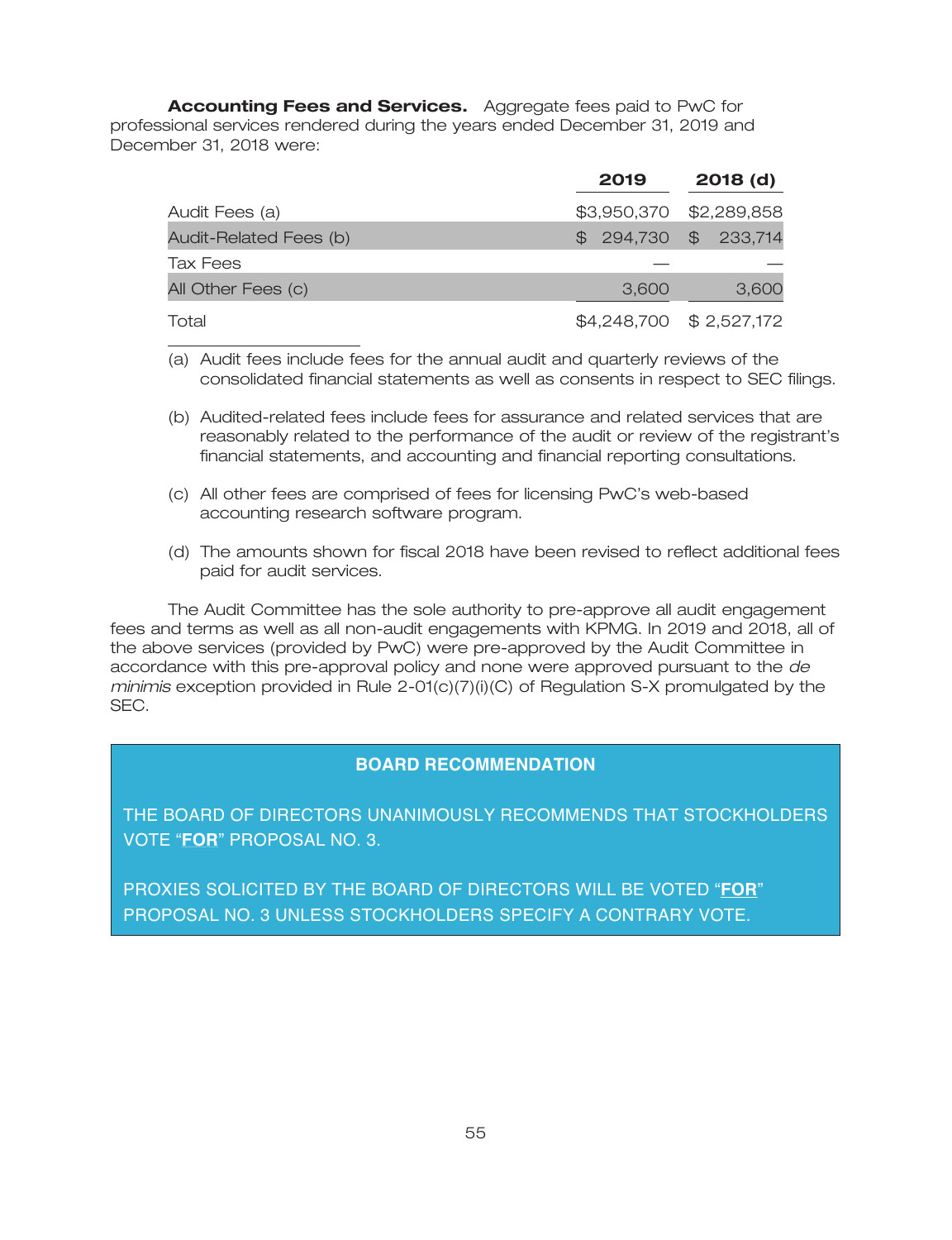### **ADDITIONAL INFORMATION**

### **Stockholder Proposals for the 2021 Annual Meeting**

Stockholders who intend to present proposals at the 2021 annual meeting of stockholders (the "2021 Annual Meeting"), and who wish to have those proposals included in Uniti's proxy statement for the 2021 Annual Meeting, must ensure that those proposals are received at Uniti's principal executive offices located at 10802 Executive Center Drive, Benton Building, Suite 300, Little Rock, Arkansas 72211, Attention: Daniel L. Heard, Executive Vice President—General Counsel and Secretary, no later than December 3, 2020. Such proposals must meet the requirements set forth in the rules and regulations of the SEC in order to be eligible for inclusion in the proxy statement for the 2021 Annual Meeting.

In addition, under Uniti's bylaws, stockholders who intend to submit a proposal regarding a director nomination or other matter of business at the 2021 Annual Meeting, and who do not intend to have such proposal included in Uniti's proxy statement for the 2021 Annual Meeting, must ensure that notice of any such proposal is received by Uniti's Secretary, Daniel L. Heard, at the address set forth above no earlier than November 3, 2020 and not later than 5:00 p.m., Central time, on December 3, 2020. The stockholder notice must comply with the information requirements set forth in Uniti's bylaws.

#### **Stockholder Communications with the Board of Directors**

Stockholders and other interested parties may contact the Board of Directors, a Board Committee, a particular group of directors (e.g., our independent directors), or individual members of the board, including our Chairman, by mail addressed to the named individual, the committee, the group or the Board as a whole c/o Daniel L. Heard, Executive Vice President—General Counsel and Secretary, at 10802 Executive Center Drive, Benton Building, Suite 300, Little Rock, Arkansas 72211. In general, any communication delivered to the Company for forwarding to the Board, a Board committee, a particular group of directors or specified Board members will be forwarded in accordance with the stockholder's instruction, except that we reserve the right not to forward any abusive, threatening or otherwise inappropriate materials.

#### **Relationships and Certain Related Transactions**

#### Our Relationship with Windstream

On April 24, 2015, Uniti was separated and spun-off from Windstream and, in connection therewith, Windstream contributed certain telecommunications network assets, including certain of its fiber and copper networks, to Uniti. The current Chief Financial Officer of Windstream (Bob Gunderman) is the brother of our President and Chief Executive Officer (Kenneth Gunderman).

In connection with the spin-off and while we were still controlled by Windstream, Uniti entered into a long-term triple-net master lease with Windstream to lease back the telecommunications network assets now owned by Uniti. Under the terms of the master lease, Windstream has the exclusive right to use the telecommunications network assets for an initial term of 15 years with up to four, five-year renewal options. During 2019, Uniti collected approximately \$659.0 million in rent under the lease. The annual rent to be paid by Windstream during 2020 will be approximately \$662.3 million.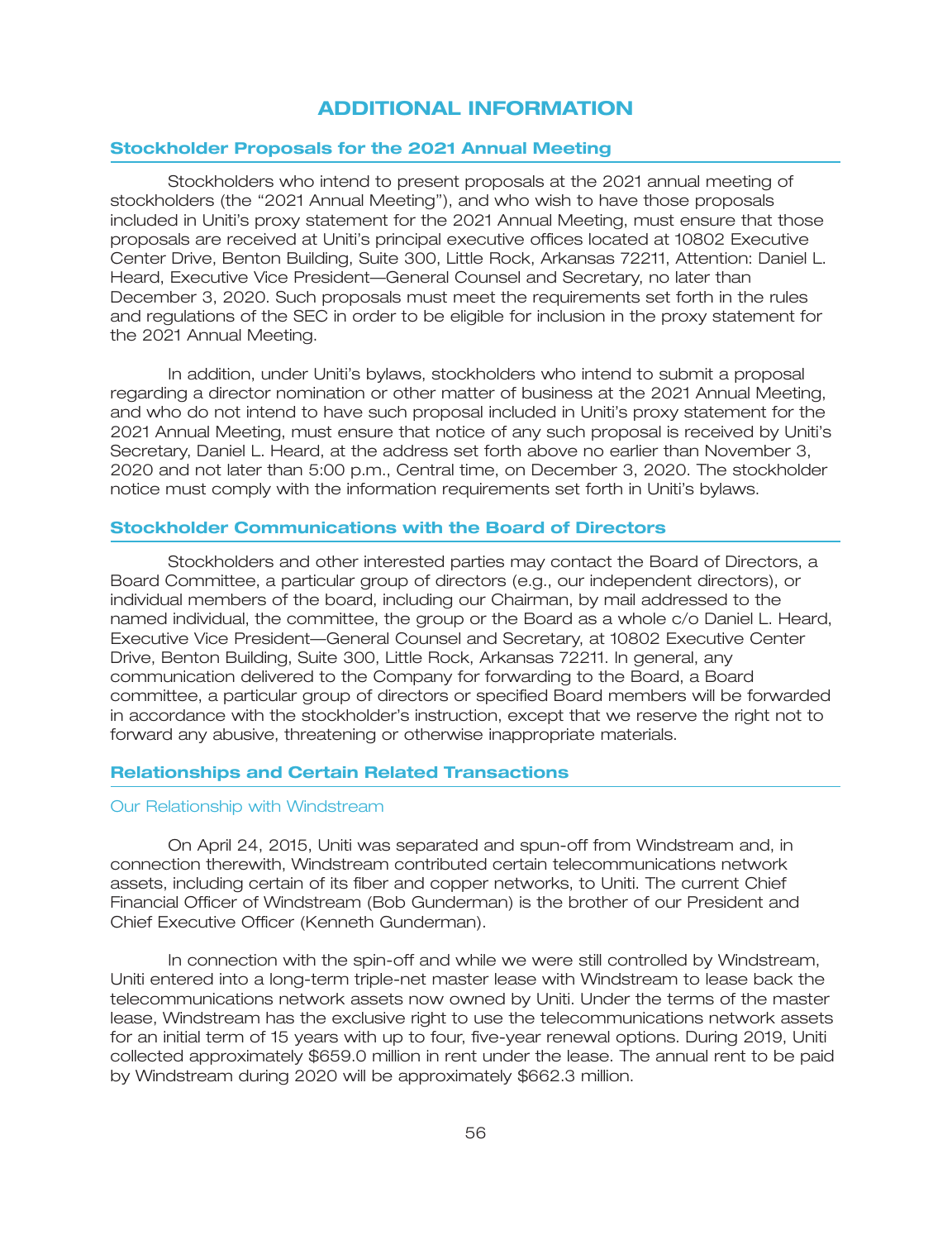On February 25, 2019, Windstream filed a voluntary petition for relief under Chapter 11 of the Bankruptcy Code in the U.S. Bankruptcy Court for the Southern District of New York. On July 25, 2019, in connection with Windstream's bankruptcy, Windstream Holdings and Windstream Services, LLC (''Windstream Services'') filed a complaint with the U.S. Bankruptcy Court for the Southern District of New York in an adversary proceeding against Uniti and certain of its affiliates, alleging, among other things, that the Master Lease should be recharacterized as a financing arrangement, that certain rent payments and tenant capital improvements made by Windstream under the Master Lease constitute constructive fraudulent transfers, that the Master Lease is a lease of personal property and that Uniti breached certain of its obligations under the Master Lease. On March 2, 2020, Uniti and Windstream jointly announced that they reached an agreement in principle (the ''Settlement'') to resolve any and all claims and causes of action that have been or may be asserted against Uniti by Windstream, including all litigation brought by Windstream and certain of its creditors in the context of Windstream's bankruptcy. All litigation between Windstream and Uniti will be stayed while the parties negotiate and prepare the definitive documentation to implement the Settlement. The Settlement is subject to negotiation and execution of definitive documentation and certain regulatory approvals and conditions precedent, including bankruptcy court approval and Uniti's receipt of satisfactory ''true lease'' opinions confirming that the new leases to be entered into between Windstream and Uniti pursuant to the Settlement are ''true leases'' for U.S. federal income tax purposes. For additional information regarding the Settlement and the impact it and Windstream's bankruptcy may have on our operations and financial condition, see our Current Report on Form 8-K filed with the SEC on March 2, 2020 and our Annual Report Form 10-K for the fiscal year ended December 31, 2019.

#### Procedures for Approval of Related-Party Transactions

Our Board of Directors adopted a written policy regarding the review and approval of any related-party transaction required to be disclosed under SEC rules. The Audit Committee of the Board of Directors is responsible for the review and approval of transactions covered by the policy. As provided in the policy and the Audit Committee's charter, no related-party transaction will be approved unless it is (a) deemed commercially reasonable, fair and in, or not inconsistent with, the best interest of Uniti; and (b) determined to have terms comparable to those that could be obtained in an arm's-length transaction with an unrelated third party.

Except as noted above, there were no commercial transactions between related parties and Uniti that required disclosure in this Proxy Statement.

### **Delinquent Section 16(a) Reports**

Section 16(a) of the Exchange Act requires Uniti's directors and executive officers, and persons who own more than 10% of Uniti's common stock, to file reports of ownership and changes in ownership with the SEC. Except as set forth in ''Security Ownership of Certain Beneficial Owners and Management'' above, the Company currently knows of no person who owns 10% or more of our common stock that was required to file Section 16 reports.

Based solely upon a review of copies of reports filed electronically with the Commission during 2019 and written representations from our directors and executive officers that no other reports were required with respect to the year ended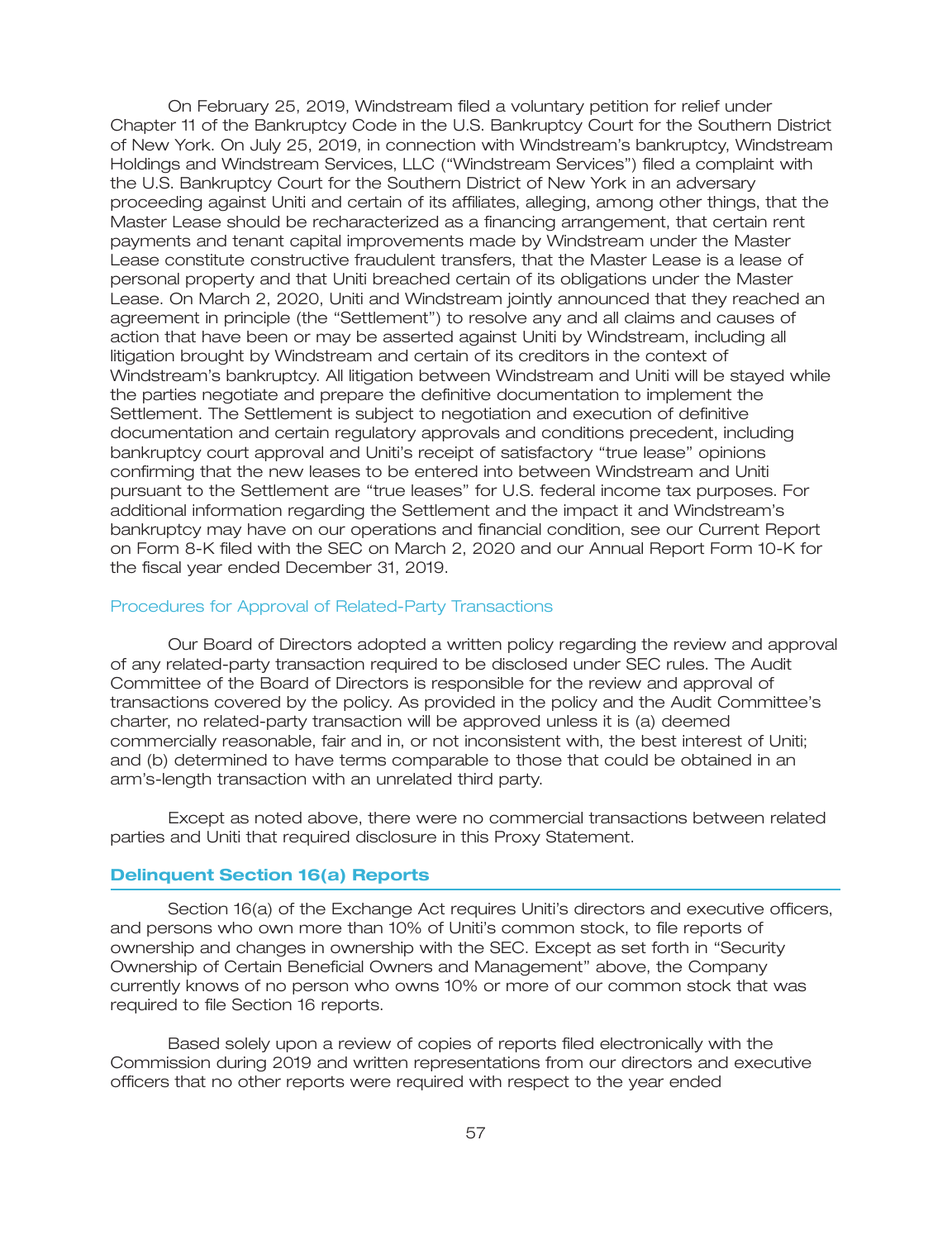December 31, 2019, we believe that all Section 16(a) filing requirements applicable to our directors and executive officers were met during the last fiscal year. In February 2020, the Company failed to timely file the individual Form 4s for each of our non-employee directors (a total of five late reports), reporting the directors' annual restricted stock grants.

### **Annual Report/Householding**

Some banks, brokers and other nominee record stockholders may be participating in the practice of ''householding'' proxy statements and annual reports. This means that only one set of these documents may have been sent to multiple stockholders at a shared address. Additional copies of this Proxy Statement and our Annual Report on Form 10-K are available upon request by contacting Broadridge Householding Department by mail at 51 Mercedes Way, Edgewood, NY 11717, or by calling 1-800-542-1061, and providing your name, the name of each of your brokerage firms or banks where your shares are held, and your account numbers. If this option is not available to you, please contact your custodian bank or broker directly. Any stockholder who wants to receive separate copies of our proxy statement and annual report in the future, or any stockholder who is receiving multiple copies and would like to receive only one copy per household, should contact his, her or its bank, broker or other nominee record stockholder.

If you would like to receive an extra copy of the Annual Report or this Proxy Statement, we will send a copy to you by mail upon request to Uniti Investor Relations, 10802 Executive Center Drive, Benton Building, Suite 300, Little Rock, Arkansas 72211 or by calling (501) 850-0820. Each document is also available in digital form for download or review in the "Investors—Annual Reports" section of our website at **www.uniti.com**.

#### **Other Matters**

The management and the Board of Directors of Uniti do not know of any other matters that may come before the meeting. If any other matters properly come before the meeting, however, it is the intention of the persons named in the accompanying form of proxy to vote the proxy in accordance with their judgment on those matters. Discretionary authority to vote on other matters is included in the proxy.

Uniti will bear the cost of solicitation of proxies. In addition to the use of the mail, proxies may be solicited by officers, directors and employees of Uniti, personally or by telephone or electronic means. In the event the management of Uniti deems it advisable, Uniti may engage the services of an independent proxy solicitation firm to aid in the solicitation of proxies.

The material referred to in this Proxy Statement under the caption '' **Audit Committee Report"** and the "**Compensation Committee Report on Executive Compensation**" shall not be deemed soliciting material or otherwise deemed filed and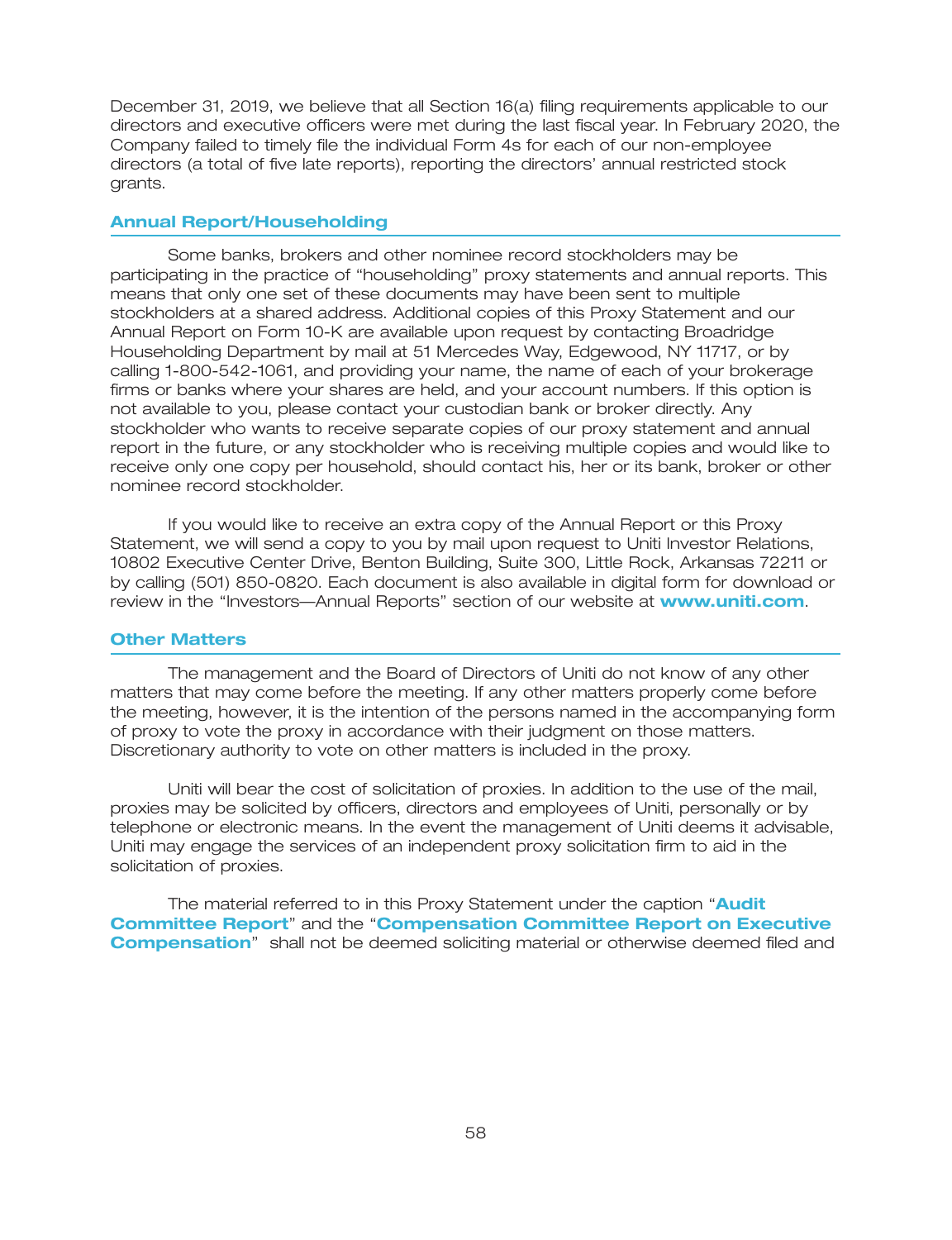shall not be deemed to be incorporated by any general statement of incorporation by reference in any filings made under the Securities Act of 1933 or the Exchange Act.

By Order of the Board of Directors,

 $27M$ 

Executive Vice President – General Counsel and Secretary Daniel L. Heard

Little Rock, Arkansas April 2, 2020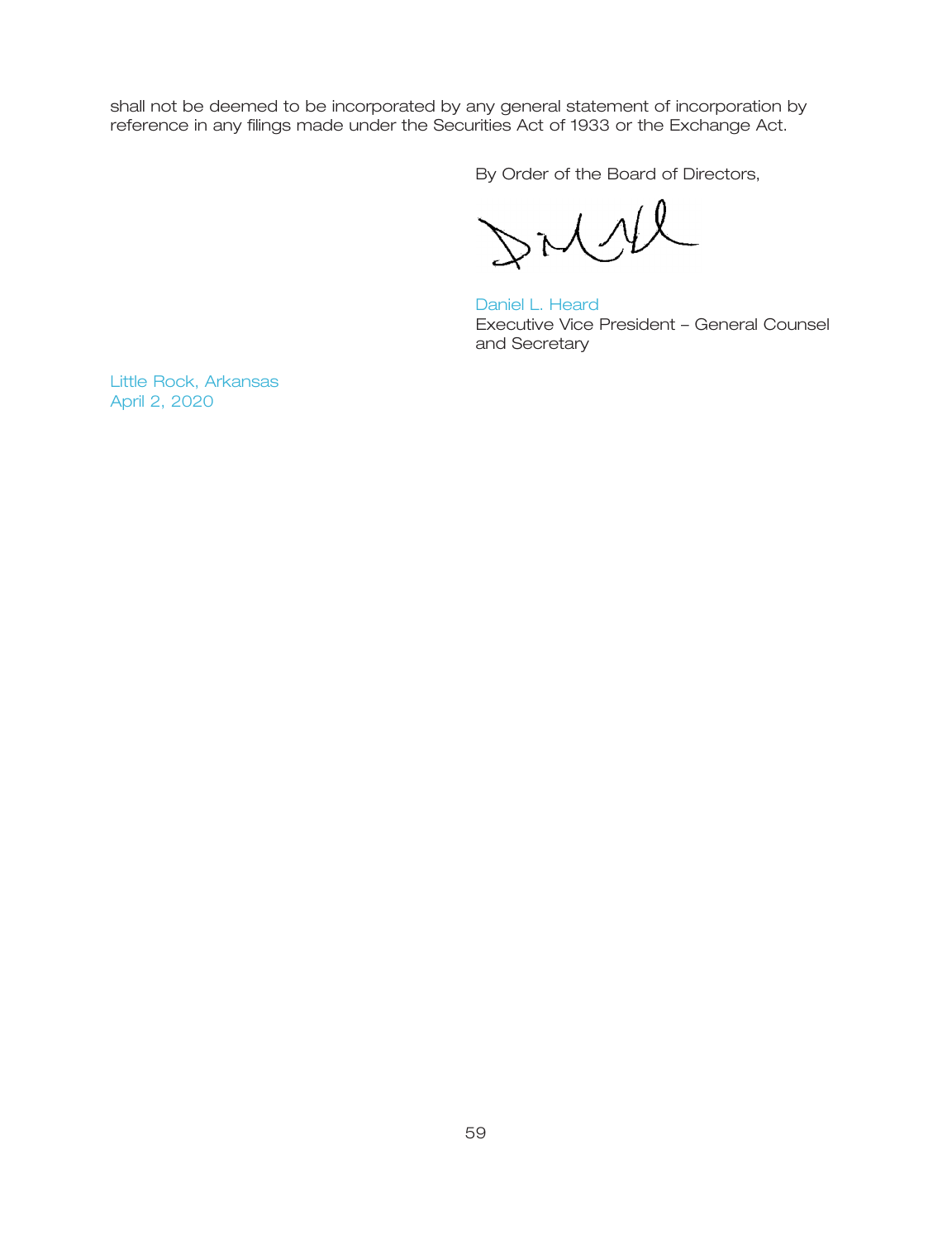# **RECONCILIATION OF CONSOLIDATED AFFO**

| (Thousands)                                                | <b>Year Ended</b><br><b>December 31, 2019</b> |
|------------------------------------------------------------|-----------------------------------------------|
| Net income attributable to common shareholders             | \$8,384                                       |
| Real estate depreciation and amortization                  | 323,527                                       |
| Gain on sale of real estate, net of tax                    | (24, 420)                                     |
| Participating securities share in earnings                 | 549                                           |
| Participating securities share in FFO                      | (1, 246)                                      |
| Adjustments for noncontrolling interests                   | (5,857)                                       |
| FFO attributable to common shareholders                    | 300,937                                       |
| Transaction related costs and other costs                  | 43,708                                        |
| Changes in fair value of contingent consideration          | (28, 463)                                     |
| Amortization of deferred financing costs and debt discount | 42,779                                        |
| Stock based compensation                                   | 10,808                                        |
| Non-real estate depreciation and amortization              | 82,227                                        |
| Straight-line revenues                                     | (208)                                         |
| Maintenance capital expenditures                           | (7,992)                                       |
| Amortization of discount on convertible preferred stock    | 993                                           |
| Cash taxes on tax basis cancellation of debt               | 4,590                                         |
| Other, net                                                 | (34, 799)                                     |
| Adjustments for noncontrolling interests                   | (2,122)                                       |
| <b>AFFO attributable to common shareholders</b>            | \$412,458                                     |